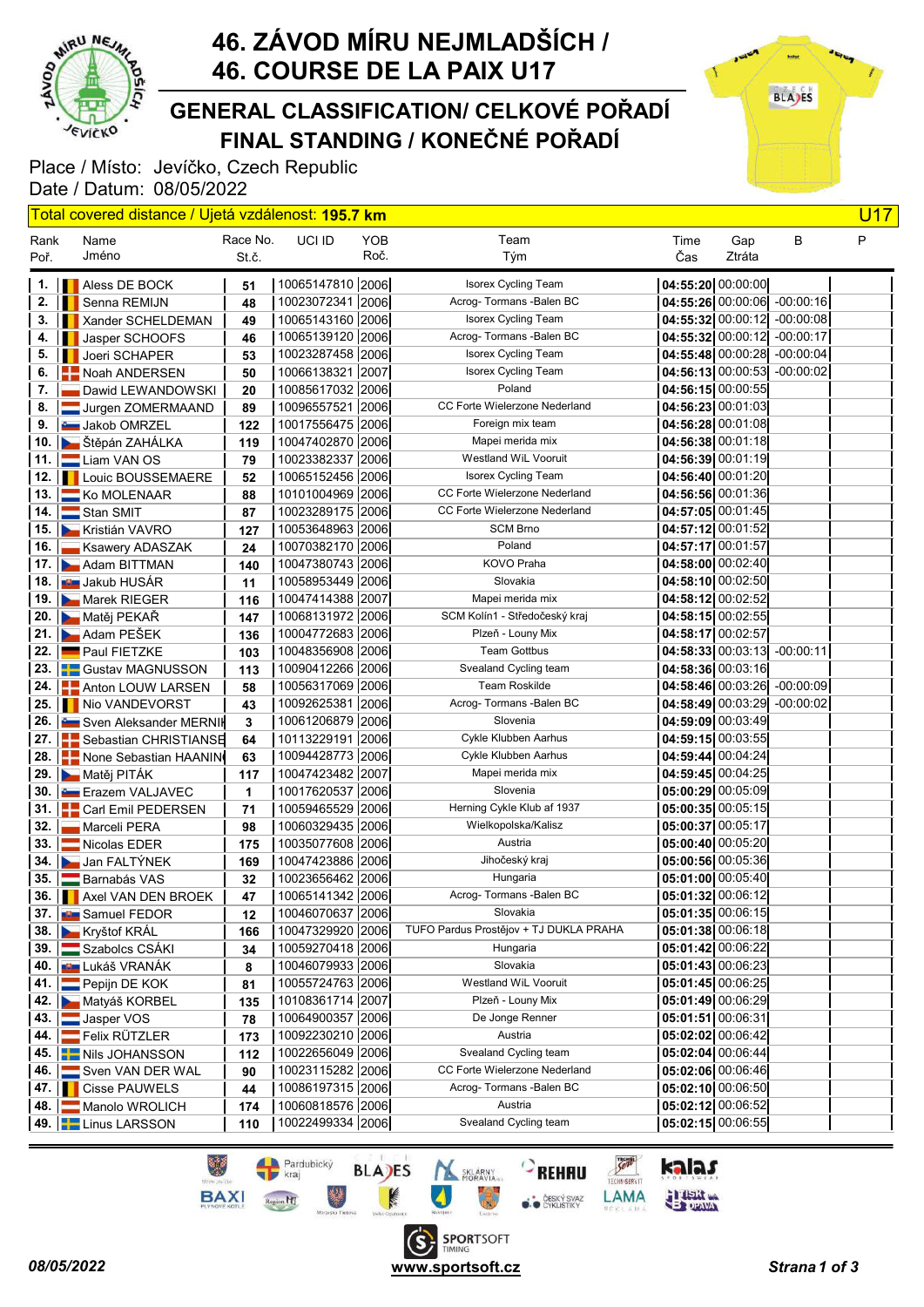|              | <u>Total covered distance / Ujetá vzdálenost: <b>195.7 km</b></u> |                   |                                      |             |                                             |                                          |                   |                               | <b>U17</b> |
|--------------|-------------------------------------------------------------------|-------------------|--------------------------------------|-------------|---------------------------------------------|------------------------------------------|-------------------|-------------------------------|------------|
| Rank<br>Poř. | Name<br>Jméno                                                     | Race No.<br>St.č. | UCI ID                               | YOB<br>Roč. | Team<br>Tým                                 | Time<br>Čas                              | Gap<br>Ztráta     | В                             | P          |
| 50.          | Patryk GOSZCZURNY                                                 | 97                | 10092719755 2006                     |             | Wielkopolska/Kalisz                         |                                          |                   | $05:02:29$ 00:07:09 -00:00:02 |            |
| 51.          | Peter LAURSEN                                                     | 62                | 10036112389 2006                     |             | Cykle Klubben Aarhus                        | 05:02:32 00:07:12                        |                   | $-00:00:02$                   |            |
| 52.          | Karl-Aksel TILLY                                                  | 72                | 10052916615 2006                     |             | Herning Cykle Klub af 1937                  | 05:03:06 00:07:46                        |                   |                               |            |
| 53.          | Jakub MALY                                                        | 142               | 10047383672 2006                     |             | KOVO Praha                                  | 05:03:24 00:08:04                        |                   |                               |            |
|              | 54. Václav KRATOCHVÍL                                             | 158               | 10046491878 2006                     |             | LAWI junior team                            | 05:03:45 00:08:25                        |                   |                               |            |
|              | 55. Henrik FILSETH                                                | 65                | 10019732814 2006                     |             | Cykle Klubben Aarhus                        | $05:03:58$ 00:08:38                      |                   |                               |            |
|              | 56. <b>E</b> Nejc PETERLIN                                        | $\mathbf 2$       | 10017556172 2006                     |             | Slovenia                                    |                                          |                   | 05:04:06 00:08:46 -00:00:04   |            |
|              | 57. <b>Andrija NAUNOVIĆ</b>                                       | 28                | 10104732395 2006                     |             | Serbia                                      | 05:04:10 00:08:50                        |                   |                               |            |
| 58.          | Zeno Levi WINTER                                                  | 108               | 10051622774 2007                     |             | <b>Team Gottbus</b>                         | 05:04:16 00:08:56                        |                   |                               |            |
| 59.1         | Paul - Jonas ADAMCZAK                                             | 105               | 10050892446 2006                     |             | <b>Team Gottbus</b>                         | $05:04:58$ 00:09:38                      |                   |                               |            |
|              | 60.   Victor Hugo BRENDERS                                        | 73                | 10023105380 2006                     |             | De Jonge Renner                             | $05:05:24$ 00:10:04                      |                   |                               |            |
|              | <b>61.</b> Tristan JANNES                                         | 45                | 10065154981 2006                     |             | Acrog-Tormans - Balen BC                    | 05:05:59 00:10:39                        |                   |                               |            |
|              | 62. <b>Aksel STORM</b>                                            | 55                | 10060241327 2007                     |             | <b>Team Roskilde</b>                        | 05:06:07 00:10:47                        |                   |                               |            |
|              | 63. <b>EX</b> Tomáš DROBNÝ                                        | 92                | 10046081650 2006                     |             | Výběr Slovensko                             |                                          | 05:06:28 00:11:08 | $-00:00:03$                   |            |
|              | 64. Jiří ZEDNÍK                                                   | 134               | 10046565842 2006                     |             | Plzeň - Louny Mix                           | 05:06:44 00:11:24                        |                   |                               |            |
|              | 65. Patrik LIENERT                                                | 144               | 10059140072 2006                     |             | <b>KOVO Praha</b>                           | $05:07:28$ 00:12:08                      |                   |                               |            |
|              | 66. <b>A</b> dam BRADÁČ                                           | 165               | 10047382662 2006                     |             | TUFO Pardus Prostějov + TJ DUKLA PRAHA      | $05:07:50$ 00:12:30                      |                   |                               |            |
|              | 67. Lukáš RAŠKA                                                   | 115               | 10007057742 2007                     |             | Mapei merida mix                            | $05:07:57$ 00:12:37                      |                   |                               |            |
| 68.          | <b>Bartosz LYZWA</b>                                              | 23                | 10079665676 2007                     |             | Poland                                      | 05:08:20[00:13:00]                       |                   |                               |            |
| 69.          | Nikodem GWOZDZ                                                    | 19                | 10093058144 2007                     |             | Poland                                      | $05:08:35$ 00:13:15                      |                   |                               |            |
| 70. l        | <b>Marius HOBOLTH</b>                                             | 60                | 10056602413 2006                     |             | <b>Team Roskilde</b>                        | 05:09:32 00:14:12                        |                   |                               |            |
| 71.          | <b>D</b> Jakub JAVOR                                              | 10                | 10046070031 2007                     |             | Slovakia                                    | $05:09:34$ 00:14:14                      |                   |                               |            |
|              | 72. <b>Example 1</b> Filip NOVÁK                                  | 162               | 10097731625 2007                     |             | TUFO Pardus Prostějov + TJ DUKLA PRAHA      | $05:10:04$ 00:14:44                      |                   |                               |            |
|              | 73.   Vilgot REINHOLD                                             | 114               | 10077857234 2007                     |             | Svealand Cycling team                       | $05:10:29$ 00:15:09                      |                   |                               |            |
| 74.          | Jakub GILICKI                                                     | 100               | 10092731980 2006                     |             | Wielkopolska/Kalisz                         | 05:10:35 00:15:15                        |                   |                               |            |
| 75.          | <b>Wiktor GALDYN</b>                                              | 101               | 10079731152 2006                     |             | Wielkopolska/Kalisz                         | 05:11:55 00:16:35                        |                   |                               |            |
| 76.          | Igor KIEREJEWSKI                                                  | 102               | 10106727868 2006<br>10023176415 2006 |             | Wielkopolska/Kalisz<br>Westland WiL Vooruit | 05:11:57 00:16:37                        |                   |                               |            |
| 77. I        | Anco BALLIF<br>78. Petr KNIHA                                     | 80                | 10054141239 2006                     |             | SCM Kolín2 - Středočeský kraj               | $05:12:07$ 00:16:47<br>05:12:48 00:17:28 |                   |                               |            |
|              | 79. <b>     </b> Oskar LOUW LARSEN                                | 154<br>59         | 10056317170 2007                     |             | Team Roskilde                               | 05:13:06 00:17:46                        |                   |                               |            |
|              | 80. Luka ŠKARA                                                    | 37                | 10058286169 2006                     |             | Croatia                                     | 05:13:16 00:17:56                        |                   |                               |            |
|              | 81. Valentin HOFER                                                | 172               | 10080689533 2007                     |             | Austria                                     | $05:15:07$ 00:19:47                      |                   |                               |            |
| 82.          | Heimo FUGGER                                                      | 176               | 10078822988 2007                     |             | Austria                                     | 05:15:07 00:19:47                        |                   |                               |            |
| 83.          | Szymon WRONA                                                      | 22                | 10079492490 2007                     |             | Poland                                      | 05:15:13 00:19:53                        |                   |                               |            |
|              | 84. <b>Em Bastian PETRIC</b>                                      | 121               | 10112792085 2007                     |             | Foreign mix team                            | 05:18:22 00:23:02                        |                   |                               |            |
|              | 85. Tamás HANCZ                                                   | 31                | 10063367858 2006                     |             | Hungaria                                    | 05:18:53 00:23:33                        |                   |                               |            |
|              | 86. Adam STREJČEK                                                 | 150               | 10066160448 2006                     |             | SCM Kolín1 - Středočeský kraj               | 05:19:11 00:23:51                        |                   |                               |            |
|              | 87. Vít KOTSCHY                                                   | 137               | 10084836988 2006                     |             | Plzeň - Louny Mix                           | 05:19:17 00:23:57                        |                   |                               |            |
|              | 88. <b>Bor EBNER</b>                                              | 6                 | 10103527272 2007                     |             | Slovenia                                    | 05:19:21 00:24:01                        |                   |                               |            |
|              | <b>89. E</b> Vid MURN                                             | 4                 | 10093948221 2006                     |             | Slovenia                                    | 05:19:46 00:24:26                        |                   |                               |            |
|              | 90. <b>But Gavrilo MARKOVIĆ</b>                                   | 25                | 10087720720 2007                     |             | Serbia                                      | $05:20:01$ 00:24:41                      |                   |                               |            |
|              | 91. Denley VAN WIJNBERGE                                          | 77                | 10049231019 2006                     |             | De Jonge Renner                             | 05:20:20 00:25:00                        |                   |                               |            |
|              | 92.   András Gusztáv PAKOT                                        | 33                | 10023635143 2006                     |             | Hungaria                                    | 05:20:28 00:25:08                        |                   |                               |            |
|              | 93. <b>BET</b> Adam MROCEK                                        | 7                 | 10046080135 2006                     |             | Slovakia                                    | 05:21:18 00:25:58                        |                   |                               |            |
|              | 94. Marek MOJTO                                                   | 9                 | 10080697011 2006                     |             | Slovakia                                    | 05:22:09 00:26:49                        |                   |                               |            |
|              | 95. EZdeněk HRADISKÝ                                              | 151               | 10058327494 2006                     |             | SCM Kolín1 - Středočeský kraj               | 05:22:10 00:26:50                        |                   |                               |            |
|              | 96. <b>By Fabian WIELAND</b>                                      | 95                | 10116618030 2006                     |             | Výběr Slovensko                             | 05:22:22 00:27:02                        |                   |                               |            |
|              | 97. Martin ŽENÍŠEK                                                | 171               | 10046534318 2006                     |             | Jihočeský kraj                              | 05:22:23[00:27:03]                       |                   |                               |            |
|              | 98. Simon MATĚJEK                                                 | 129               | 10079640721 2007                     |             | <b>SCM Brno</b>                             | $05:22:39$ 00:27:19                      |                   |                               |            |
|              | <b>99.</b> Thijs THEUNS                                           | 74                | 10089834310 2006                     |             | De Jonge Renner                             | 05:22:44 00:27:24                        |                   |                               |            |
|              | 100. Valentin ZOBL                                                | 177               | 10048923447 2007                     |             | Austria                                     | 05:23:04 00:27:44                        |                   |                               |            |
|              | 101. Eilip PEČNJAK                                                | 38                | 10044106284 2006                     |             | Croatia                                     | 05:23:07 00:27:47                        |                   |                               |            |
|              | 102. Kaj ROELING                                                  | 83                | 10023197431 2007                     |             | Westland WiL Vooruit                        | 05:23:14 00:27:54                        |                   |                               |            |
|              | 103. Noah BOGE                                                    | 67                | 10048891822 2006                     |             | Herning Cykle Klub af 1937                  | 05:23:17 00:27:57                        |                   |                               |            |
|              | 104. Mark MANDEMAKER                                              | 76                | 10023214811 2006                     |             | De Jonge Renner                             | 05:23:18 00:27:58                        |                   |                               |            |
|              | 105. <b>BET</b> Tomáš HODULÍK                                     | 94                | 10077885425 2006                     |             | Výběr Slovensko<br>Team Roskilde            | $05:23:24$ 00:28:04                      |                   |                               |            |
|              | 106. <b>THE None Gustav JOHANSEN</b>                              | 56                | 10096906317 2006<br>10088388404 2007 |             | Regional Team Lower Austria                 | 05:23:27 00:28:07                        |                   |                               |            |
|              | 107. Ayden JORDAN                                                 | 16                |                                      |             | SCM Kolín2 - Středočeský kraj               | 05:23:41 00:28:21                        |                   |                               |            |
|              | 108. Jiří MATOULEK                                                | 153               | 10106279143 2006                     |             |                                             | 05:23:55 00:28:35                        |                   |                               |            |

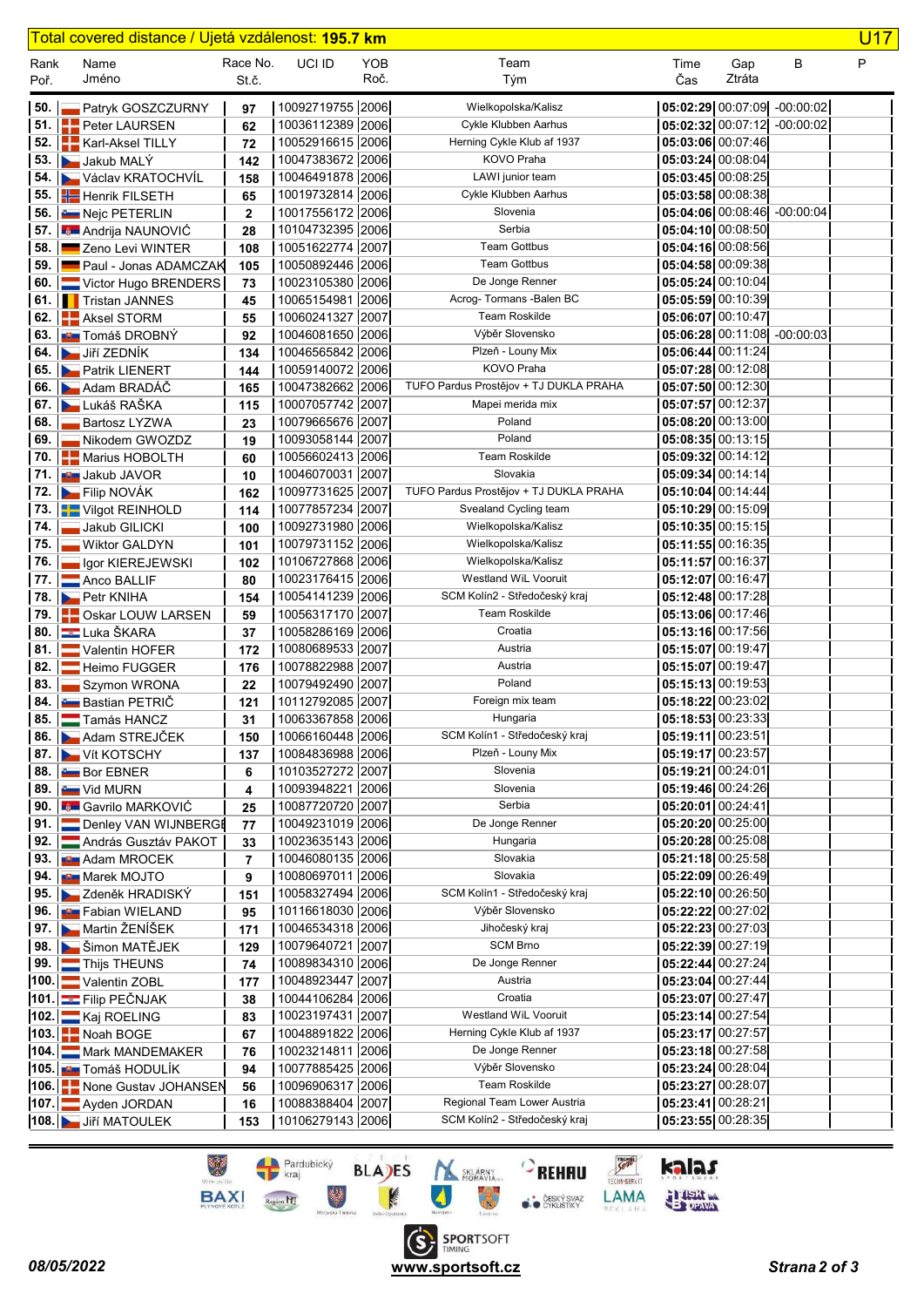|      | Total covered distance / Ujetá vzdálenost: <b>195.7 km</b> |            |                                      |      |                                                                |                     |                           |   | <b>U17</b>  |
|------|------------------------------------------------------------|------------|--------------------------------------|------|----------------------------------------------------------------|---------------------|---------------------------|---|-------------|
| Rank | Name                                                       | Race No.   | UCI ID                               | YOB  | Team                                                           | Time                | Gap                       | B | P           |
| Poř. | Jméno                                                      | St.č.      |                                      | Roč. | Tým                                                            | Čas                 | Ztráta                    |   |             |
|      | 109. BE Martin HALUŠKA                                     | 91         | 10046080034 2007                     |      | Výběr Slovensko                                                | 05:23:55 00:28:35   |                           |   |             |
|      | 110. Lukáš KRISTL                                          | 148        | 10084771920 2007                     |      | SCM Kolín1 - Středočeský kraj                                  | 05:23:57 00:28:37   |                           |   |             |
|      | 111. <b>LE Jon PRITRŽNIK</b>                               | 5          | 10090627888 2006                     |      | Slovenia                                                       | 05:24:47 00:29:27   |                           |   |             |
|      | 112. Lex VAN DAELE                                         | 54         | 10086650989 2007                     |      | <b>Isorex Cycling Team</b>                                     |                     | 05:25:18 00:29:58         |   |             |
|      | 113. Jan JANOUT                                            | 170        | 10093188587 2006                     |      | Jihočeský kraj                                                 |                     | $05:25:23$ 00:30:03       |   |             |
|      | 114. <b>EXEC</b> LUKÁŠ PANÁČEK                             | 125        | 10065803669 2006                     |      | Foreign mix team                                               |                     | 05:25:38 00:30:18         |   |             |
|      | 115. Jakub HABR                                            | 143        | 10114189693 2006                     |      | KOVO Praha                                                     | 05:26:00 00:30:40   |                           |   |             |
|      | 116. <b>But Alex ANTAL</b>                                 | 96         | 10046058210 2006                     |      | Výběr Slovensko                                                |                     | 05:26:08 00:30:48         |   |             |
|      | 117. Josef MELICHAR                                        | 159        | 10085081209 2006                     |      | LAWI junior team                                               | 05:26:28 00:31:08   |                           |   |             |
|      | 118. Raf DE CALUWE                                         | 75         | 10023055062 2006                     |      | De Jonge Renner                                                | 05:27:02 00:31:42   |                           |   |             |
|      | 119. Jáchym VLK                                            | 128        | 10080169672 2006                     |      | <b>SCM Brno</b>                                                | 05:27:54 00:32:34   |                           |   |             |
|      | 120. Filip ZÁHOREC                                         | 124        | 10055996464 2007                     |      | Foreign mix team                                               | $05:27:57$ 00:32:37 |                           |   |             |
|      | 121. Jiří REJZEK                                           | 139        | 10106410293 2007                     |      | Plzeň - Louny Mix                                              | 05:28:24 00:33:04   |                           |   |             |
|      | 122. Matyáš POLÁK                                          | 160        | 10059526961 2006                     |      | LAWI junior team                                               |                     | 05:28:35 00:33:15         |   |             |
|      | 123. Eliáš HOFMAN                                          | 149        | 10066694655 2007                     |      | SCM Kolín1 - Středočeský kraj                                  | 05:29:43 00:34:23   |                           |   |             |
|      | 124. Ondřej MICHALOVIČ                                     | 133        | 10115820610 2007                     |      | SCM Kolín2 - Středočeský kraj                                  |                     | $05:30:10$ 00:34:50       |   |             |
|      | 125. Matěj PROCHÁZKA                                       | 163        | 10106726555 2007                     |      | TUFO Pardus Prostějov + TJ DUKLA PRAHA                         | 05:30:1200:34:52    |                           |   |             |
|      | 126. Gabriel PREYLER                                       | 13         | 10051116859 2006                     |      | Regional Team Lower Austria                                    |                     | $05:31:08$ 00:35:48       |   |             |
|      | 127. <b>BE Maroš ČERŤASKÝ</b>                              | 123        | 10116355726 2007                     |      | Foreign mix team                                               |                     | 05:31:12 00:35:52         |   |             |
|      | 128. Robert MITÁŠ                                          | 145        | 10047339216 2007                     |      | KOVO Praha                                                     |                     | 05:31:23 00:36:03         |   |             |
|      | 129. Richard SEVERYN                                       | 155        | 10079906257 2007                     |      | SCM Kolín2 - Středočeský kraj                                  | 05:31:27 00:36:07   |                           |   |             |
|      | 130. Tilman LEBEN                                          | 106        | 10086785072 2007                     |      | <b>Team Gottbus</b>                                            | 05:31:30 00:36:10   |                           |   |             |
|      | 131. Nikola JAROŠ                                          | 120        | 10079309305 2007                     |      | Mapei merida mix                                               | $05:31:30$ 00:36:10 |                           |   |             |
| 132. | Lucas KRAUS                                                | 15         | 10075353725 2007                     |      | Regional Team Lower Austria                                    | 05:31:47 00:36:27   |                           |   |             |
|      | 133. Tomáš VRÁNA                                           | 132        | 10010959364 2007                     |      | <b>SCM Brno</b>                                                | 05:31:55 00:36:35   |                           |   |             |
|      | 134. Christien HABR                                        | 146        | 10047406409 2006                     |      | KOVO Praha                                                     |                     | $05:31:55$ 00:36:35       |   |             |
|      | 135. Tobiáš DVOŘÁČEK                                       | 141        | 10047422472 2006                     |      | KOVO Praha                                                     |                     | 05:32:53 00:37:33         |   |             |
|      | 136. Viktor MARINUSSEN                                     | 69         | 10052056749 2006                     |      | Herning Cykle Klub af 1937                                     | 05:33:47 00:38:27   |                           |   |             |
|      | 137. Bogdan ANGELOVSKI                                     | 30         | 10081601939 2006                     |      | Serbia                                                         |                     | 05:35:06 00:39:46         |   |             |
|      | 138. Emil RYDHOLM                                          | 111        | 10091775219 2006                     |      | Svealand Cycling team                                          |                     | 05:35:13 00:39:53         |   |             |
|      | 139. Jakub HLUBINA                                         | 126        | 10055023939 2007                     |      | Foreign mix team                                               | 05:36:20 00:41:00   |                           |   |             |
| 140. | Balázs ILLÉS                                               | 36         | 10107535695 2006                     |      | Hungaria                                                       |                     | 05:36:58 00:41:38         |   |             |
|      | 141. Dominik HŘEBEJK                                       | 156        | 10059744910 2007                     |      | SCM Kolín2 - Středočeský kraj                                  | 05:37:32 00:42:12   |                           |   |             |
|      | 142. Matěj HAVELKA                                         | 152        | 10084969859 2007                     |      | SCM Kolín1 - Středočeský kraj                                  | 05:37:59 00:42:39   |                           |   |             |
|      | 143. Jakub TESAŘÍK                                         | 118        | 10116581957 2008                     |      | Mapei merida mix                                               | 05:38:14 00:42:54   |                           |   |             |
|      | 144. Aleš ICHA                                             | 167        | 10092750269 2007                     |      | TUFO Pardus Prostějov + TJ DUKLA PRAHA<br>Westland WiL Vooruit | $05:39:36$ 00:44:16 |                           |   |             |
|      | 145. Freek DE KOK                                          | 84         | 10072713608 2007<br>10111343755 2006 |      | Croatia                                                        | $05:39:51$ 00:44:31 |                           |   |             |
|      | 146. Antonio LENAC                                         | 42         | 10079717311 2006                     |      | Serbia                                                         | $05:39:51$ 00:44:31 | 05:41:13 00:45:53         |   |             |
|      | 147. Dušan STANIĆ                                          | 27         | 10079642236 2007                     |      | <b>SCM Brno</b>                                                |                     | $05:41:39$ 00:46:19       |   |             |
|      | 148. Filip RICHTER<br>149. Nikola BOGDANOVIĆ               | 130        | 10083996728 2006                     |      | Serbia                                                         |                     | $\vert$ 05:41:48 00:46:28 |   |             |
|      | 150. Vítek BRADNA                                          | 26         | 10106214172 2008                     |      | LAWI junior team                                               |                     | 05:41:59 00:46:39         |   |             |
|      | 151. Oskar MARVIG                                          | 161<br>109 | 10076676157 2006                     |      | Svealand Cycling team                                          |                     | 05:42:36 00:47:16         |   |             |
|      | 152. Kacper KWIATEK                                        | 99         | 10092337819 2006                     |      | Wielkopolska/Kalisz                                            |                     | 05:42:58 00:47:38         |   |             |
|      | <b>153. Erik VORKAPIC</b>                                  | 39         | 10044105072 2006                     |      | Croatia                                                        |                     | $\vert$ 05:43:26 00:48:06 |   |             |
|      | 154 Luka LENAC                                             | 40         | 10111345573 2006                     |      | Croatia                                                        |                     | 05:43:59 00:48:39         |   |             |
|      | 155. EKasper MIKKELSEN                                     | 70         | 10115609129 2006                     |      | Herning Cykle Klub af 1937                                     |                     | 05:43:59 00:48:39         |   | $+00:00:10$ |
|      | 156. Tobias FISCHER                                        | 18         | 10117153752 2007                     |      | Regional Team Lower Austria                                    |                     | 05:48:06 00:52:46         |   |             |
|      | 157. Duco VAN DER ZWART                                    | 86         | 10023442860 2006                     |      | CC Forte Wielerzone Nederland                                  |                     | $05:49:22$ 00:54:02       |   |             |
|      | 158. Matyáš MOKRÝ                                          | 131        | 10082683689 2007                     |      | SCM Brno                                                       |                     | 05:49:52 00:54:32         |   |             |

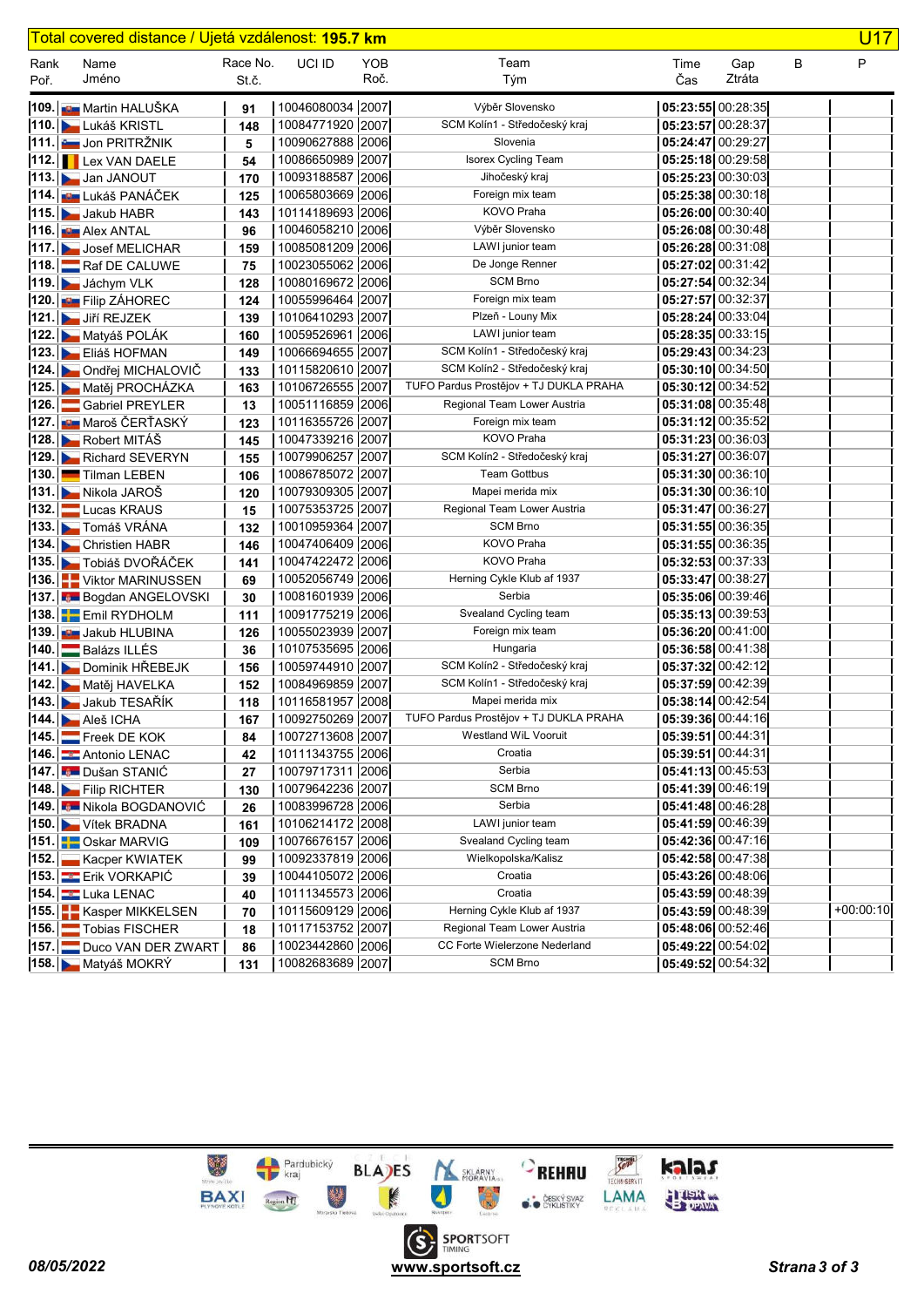

### FINAL STANDING / KONEČNÉ POŘADÍ GENERAL CLASSIFICATION/ CELKOVÉ POŘADÍ



|                 |                        |              |                  |      | POINTS CLASSIFICATION / BODOVACI PORADI |                |  |
|-----------------|------------------------|--------------|------------------|------|-----------------------------------------|----------------|--|
| Rank            | Name                   | Race No.     | UCI ID           |      | YOB Team                                | Points         |  |
| Poř.            | Jméno                  | St.č.        |                  | Roč. |                                         | Body           |  |
| 1               | Senna REMIJN<br>ш      | 48           | 10023072341 2006 |      | Acrog-Tormans -Balen BC                 | 59             |  |
| $\mathbf{2}$    | Paul FIETZKE           | 103          | 10048356908 2006 |      | <b>Team Gottbus</b>                     | 51             |  |
| 3               | Xander SCHELDEMAN      | 49           | 10065143160 2006 |      | <b>Isorex Cycling Team</b>              | 49             |  |
| 4               | Patryk GOSZCZURNY      | 97           | 10092719755 2006 |      | Wielkopolska/Kalisz                     | 44             |  |
| 5               | Anton LOUW LARSEN      | 58           | 10056317069 2006 |      | <b>Team Roskilde</b>                    | 41             |  |
| 6               | Jasper SCHOOFS         | 46           | 10065139120 2006 |      | Acrog-Tormans -Balen BC                 | 38             |  |
| 7               | <b>Joeri SCHAPER</b>   | 53           | 10023287458 2006 |      | Isorex Cycling Team                     | 33             |  |
| 8               | Noah ANDERSEN          | 50           | 10066138321 2007 |      | <b>Isorex Cycling Team</b>              | 33             |  |
| 9               | Carl Emil PEDERSEN     | 71           | 10059465529 2006 |      | Herning Cykle Klub af 1937              | 22             |  |
| 10              | Nejc PETERLIN          | $\mathbf{2}$ | 10017556172 2006 |      | Slovenia                                | 21             |  |
| 11              | Aless DE BOCK          | 51           | 10065147810 2006 |      | <b>Isorex Cycling Team</b>              | 20             |  |
| 12 <sub>1</sub> | Dawid LEWANDOWSKI      | 20           | 10085617032 2006 |      | Poland                                  | 17             |  |
|                 | 13   Erazem VALJAVEC   | 1            | 10017620537 2006 |      | Slovenia                                | 17             |  |
|                 | 14 <b>Jakob OMRZEL</b> | 122          | 10017556475 2006 |      | Foreign mix team                        | 16             |  |
| 15              | <b>Ksawery ADASZAK</b> | 24           | 10070382170 2006 |      | Poland                                  | 14             |  |
| 16              | Nio VANDEVORST         | 43           | 10092625381 2006 |      | Acrog-Tormans -Balen BC                 | 14             |  |
| 17 I            | <b>∎≌≣</b> Jakub HUSÁR | 11           | 10058953449 2006 |      | Slovakia                                | 11             |  |
|                 | 18   Kryštof KRÁL      | 166          | 10047329920 2006 |      | TUFO Pardus Prostějov + TJ DUKLA PRAHA  | 11             |  |
| 19              | Jurgen ZOMERMAAND      | 89           | 10096557521 2006 |      | CC Forte Wielerzone Nederland           | 10             |  |
| 20 <sub>1</sub> | <b>Heimo FUGGER</b>    | 176          | 10078822988 2007 |      | Austria                                 | 10             |  |
| $21 \mid$       | Stěpán ZAHÁLKA         | 119          | 10047402870 2006 |      | Mapei merida mix                        | 8              |  |
| 22 <sub>1</sub> | Ko MOLENAAR            | 88           | 10101004969 2006 |      | CC Forte Wielerzone Nederland           | 8              |  |
| 23              | Jan FALTÝNEK           | 169          | 10047423886 2006 |      | Jihočeský kraj                          | 8              |  |
| 24              | $\equiv$ Stan SMIT     | 87           | 10023289175 2006 |      | CC Forte Wielerzone Nederland           | 7              |  |
| 25              | Peter LAURSEN          | 62           | 10036112389 2006 |      | Cykle Klubben Aarhus                    | 7              |  |
| 26              | <b>LU Tomáš DROBNÝ</b> | 92           | 10046081650 2006 |      | Výběr Slovensko                         | 6              |  |
| 27              | Kacper MIENTKI         | 21           | 10079370838 2006 |      | Poland                                  | 6              |  |
| 28              | Adam BITTMAN           | 140          | 10047380743 2006 |      | <b>KOVO Praha</b>                       | 5              |  |
| 29              | Marceli PERA           | 98           | 10060329435 2006 |      | Wielkopolska/Kalisz                     | 4              |  |
| 30              | Václav KRATOCHVÍL      | 158          | 10046491878 2006 |      | LAWI junior team                        | 4              |  |
| 31              | Sebastian CHRISTIANSE  | 64           | 10113229191 2006 |      | Cykle Klubben Aarhus                    | $\mathbf 2$    |  |
| 32 <sub>2</sub> | Nicolas EDER           | 175          | 10035077608 2006 |      | Austria                                 | $\overline{2}$ |  |
| 33 <sub>o</sub> | Liam VAN OS            | 79           | 10023382337 2006 |      | Westland WiL Vooruit                    | 1              |  |
| 34              | Szymon WRONA           | 22           | 10079492490 2007 |      | Poland                                  | 1              |  |

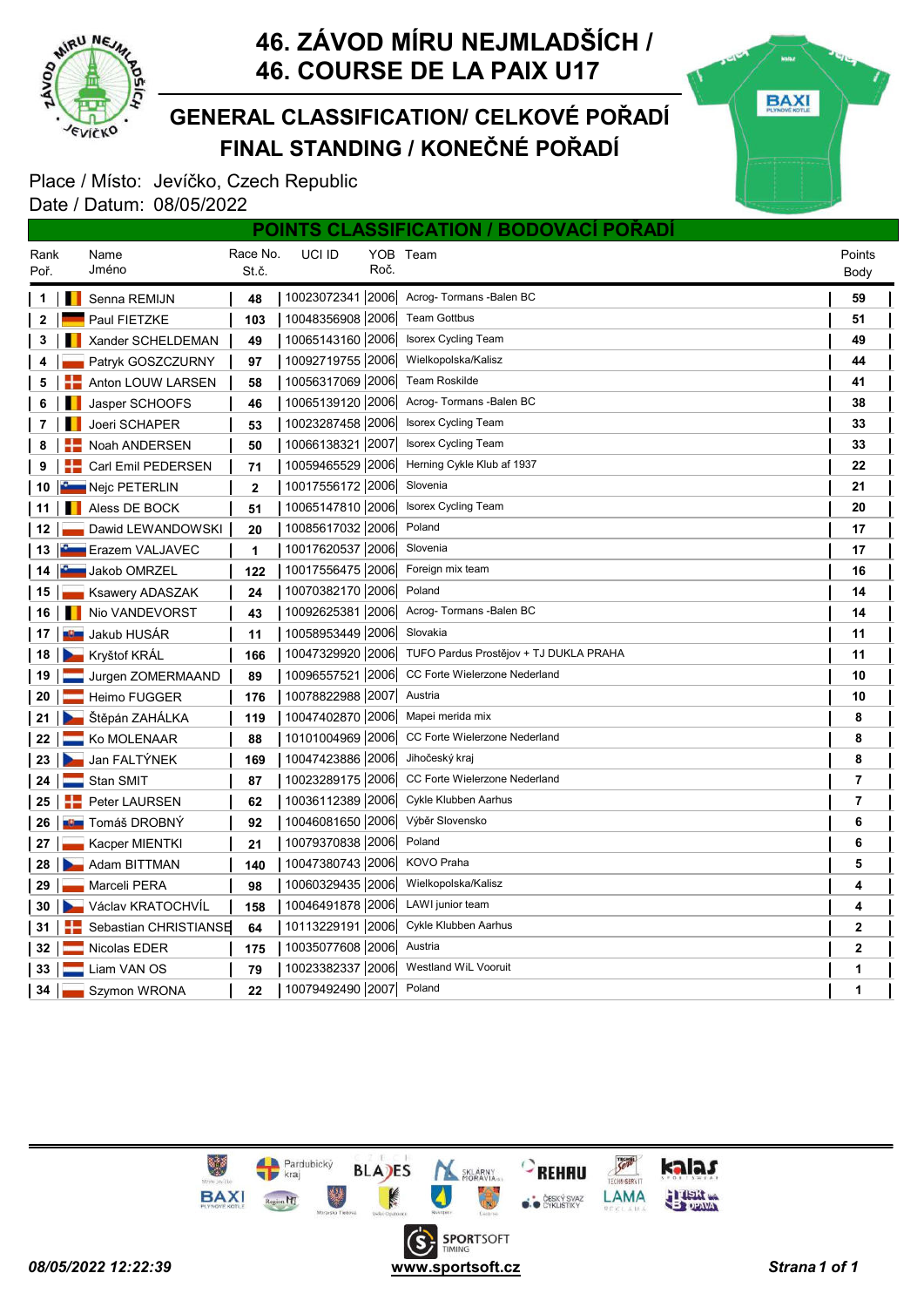

FINAL STANDING / KONEČNÉ POŘADÍ GENERAL CLASSIFICATION/ CELKOVÉ POŘADÍ



|                         |                                                                                                                       |                            |                   |                         |      | <b>MOUNTAIN CLASSIFICATION / VRCHARSKA SOUTEZ</b> |                |
|-------------------------|-----------------------------------------------------------------------------------------------------------------------|----------------------------|-------------------|-------------------------|------|---------------------------------------------------|----------------|
| Rank<br>Poř.            |                                                                                                                       | Name<br>Jméno              | Race No.<br>St.č. | UCI ID                  | Roč. | YOB Team                                          | Points<br>Body |
|                         |                                                                                                                       | Noah ANDERSEN              | 50                |                         |      | 10066138321 2007 Isorex Cycling Team              | 36             |
| $\overline{\mathbf{2}}$ |                                                                                                                       | Jasper SCHOOFS             | 46                |                         |      | 10065139120   2006   Acrog- Tormans - Balen BC    | 20             |
| - 3                     | <b>THE REAL</b>                                                                                                       | Senna REMIJN               | 48                |                         |      | 10023072341 2006 Acrog- Tormans - Balen BC        | 12             |
|                         |                                                                                                                       | Xander SCHELDEMAN          | 49                |                         |      | 10065143160 2006 Isorex Cycling Team              | 5              |
| -5                      |                                                                                                                       | Joeri SCHAPER              | 53                |                         |      | 10023287458 2006 Isorex Cycling Team              | 5              |
| $6 \mid \blacksquare$   |                                                                                                                       | Marek RIEGER               | 116               |                         |      | 10047414388 2007 Mapei merida mix                 | 4              |
|                         |                                                                                                                       | Dawid LEWANDOWSKI          | 20                | 10085617032 2006 Poland |      |                                                   | 3              |
| 8                       | <b>The Contract of the Contract of the Contract of the Contract of the Contract of the Contract of the Contract o</b> | Louic BOUSSEMAERE          | 52                |                         |      | 10065152456 2006 Isorex Cycling Team              | 3              |
| 9                       |                                                                                                                       | Paul FIETZKE               | 103               |                         |      | 10048356908 2006 Team Gottbus                     | 3              |
| 10 $\blacksquare$       |                                                                                                                       | Peter LAURSEN              | 62                |                         |      | 10036112389 2006 Cykle Klubben Aarhus             | 3              |
| -11 II                  |                                                                                                                       | Patryk GOSZCZURNY          | 97                |                         |      | 10092719755 2006 Wielkopolska/Kalisz              | 2              |
|                         |                                                                                                                       | 12       Aless DE BOCK     | 51                |                         |      | 10065147810 2006 Isorex Cycling Team              |                |
|                         |                                                                                                                       | 13 <b>BET</b> Tomáš DROBNÝ | 92                |                         |      | 10046081650 2006 Výběr Slovensko                  |                |

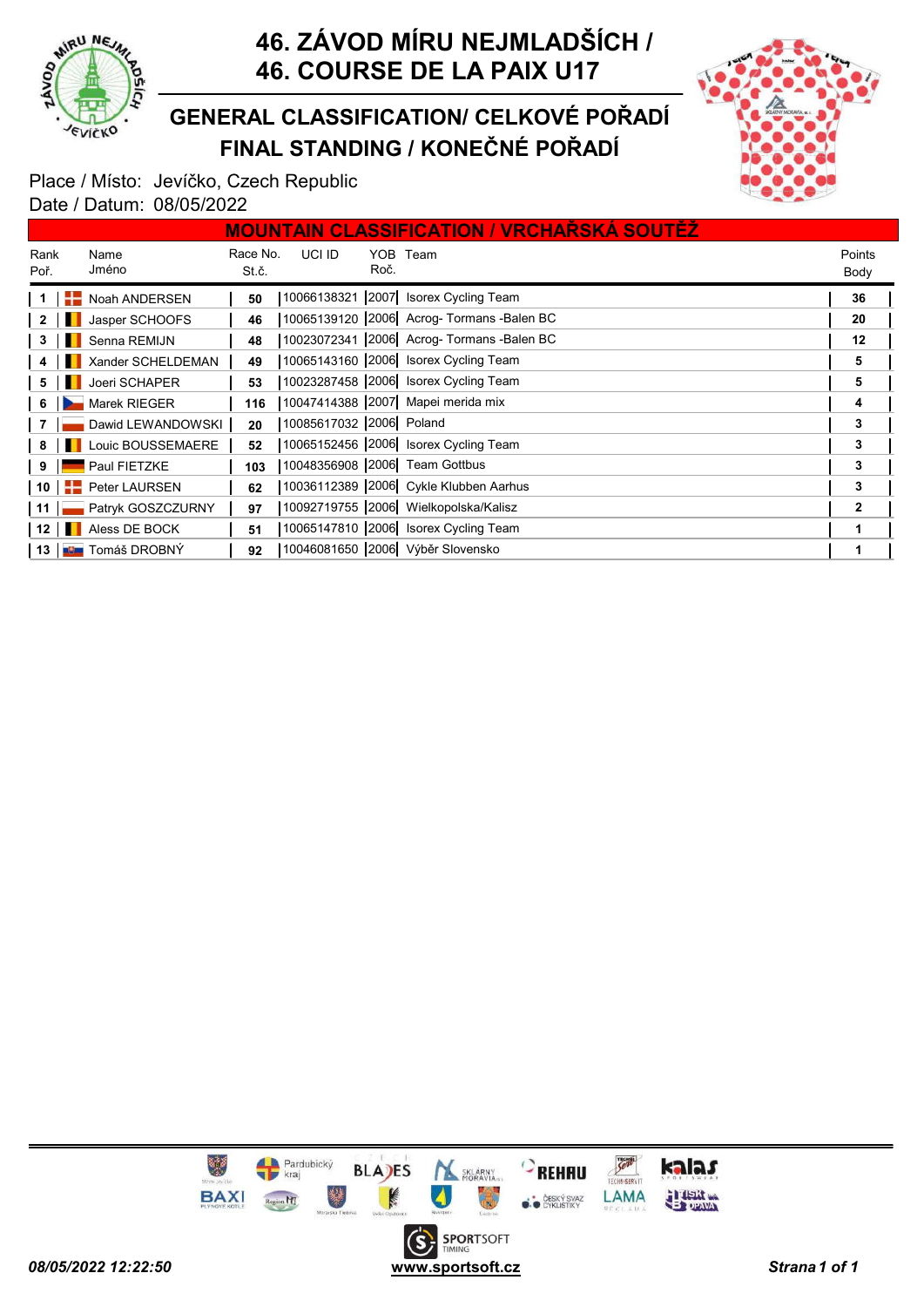

### FINAL STANDING / KONEČNÉ POŘADÍ GENERAL CLASSIFICATION/ CELKOVÉ POŘADÍ

**TECHNI TECHNISERV IT** 

### Place / Místo: Jevíčko, Czech Republic Date / Datum: 08/05/2022 Young riders standing / Pořadí ročníku 2006

|        |                                    |          |                    |      | <b>1001g Hacio Standing</b> / Toldar Tooming |                     |        |
|--------|------------------------------------|----------|--------------------|------|----------------------------------------------|---------------------|--------|
| Rank   | Name                               | Race No. | UCI ID             | YOB  | Team                                         | Time                | Gap    |
| Poř.   | Jméno                              | St.č.    |                    | Roč. | Tým                                          | Čas                 | Ztráta |
|        | 1.   Noah ANDERSEN                 | 50       | 10066138321 2007   |      | Isorex Cycling Team                          | 04:56:16 00:00:00   |        |
| 2.     | Marek RIEGER                       | 116      | 10047414388 2007   |      | Mapei merida mix                             | 04:58:13 00:01:58   |        |
|        | 3. Matěj PITÁK                     | 117      | 10047423482 2007   |      | Mapei merida mix                             | $04:59:46$ 00:03:31 |        |
|        | 4. Matyáš KORBEL                   | 135      | 10108361714 2007   |      | Plzeň - Louny Mix                            | $05:01:50$ 00:05:34 |        |
| 5.     | Zeno Levi WINTER                   | 108      | 10051622774 2007   |      | <b>Team Gottbus</b>                          | $05:04:17$ 00:08:01 |        |
|        | 6. <b>E.</b> Aksel STORM           | 55       | 10060241327 2007   |      | <b>Team Roskilde</b>                         | $05:06:08$ 00:09:53 |        |
| 7.     | <b>Lukáš RAŠKA</b>                 | 115      | 10007057742 2007   |      | Mapei merida mix                             | 05:07:58 00:11:42   |        |
| 8.     | <b>Bartosz LYZWA</b>               | 23       | 10079665676 2007   |      | Poland                                       | 05:08:21 00:12:05   |        |
| 9.     | Nikodem GWOZDZ                     | 19       | 10093058144 2007   |      | Poland                                       | $05:08:36$ 00:12:21 |        |
|        | 10. <b>JUNE JAN JAVOR</b>          | 10       | 10046070031 2007   |      | Slovakia                                     | $05:09:35$ 00:13:19 |        |
|        | 11. <b>Example 11.</b> Filip NOVÁK | 162      | 10097731625 2007   |      | TUFO Pardus Prostějov + TJ DUKLA PRAHA       | $05:10:05$ 00:13:49 |        |
|        | 12. Vilgot REINHOLD                | 114      | 10077857234 2007   |      | Svealand Cycling team                        | $05:10:30$ 00:14:14 |        |
|        | 13. <b>ED</b> Oskar LOUW LARSEN    | 59       | 10056317170 2007   |      | <b>Team Roskilde</b>                         | 05:13:06 00:16:51   |        |
| 14. l  | Valentin HOFER                     | 172      | 10080689533 2007   |      | Austria                                      | 05:15:08 00:18:52   |        |
| 15. II | Heimo FUGGER                       | 176      | 10078822988 2007   |      | Austria                                      | 05:15:08 00:18:52   |        |
| 16. l  | Szymon WRONA                       | 22       | 10079492490 2007   |      | Poland                                       | 05:15:14 00:18:59   |        |
|        | 17. <b>Bastian PETRIČ</b>          | 121      | 10112792085 2007   |      | Foreign mix team                             | 05:18:23 00:22:08   |        |
|        | 18. Bor EBNER                      | 6        | 10103527272 2007   |      | Slovenia                                     | 05:19:22 00:23:06   |        |
|        | 19. Gavrilo MARKOVIĆ               | 25       | 10087720720 2007   |      | Serbia                                       | 05:20:02 00:23:46   |        |
|        | 20. Simon MATĚJEK                  | 129      | 10079640721 2007   |      | <b>SCM Brno</b>                              | $05:22:40$ 00:26:25 |        |
|        | 21. Valentin ZOBL                  | 177      | 10048923447 2007   |      | Austria                                      | 05:23:05 00:26:50   |        |
| 22. II | Kaj ROELING                        | 83       | 10023197431 2007   |      | <b>Westland WiL Vooruit</b>                  | $05:23:15$ 00:27:00 |        |
|        | 23. Ayden JORDAN                   | 16       | 10088388404   2007 |      | Regional Team Lower Austria                  | 05:23:42 00:27:26   |        |
|        | 24. <b>JU Martin HALUŠKA</b>       | 91       | 10046080034 2007   |      | Výběr Slovensko                              | $05:23:56$ 00:27:40 |        |
|        | 25. Lukáš KRISTL                   | 148      | 10084771920 2007   |      | SCM Kolín1 - Středočeský kraj                | $05:23:58$ 00:27:43 |        |
|        | 26. <b>I</b> Lex VAN DAELE         | 54       | 10086650989 2007   |      | Isorex Cycling Team                          | 05:25:19 00:29:03   |        |
|        | 27. <b>B.</b> Filip ZÁHOREC        | 124      | 10055996464   2007 |      | Foreign mix team                             | 05:27:58 00:31:42   |        |
|        | 28. Jiří REJZEK                    | 139      | 10106410293 2007   |      | Plzeň - Louny Mix                            | 05:28:25 00:32:09   |        |
|        | 29. Eliáš HOFMAN                   | 149      | 10066694655 2007   |      | SCM Kolín1 - Středočeský kraj                | 05:29:44 00:33:29   |        |
|        | 30. Ondřej MICHALOVIČ              | 133      | 10115820610 2007   |      | SCM Kolín2 - Středočeský kraj                | $05:30:11$ 00:33:55 |        |
|        | 31. Matěj PROCHÁZKA                | 163      | 10106726555 2007   |      | TUFO Pardus Prostějov + TJ DUKLA PRAHA       | 05:30:13 00:33:57   |        |
|        | 32. <b>JE Maroš ČERŤASKÝ</b>       | 123      | 10116355726 2007   |      | Foreign mix team                             | $05:31:13$ 00:34:58 |        |
|        | 33. <b>N</b> Robert MITÁŠ          | 145      | 10047339216 2007   |      | KOVO Praha                                   | 05:31:24 00:35:08   |        |
|        | 34. <b>Number 21 SEVERYN</b>       | 155      | 10079906257 2007   |      | SCM Kolín2 - Středočeský kraj                | 05:31:28 00:35:13   |        |
|        | 35. Tilman LEBEN                   | 106      | 10086785072   2007 |      | <b>Team Gottbus</b>                          | $05:31:31$ 00:35:15 |        |
|        | 36. Nikola JAROŠ                   | 120      | 10079309305 2007   |      | Mapei merida mix                             | 05:31:31 00:35:16   |        |
|        | 37. Lucas KRAUS                    | 15       | 10075353725 2007   |      | Regional Team Lower Austria                  | 05:31:48 00:35:33   |        |
|        | 38. <b>La Tomáš VRÁNA</b>          | 132      | 10010959364 2007   |      | <b>SCM Brno</b>                              | $05:31:56$ 00:35:40 |        |
|        | 39. <b>Jakub HLUBINA</b>           | 126      | 10055023939 2007   |      | Foreign mix team                             | 05:36:21 00:40:06   |        |
|        | 40. Dominik HREBEJK                | 156      | 10059744910 2007   |      | SCM Kolín2 - Středočeský kraj                | 05:37:33 00:41:18   |        |
|        | 41. Matěj HAVELKA                  | 152      | 10084969859 2007   |      | SCM Kolín1 - Středočeský kraj                | 05:38:00 00:41:45   |        |
|        | 42. Aleš ICHA                      | 167      | 10092750269 2007   |      | TUFO Pardus Prostějov + TJ DUKLA PRAHA       | $05:39:37$ 00:43:21 |        |
|        | 43. Freek DE KOK                   | 84       | 10072713608 2007   |      | Westland WiL Vooruit                         | 05:39:52 00:43:36   |        |
|        | 44. Filip RICHTER                  | 130      | 10079642236 2007   |      | <b>SCM Brno</b>                              | $05:41:40$ 00:45:24 |        |
|        | 45. Tobias FISCHER                 | 18       | 10117153752 2007   |      | Regional Team Lower Austria                  | 05:48:07 00:51:52   |        |
|        | 46. Matyáš MOKRÝ                   | 131      | 10082683689 2007   |      | <b>SCM Brno</b>                              | $05:49:53$ 00:53:37 |        |

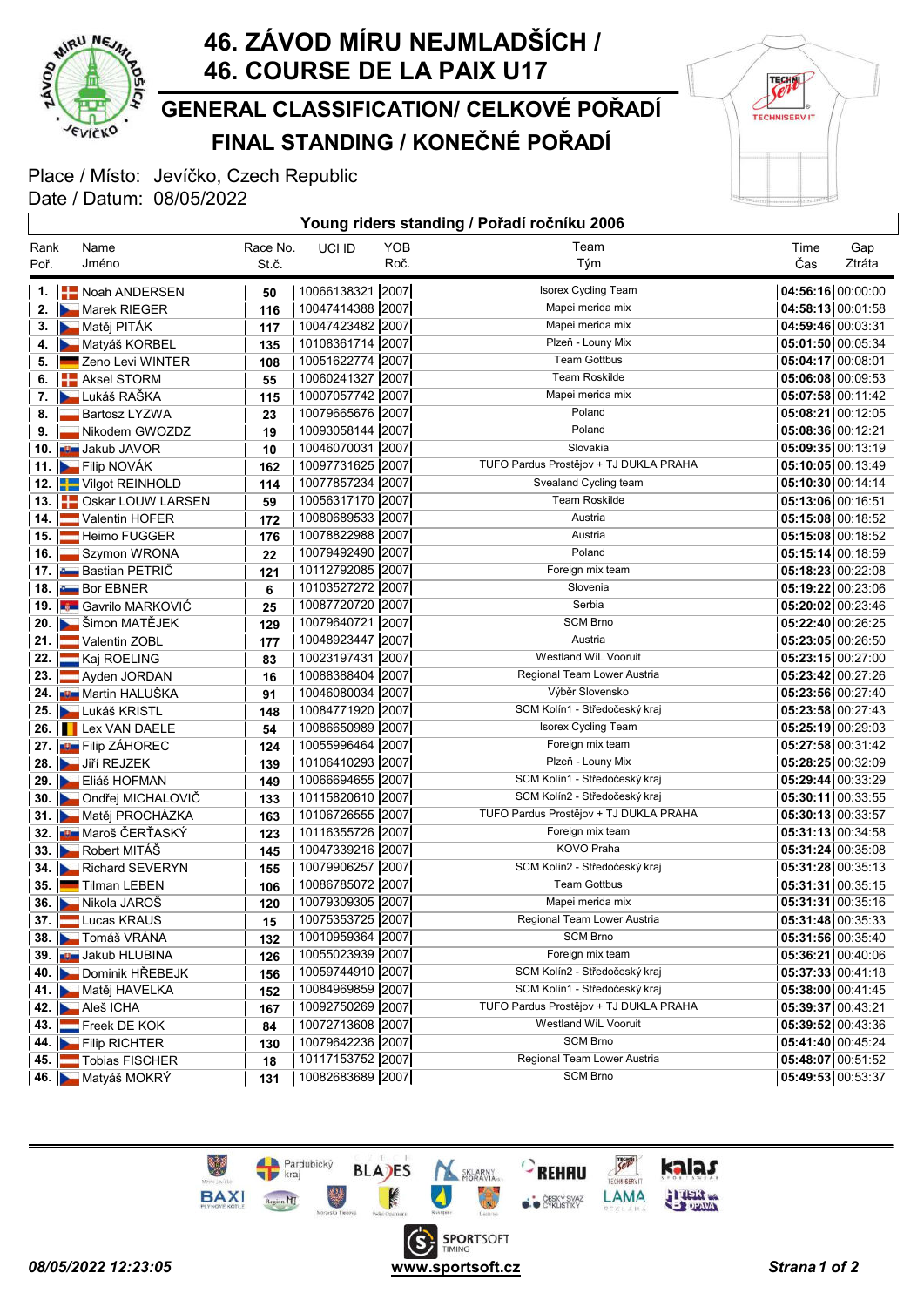

FINAL STANDING / KONEČNÉ POŘADÍ GENERAL CLASSIFICATION/ CELKOVÉ POŘADÍ



Place / Místo: Jevíčko, Czech Republic

Date / Datum: 08/05/2022

|      |                              |          |                  |            | THE BEST CZECH RIDER / NEJLEPSI CESKY ZAVODNIK |          |
|------|------------------------------|----------|------------------|------------|------------------------------------------------|----------|
| Rank | Name                         | Race No. | UCI ID           | <b>YOB</b> | Team                                           | Time     |
| Poř. | Jméno                        | St.č.    |                  | Roč.       | Tým                                            | Čas      |
|      | 1. <b>D</b> Štěpán ZAHÁLKA   | 119      | 10047402870 2006 |            | Mapei merida mix                               | 04:56:39 |
|      | 2. <b>E</b> Kristián VAVRO   | 127      | 10053648963 2006 |            | <b>SCM Brno</b>                                | 04:57:13 |
|      | 3. Adam BITTMAN              | 140      | 10047380743 2006 |            | <b>KOVO Praha</b>                              | 04:58:01 |
|      | 4. Marek RIEGER              | 116      | 10047414388 2007 |            | Mapei merida mix                               | 04:58:13 |
|      | 5. Matěj PEKAŘ               | 147      | 10068131972 2006 |            | SCM Kolín1 - Středočeský kraj                  | 04:58:16 |
|      | 6. <b>Adam PEŠEK</b>         | 136      | 10004772683 2006 |            | Plzeň - Louny Mix                              | 04:58:18 |
|      | 7. <b>Matěj PITÁK</b>        | 117      | 10047423482 2007 |            | Mapei merida mix                               | 04:59:46 |
|      | 8. <b>B</b> Jan FALTÝNEK     | 169      | 10047423886 2006 |            | Jihočeský kraj                                 | 05:00:57 |
|      | 9. Kryštof KRÁL              | 166      | 10047329920 2006 |            | TUFO Pardus Prostějov + TJ DUKLA PRAHA         | 05:01:39 |
|      | 10. Matyáš KORBEL            | 135      | 10108361714 2007 |            | Plzeň - Louny Mix                              | 05:01:50 |
|      | 11. Jakub MALÝ               | 142      | 10047383672 2006 |            | KOVO Praha                                     | 05:03:25 |
|      | 12. Václav KRATOCHVÍL        | 158      | 10046491878 2006 |            | LAWI junior team                               | 05:03:46 |
|      | 13. Jiří ZEDNÍK              | 134      | 10046565842 2006 |            | Plzeň - Louny Mix                              | 05:06:45 |
|      | 14. <b>Patrik LIENERT</b>    | 144      | 10059140072 2006 |            | <b>KOVO Praha</b>                              | 05:07:29 |
|      | 15. Adam BRADÁČ              | 165      | 10047382662 2006 |            | TUFO Pardus Prostějov + TJ DUKLA PRAHA         | 05:07:51 |
|      | 16. Lukáš RAŠKA              | 115      | 10007057742 2007 |            | Mapei merida mix                               | 05:07:58 |
|      | 17. <b>EL Filip NOVÁK</b>    | 162      | 10097731625 2007 |            | TUFO Pardus Prostějov + TJ DUKLA PRAHA         | 05:10:05 |
|      | 18. Petr KNIHA               | 154      | 10054141239 2006 |            | SCM Kolín2 - Středočeský kraj                  | 05:12:49 |
|      | 19. Adam STREJČEK            | 150      | 10066160448 2006 |            | SCM Kolín1 - Středočeský kraj                  | 05:19:12 |
|      | 20. Vít KOTSCHY              | 137      | 10084836988 2006 |            | Plzeň - Louny Mix                              | 05:19:18 |
|      | 21. E Zdeněk HRADISKÝ        | 151      | 10058327494 2006 |            | SCM Kolín1 - Středočeský kraj                  | 05:22:11 |
|      | 22. Martin ŽENÍŠEK           | 171      | 10046534318 2006 |            | Jihočeský kraj                                 | 05:22:24 |
|      | 23. Bu Šimon MATĚJEK         | 129      | 10079640721 2007 |            | <b>SCM Brno</b>                                | 05:22:40 |
|      | 24. Jiří MATOULEK            | 153      | 10106279143 2006 |            | SCM Kolín2 - Středočeský kraj                  | 05:23:56 |
|      | 25. Lukáš KRISTL             | 148      | 10084771920 2007 |            | SCM Kolín1 - Středočeský kraj                  | 05:23:58 |
|      | 26. Jan JANOUT               | 170      | 10093188587 2006 |            | Jihočeský kraj                                 | 05:25:24 |
|      | 27. Jakub HABR               | 143      | 10114189693 2006 |            | KOVO Praha                                     | 05:26:01 |
|      | 28. Josef MELICHAR           | 159      | 10085081209 2006 |            | LAWI junior team                               | 05:26:29 |
|      | 29. Jáchym VLK               | 128      | 10080169672 2006 |            | <b>SCM Brno</b>                                | 05:27:55 |
|      | 30. Jiří REJZEK              | 139      | 10106410293 2007 |            | Plzeň - Louny Mix                              | 05:28:25 |
|      | 31. Matyáš POLÁK             | 160      | 10059526961 2006 |            | LAWI junior team                               | 05:28:36 |
|      | 32. Eliáš HOFMAN             | 149      | 10066694655 2007 |            | SCM Kolín1 - Středočeský kraj                  | 05:29:44 |
|      | 33. Dondřej MICHALOVIČ       | 133      | 10115820610 2007 |            | SCM Kolín2 - Středočeský kraj                  | 05:30:11 |
|      | 34. Matěj PROCHÁZKA          | 163      | 10106726555 2007 |            | TUFO Pardus Prostějov + TJ DUKLA PRAHA         | 05:30:13 |
|      | 35. <b>B</b> Robert MITÁŠ    | 145      | 10047339216 2007 |            | <b>KOVO Praha</b>                              | 05:31:24 |
|      | 36. Richard SEVERYN          | 155      | 10079906257 2007 |            | SCM Kolín2 - Středočeský kraj                  | 05:31:28 |
|      | 37. Mikola JAROŠ             | 120      | 10079309305 2007 |            | Mapei merida mix                               | 05:31:31 |
|      | 38. <b>Bu</b> Tomáš VRÁNA    | 132      | 10010959364 2007 |            | <b>SCM Brno</b>                                | 05:31:56 |
|      | 39. <b>D</b> Christien HABR  | 146      | 10047406409 2006 |            | KOVO Praha                                     | 05:31:56 |
|      | 40. <b>T</b> obiáš DVOŘÁČEK  | 141      | 10047422472 2006 |            | KOVO Praha                                     | 05:32:54 |
|      | 41. Dominik HŘEBEJK          | 156      | 10059744910 2007 |            | SCM Kolín2 - Středočeský kraj                  | 05:37:33 |
|      | 42. Matěj HAVELKA            | 152      | 10084969859 2007 |            | SCM Kolín1 - Středočeský kraj                  | 05:38:00 |
|      | 43. Jakub TESAŘÍK            | 118      | 10116581957 2008 |            | Mapei merida mix                               | 05:38:15 |
|      | 44. <b>Aleš</b> ICHA         | 167      | 10092750269 2007 |            | TUFO Pardus Prostějov + TJ DUKLA PRAHA         | 05:39:37 |
|      | 45. Eilip RICHTER            | 130      | 10079642236 2007 |            | <b>SCM Brno</b>                                | 05:41:40 |
|      | 46. <b>Mark</b> Vítek BRADNA | 161      | 10106214172 2008 |            | LAWI junior team                               | 05:42:00 |
|      | 47. Matyáš MOKRÝ             | 131      | 10082683689 2007 |            | <b>SCM Brno</b>                                | 05:49:53 |

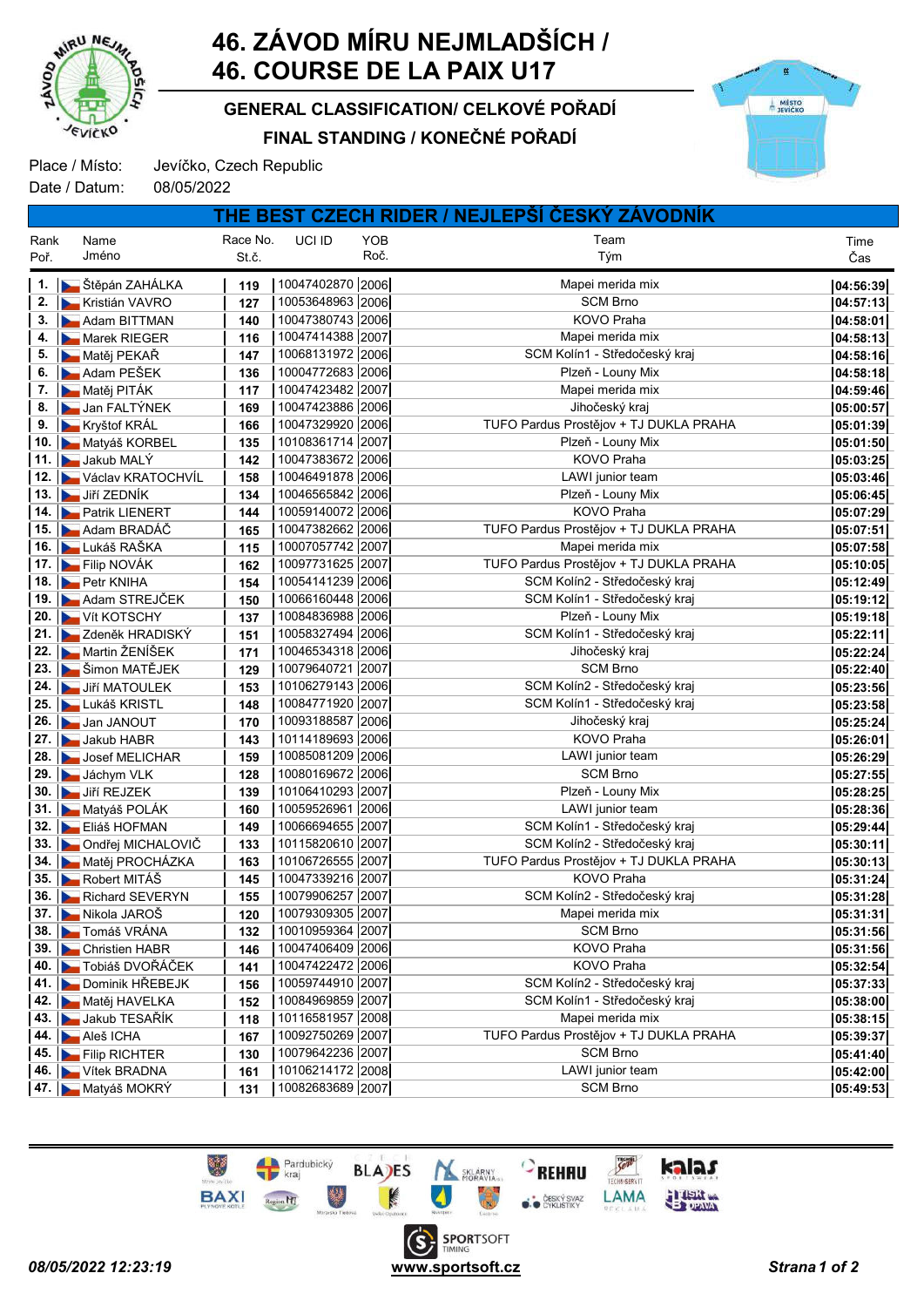

Rank Poř.

# 46. ZÁVOD MÍRU NEJMLADŠÍCH / 46. COURSE DE LA PAIX U17

FINAL STANDING / KONEČNÉ POŘADÍ GENERAL CLASSIFICATION/ CELKOVÉ POŘADÍ



Time Čas

Place / Místo: Jevíčko, Czech Republic

Date / Datum: 08/05/2022

Name Jméno

Race No. St.č. UCI ID YOB Team Tým YOB Roč. THE BEST FOREIGN RIDER / NEJLEPŠÍ ZAHRANIČNÍ ZÁVODNÍK

|                     | 1. <b>I</b> Aless DE BOCK               | 51  | 10065147810 2006 | Isorex Cycling Team                  | 04:55:21 |
|---------------------|-----------------------------------------|-----|------------------|--------------------------------------|----------|
| 2.                  | Senna REMIJN                            | 48  | 10023072341 2006 | Acrog- Tormans - Balen BC            | 04:55:43 |
| 3. I                | Xander SCHELDEMAN                       | 49  | 10065143160 2006 | Isorex Cycling Team                  | 04:55:41 |
| $4.$ $\blacksquare$ | Jasper SCHOOFS                          | 46  | 10065139120 2006 | Acrog-Tormans - Balen BC             | 04:55:50 |
| 5.                  | <b>I</b> Joeri SCHAPER                  | 53  | 10023287458 2006 | Isorex Cycling Team                  | 04:55:53 |
| 6.                  | Noah ANDERSEN                           | 50  | 10066138321 2007 | Isorex Cycling Team                  | 04:56:16 |
| 7.                  | Dawid LEWANDOWSKI                       | 20  | 10085617032 2006 | Poland                               | 04:56:16 |
| 8.                  | Jurgen ZOMERMAAND                       | 89  | 10096557521 2006 | <b>CC Forte Wielerzone Nederland</b> | 04:56:24 |
| 9. I                | Jakob OMRZEL                            | 122 | 10017556475 2006 | Foreign mix team                     | 04:56:29 |
|                     | 10. Liam VAN OS                         | 79  | 10023382337 2006 | Westland WiL Vooruit                 | 04:56:40 |
|                     | 11.   Louic BOUSSEMAERE                 | 52  | 10065152456 2006 | <b>Isorex Cycling Team</b>           | 04:56:41 |
|                     | 12.   Ko MOLENAAR                       | 88  | 10101004969 2006 | CC Forte Wielerzone Nederland        | 04:56:57 |
|                     | 13. Stan SMIT                           | 87  | 10023289175 2006 | <b>CC Forte Wielerzone Nederland</b> | 04:57:06 |
|                     | 14.   Ksawery ADASZAK                   | 24  | 10070382170 2006 | Poland                               | 04:57:18 |
|                     | 15. <b>Bu</b> Jakub HUSÁR               | 11  | 10058953449 2006 | Slovakia                             | 04:58:11 |
|                     | 16. Paul FIETZKE                        | 103 | 10048356908 2006 | <b>Team Gottbus</b>                  | 04:58:45 |
|                     | 17. <b>F.</b> Gustav MAGNUSSON          | 113 | 10090412266 2006 | Svealand Cycling team                | 04:58:37 |
|                     | 18. <b>Anton LOUW LARSEN</b>            | 58  | 10056317069 2006 | <b>Team Roskilde</b>                 | 04:58:56 |
|                     | 19. Nio VANDEVORST                      | 43  | 10092625381 2006 | Acrog- Tormans - Balen BC            | 04:58:52 |
|                     | 20. Sven Aleksander MERNIK              | 3   | 10061206879 2006 | Slovenia                             | 04:59:10 |
|                     | 21.   Sebastian CHRISTIANSE             | 64  | 10113229191 2006 | Cykle Klubben Aarhus                 | 04:59:16 |
|                     | 22.   None Sebastian HAANIN             | 63  | 10094428773 2006 | Cykle Klubben Aarhus                 | 04:59:45 |
|                     | 23. Erazem VALJAVEC                     | 1   | 10017620537 2006 | Slovenia                             | 05:00:30 |
|                     | 24.   Carl Emil PEDERSEN                | 71  | 10059465529 2006 | Herning Cykle Klub af 1937           | 05:00:36 |
| 25.1                | Marceli PERA                            | 98  | 10060329435 2006 | Wielkopolska/Kalisz                  | 05:00:38 |
| 26.                 | Nicolas EDER                            | 175 | 10035077608 2006 | Austria                              | 05:00:41 |
|                     | 27. Barnabás VAS                        | 32  | 10023656462 2006 | Hungaria                             | 05:01:01 |
|                     | 28. <b>Axel VAN DEN BROEK</b>           | 47  | 10065141342 2006 | Acrog- Tormans - Balen BC            | 05:01:33 |
|                     | 29. <b>But Samuel FEDOR</b>             | 12  | 10046070637 2006 | Slovakia                             | 05:01:36 |
|                     | 30. Szabolcs CSÁKI                      | 34  | 10059270418 2006 | Hungaria                             | 05:01:43 |
|                     | 31. <b>BEL</b> LUKÁŠ VRANÁK             | 8   | 10046079933 2006 | Slovakia                             | 05:01:44 |
|                     | 32. $\boxed{\phantom{1}}$ Pepijn DE KOK | 81  | 10055724763 2006 | Westland WiL Vooruit                 | 05:01:46 |
|                     | 33. Jasper VOS                          | 78  | 10064900357 2006 | De Jonge Renner                      | 05:01:52 |
|                     | 34. Felix RÜTZLER                       | 173 | 10092230210 2006 | Austria                              | 05:02:03 |
|                     | 35. Nils JOHANSSON                      | 112 | 10022656049 2006 | Svealand Cycling team                | 05:02:05 |
|                     | 36. Sven VAN DER WAL                    | 90  | 10023115282 2006 | CC Forte Wielerzone Nederland        | 05:02:07 |
|                     | 37.   Cisse PAUWELS                     | 44  | 10086197315 2006 | Acrog- Tormans - Balen BC            | 05:02:11 |
|                     | 38. Manolo WROLICH                      | 174 | 10060818576 2006 | Austria                              | 05:02:13 |
|                     | 39. <b>Linus LARSSON</b>                | 110 | 10022499334 2006 | Svealand Cycling team                | 05:02:16 |
|                     | 40. Patryk GOSZCZURNY                   | 97  | 10092719755 2006 | Wielkopolska/Kalisz                  | 05:02:32 |
|                     | 41. <b>Peter LAURSEN</b>                | 62  | 10036112389 2006 | Cykle Klubben Aarhus                 | 05:02:35 |
|                     | 42.   Karl-Aksel TILLY                  | 72  | 10052916615 2006 | Herning Cykle Klub af 1937           | 05:03:07 |
|                     | 43. Henrik FILSETH                      | 65  | 10019732814 2006 | Cykle Klubben Aarhus                 | 05:03:59 |
|                     | 44. E Nejc PETERLIN                     |     | 10017556172 2006 | Slovenia                             | 05:04:11 |
|                     |                                         | 2   | 10104732395 2006 | Serbia                               |          |
|                     | 45. <b>Andrija NAUNOVIĆ</b>             | 28  | 10051622774 2007 | <b>Team Gottbus</b>                  | 05:04:11 |
| 46. <b>I</b>        | Zeno Levi WINTER                        | 108 |                  |                                      | 05:04:17 |
|                     | 47. Paul - Jonas ADAMCZAK               | 105 | 10050892446 2006 | <b>Team Gottbus</b>                  | 05:04:59 |
|                     | 48. Victor Hugo BRENDERS                | 73  | 10023105380 2006 | De Jonge Renner                      | 05:05:25 |
| 49.                 | <b>Tristan JANNES</b>                   | 45  | 10065154981 2006 | Acrog- Tormans - Balen BC            | 05:06:00 |

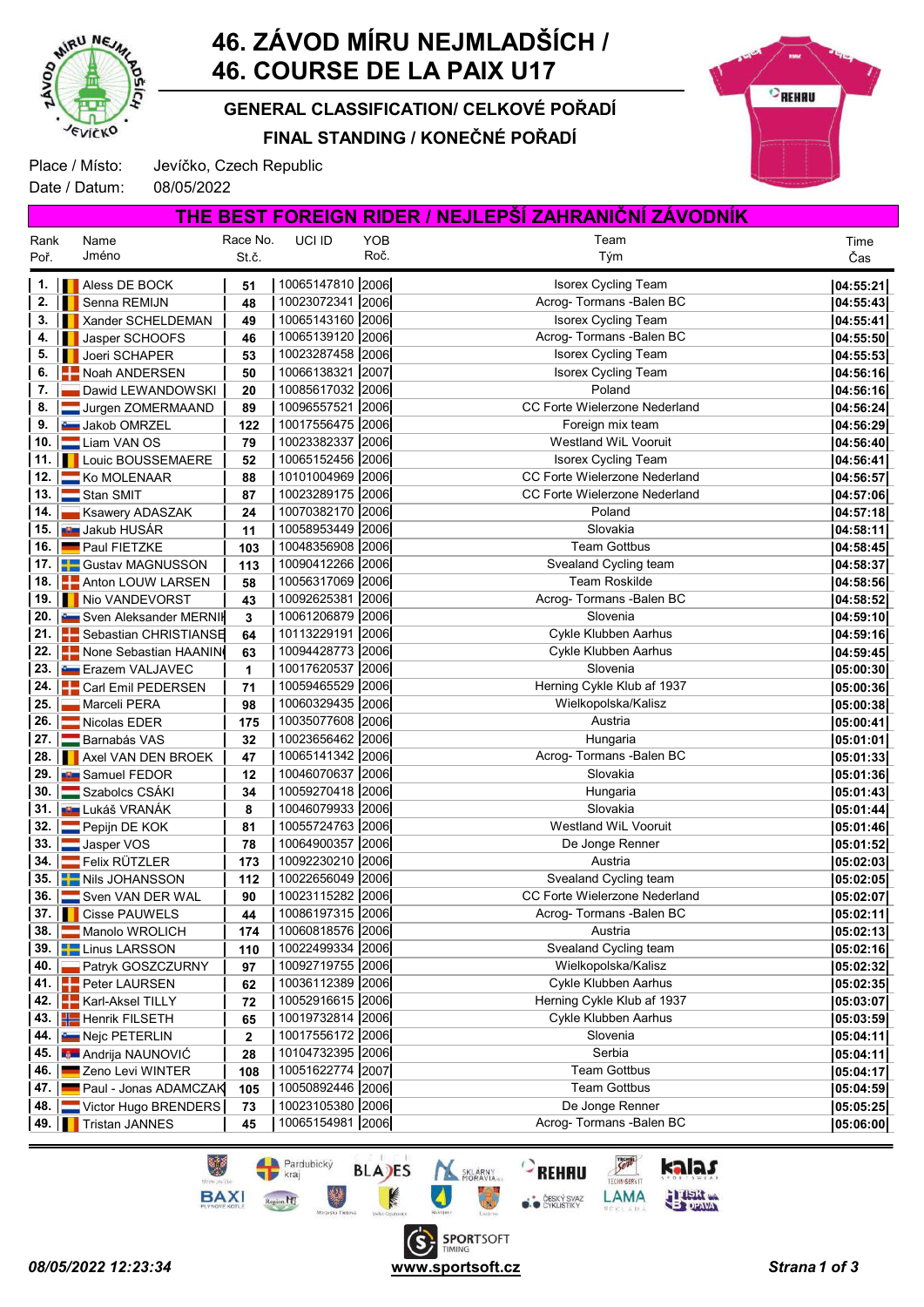|              |                                           |                   |                                      |             | <u>THE BEST FOREIGN RIDER / NEJLEPSI ZAHRANICNI ZAVODNIK</u> |                        |
|--------------|-------------------------------------------|-------------------|--------------------------------------|-------------|--------------------------------------------------------------|------------------------|
| Rank<br>Poř. | Name<br>Jméno                             | Race No.<br>St.č. | UCI ID                               | YOB<br>Roč. | Team<br>Tým                                                  | Time<br>Čas            |
| 50.1         | <b>Aksel STORM</b>                        | 55                | 10060241327 2007                     |             | <b>Team Roskilde</b>                                         | 05:06:08               |
| 51.          | ∎∎ Tomáš DROBNÝ                           | 92                | 10046081650 2006                     |             | Výběr Slovensko                                              | 05:06:32               |
| 52.          | <b>Bartosz LYZWA</b>                      | 23                | 10079665676 2007                     |             | Poland                                                       | 05:08:21               |
| 53.          | Nikodem GWOZDZ                            | 19                | 10093058144 2007                     |             | Poland                                                       | 05:08:36               |
| 54.          | <b>A</b> Marius HOBOLTH                   | 60                | 10056602413 2006                     |             | <b>Team Roskilde</b>                                         | 05:09:33               |
| 55.          | <b>D</b> Jakub JAVOR                      | 10                | 10046070031 2007                     |             | Slovakia                                                     | 05:09:35               |
| 56.          | <b>T</b> Vilgot REINHOLD                  | 114               | 10077857234 2007                     |             | Svealand Cycling team                                        | 05:10:30               |
| 57.          | Jakub GILICKI                             | 100               | 10092731980 2006                     |             | Wielkopolska/Kalisz                                          | 05:10:36               |
| 58.          | <b>Wiktor GALDYN</b>                      | 101               | 10079731152 2006                     |             | Wielkopolska/Kalisz                                          | 05:11:56               |
| 59.          | Igor KIEREJEWSKI                          | 102               | 10106727868 2006                     |             | Wielkopolska/Kalisz                                          | 05:11:58               |
| 60.          | Anco BALLIF                               | 80                | 10023176415 2006                     |             | <b>Westland WiL Vooruit</b>                                  | 05:12:08               |
| 61.          | <b>COSKAT LOUW LARSEN</b>                 | 59                | 10056317170 2007                     |             | <b>Team Roskilde</b>                                         | 05:13:06               |
| 62.          | <b>Luka ŠKARA</b>                         | 37                | 10058286169 2006                     |             | Croatia                                                      | 05:13:17               |
| 63.          | Valentin HOFER                            | 172               | 10080689533 2007                     |             | Austria                                                      | 05:15:08               |
| 64.<br>65.   | Heimo FUGGER                              | 176               | 10078822988 2007<br>10079492490 2007 |             | Austria<br>Poland                                            | 05:15:08               |
| 66.          | Szymon WRONA<br><b>Com</b> Bastian PETRIČ | 22<br>121         | 10112792085 2007                     |             | Foreign mix team                                             | 05:15:14               |
| 67.          | Tamás HANCZ                               | 31                | 10063367858 2006                     |             | Hungaria                                                     | 05:18:23<br>05:18:54   |
| 68.          | <b>Bor EBNER</b>                          | 6                 | 10103527272 2007                     |             | Slovenia                                                     | 05:19:22               |
| 69.          | <b>Example 10 Vid MURN</b>                | 4                 | 10093948221 2006                     |             | Slovenia                                                     | 05:19:47               |
|              | 70. <b>Com</b> Gavrilo MARKOVIĆ           | 25                | 10087720720 2007                     |             | Serbia                                                       | 05:20:02               |
| 71.          | Denley VAN WIJNBERGE                      | 77                | 10049231019 2006                     |             | De Jonge Renner                                              | 05:20:21               |
| 72.          | András Gusztáv PAKOT                      | 33                | 10023635143 2006                     |             | Hungaria                                                     | 05:20:29               |
| 73.          | <b>B</b> Adam MROCEK                      | 7                 | 10046080135 2006                     |             | Slovakia                                                     | 05:21:19               |
| 74.          | <b>Narek MOJTO</b>                        | 9                 | 10080697011 2006                     |             | Slovakia                                                     | 05:22:10               |
| 75.          | <b>BE</b> Fabian WIELAND                  | 95                | 10116618030 2006                     |             | Výběr Slovensko                                              | 05:22:23               |
| 76.          | Thijs THEUNS                              | 74                | 10089834310 2006                     |             | De Jonge Renner                                              | 05:22:45               |
| 77.          | Valentin ZOBL                             | 177               | 10048923447 2007                     |             | Austria                                                      | 05:23:05               |
| 78.          | Filip PEČNJAK                             | 38                | 10044106284 2006                     |             | Croatia                                                      | 05:23:08               |
| 79.          | Kaj ROELING                               | 83                | 10023197431 2007                     |             | <b>Westland WiL Vooruit</b>                                  | 05:23:15               |
| 80.          | Noah BOGE                                 | 67                | 10048891822 2006                     |             | Herning Cykle Klub af 1937                                   | 05:23:18               |
| 81.          | Mark MANDEMAKER                           | 76                | 10023214811 2006                     |             | De Jonge Renner                                              | 05:23:19               |
| 82. I        | ∎B∎ Tomáš HODULÍK                         | 94                | 10077885425 2006                     |             | Výběr Slovensko                                              | 05:23:25               |
| 83.          | None Gustav JOHANSEN                      | 56                | 10096906317 2006                     |             | <b>Team Roskilde</b>                                         | 05:23:28               |
| 84.          | Ayden JORDAN                              | 16                | 10088388404 2007                     |             | Regional Team Lower Austria                                  | 05:23:42               |
|              | 85. <b>BEZ</b> Martin HALUŠKA             | 91                | 10046080034 2007                     |             | Výběr Slovensko                                              | 05:23:56               |
|              | 86. <b>John PRITRŽNIK</b>                 | 5                 | 10090627888 2006                     |             | Slovenia                                                     | 05:24:48               |
| 87.1         | <b>Lex VAN DAELE</b>                      | 54                | 10086650989 2007                     |             | Isorex Cycling Team                                          | 05:25:19               |
| 88.          | <b>DE</b> Lukáš PANÁČEK                   | 125               | 10065803669 2006                     |             | Foreign mix team                                             | 05:25:39               |
| 89.<br>90.1  | <b>D</b> Alex ANTAL<br>Raf DE CALUWE      | 96<br>75          | 10046058210 2006<br>10023055062 2006 |             | Výběr Slovensko<br>De Jonge Renner                           | 05:26:09<br> 05:27:03  |
| 91.          | <b>EL Filip ZÁHOREC</b>                   |                   | 10055996464 2007                     |             | Foreign mix team                                             |                        |
| 92.          | Gabriel PREYLER                           | 124<br>13         | 10051116859 2006                     |             | Regional Team Lower Austria                                  | 05:27:58 <br> 05:31:09 |
| 93.          | <b>DE</b> Maroš ČERŤASKÝ                  | 123               | 10116355726 2007                     |             | Foreign mix team                                             | 05:31:13               |
| 94.          | Tilman LEBEN                              | 106               | 10086785072 2007                     |             | <b>Team Gottbus</b>                                          | 05:31:31               |
| 95.          | Lucas KRAUS                               | 15                | 10075353725 2007                     |             | Regional Team Lower Austria                                  | 05:31:48               |
| 96.          | <b>NEW Viktor MARINUSSEN</b>              | 69                | 10052056749 2006                     |             | Herning Cykle Klub af 1937                                   | 05:33:48               |
|              | 97. Bogdan ANGELOVSKI                     | 30                | 10081601939 2006                     |             | Serbia                                                       | 05:35:07               |
|              | 98. Emil RYDHOLM                          | 111               | 10091775219 2006                     |             | Svealand Cycling team                                        | 05:35:14               |
| 99.          | <b>DE</b> Jakub HLUBINA                   | 126               | 10055023939 2007                     |             | Foreign mix team                                             | 05:36:21               |
|              | 100. Balázs ILLÉS                         | 36                | 10107535695 2006                     |             | Hungaria                                                     | 05:36:59               |
|              | 101. Freek DE KOK                         | 84                | 10072713608 2007                     |             | Westland WiL Vooruit                                         | 05:39:52               |
|              | 102. Antonio LENAC                        | 42                | 10111343755 2006                     |             | Croatia                                                      | 05:39:52               |
|              | 103. Dušan STANIĆ                         | 27                | 10079717311 2006                     |             | Serbia                                                       | 05:41:14               |
|              | 104. Nikola BOGDANOVIĆ                    | 26                | 10083996728 2006                     |             | Serbia                                                       | 05:41:49               |
|              | 105. Coskar MARVIG                        | 109               | 10076676157 2006                     |             | Svealand Cycling team                                        | 05:42:37               |
|              | 106. Kacper KWIATEK                       | 99                | 10092337819 2006                     |             | Wielkopolska/Kalisz                                          | 05:42:59               |
|              | 107. Erik VORKAPIĆ                        | 39                | 10044105072 2006                     |             | Croatia                                                      | 05:43:27               |
|              | 108. Luka LENAC                           | 40                | 10111345573 2006                     |             | Croatia                                                      | 05:44:00               |

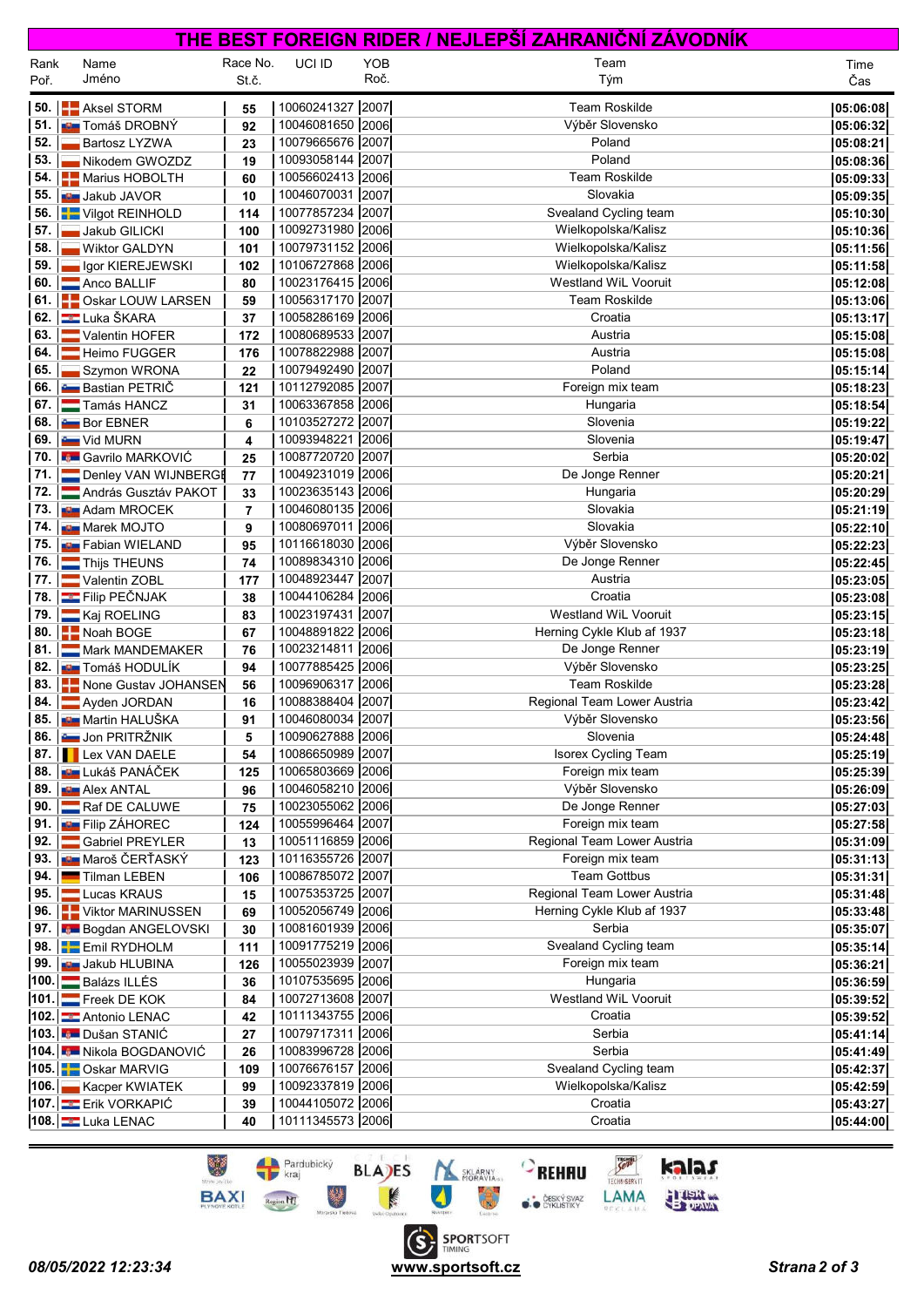|              |                           |                   |                  |             | <u>THE BEST FOREIGN RIDER / NEJLEPSI ZAHRANICNI ZAVODNIK</u> |             |
|--------------|---------------------------|-------------------|------------------|-------------|--------------------------------------------------------------|-------------|
| Rank<br>Poř. | Name<br>Jméno             | Race No.<br>St.č. | UCI ID           | YOB<br>Roč. | Team<br>Tým                                                  | Time<br>Čas |
|              | 109.     Kasper MIKKELSEN | 70                | 10115609129 2006 |             | Herning Cykle Klub af 1937                                   | 05:44:00    |
|              | 110. Tobias FISCHER       | 18                | 10117153752 2007 |             | Regional Team Lower Austria                                  | 05:48:07    |
|              | 111. Duco VAN DER ZWART   | 86                | 10023442860 2006 |             | CC Forte Wielerzone Nederland                                | 05:49:23    |

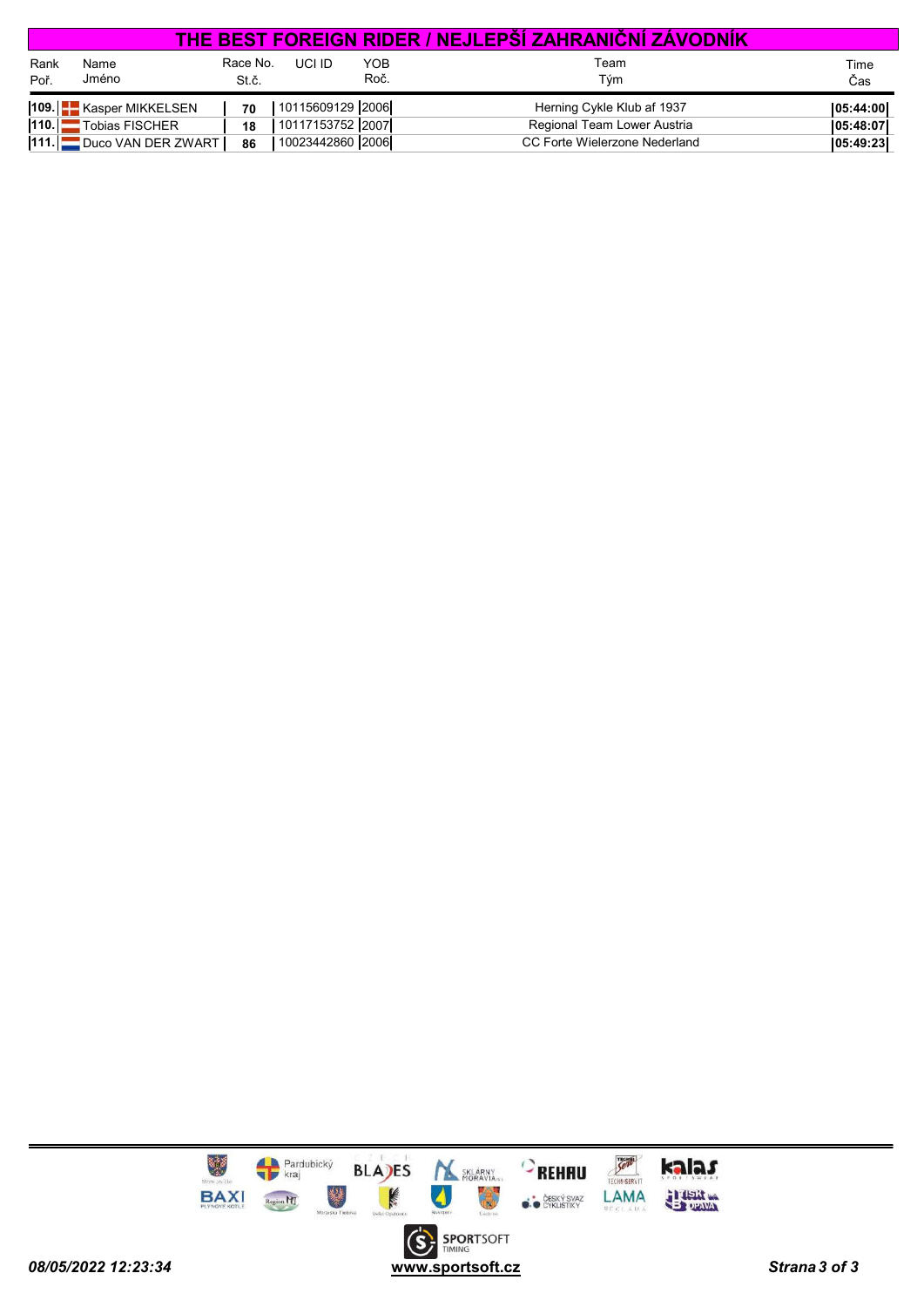

### FINAL STANDING / KONEČNÉ POŘADÍ GENERAL TEAMS CLASSIFICATION / CELKOVÉ POŘADÍ TÝMŮ

### Place / Místo: Jevíčko, Czech Republic

#### Date / Datum: 08/05/2022

|          | IS CALCULATED BASED ON 3 TOP RIDERS IN TEAM IN EACH STAGE / NEJLEPŠÍ TŘI ZÁVODNÍCI Z TÝMU V KAŽDÉ ETAPĚ JSOU ZAPOČTENY |          |          |
|----------|------------------------------------------------------------------------------------------------------------------------|----------|----------|
|          | Rank Team name                                                                                                         | Time     | Gap      |
| Poř. Tým |                                                                                                                        | Čas      | Ztráta   |
| 1.       | <b>Isorex Cycling Team</b>                                                                                             | 14:46:51 | 00:00:00 |
| 2.       | <b>Acrog-Tormans -Balen BC</b>                                                                                         | 14:49:07 | 00:02:16 |
| 3.       | <b>CC Forte Wielerzone Nederland</b>                                                                                   | 14:50:23 | 00:03:31 |
| 4.       | Mapei merida mix                                                                                                       | 14:54:20 | 00:07:29 |
| 5.       | Slovenia                                                                                                               | 14:59:21 | 00:12:30 |
| 6.       | <b>Cykle Klubben Aarhus</b>                                                                                            | 14:59:44 | 00:12:52 |
| 7.       | Slovakia                                                                                                               | 15:01:23 | 00:14:32 |
| 8.       | Poland                                                                                                                 | 15:01:46 | 00:14:54 |
| 9.       | Austria                                                                                                                | 15:02:05 | 00:15:14 |
| 10.      | <b>Svealand Cycling team</b>                                                                                           | 15:02:41 | 00:15:49 |
| 11.      | <b>Westland WiL Vooruit</b>                                                                                            | 15:03:12 | 00:16:21 |
| 12.      | Plzeň - Louny Mix                                                                                                      | 15:06:08 | 00:19:17 |
| 13.      | <b>KOVO Praha</b>                                                                                                      | 15:06:58 | 00:20:07 |
| 14.      | <b>Team Gottbus</b>                                                                                                    | 15:07:58 | 00:21:07 |
| 15.      | Wielkopolska/Kalisz                                                                                                    | 15:12:33 | 00:25:41 |
| 16.      | <b>Team Roskilde</b>                                                                                                   | 15:13:21 | 00:26:30 |
| 17.      | TUFO Pardus Prostějov + TJ DUKLA PRAHA                                                                                 | 15:19:25 | 00:32:34 |
| 18.      | Hungaria                                                                                                               | 15:20:39 | 00:33:48 |
| 19.      | De Jonge Renner                                                                                                        | 15:26:24 | 00:39:33 |
| 20.      | Herning Cykle Klub af 1937                                                                                             | 15:26:34 | 00:39:43 |
| 21.      | Foreign mix team                                                                                                       | 15:36:19 | 00:49:28 |
| 22.      | Scm Kolín1 - Středočeský Kraj                                                                                          | 15:39:35 | 00:52:44 |
| 23.      | <b>SCM Brno</b>                                                                                                        | 15:46:23 | 00:59:32 |
| 24.      | Výběr Slovensko                                                                                                        | 15:48:13 | 01:01:22 |
| 25.      | Jihočeský kraj                                                                                                         | 15:48:42 | 01:01:51 |
| 26.      | Scm Kolín2 - Středočeský Kraj                                                                                          | 15:54:45 | 01:07:54 |
| 27.      | Serbia                                                                                                                 | 15:55:05 | 01:08:14 |
| 28.      | <b>LAWI</b> junior team                                                                                                | 15:56:56 | 01:10:04 |
| 29.      | Croatia                                                                                                                | 16:01:47 | 01:14:56 |
| 30.      | <b>Regional Team Lower Austria</b>                                                                                     | 16:26:35 | 01:39:44 |

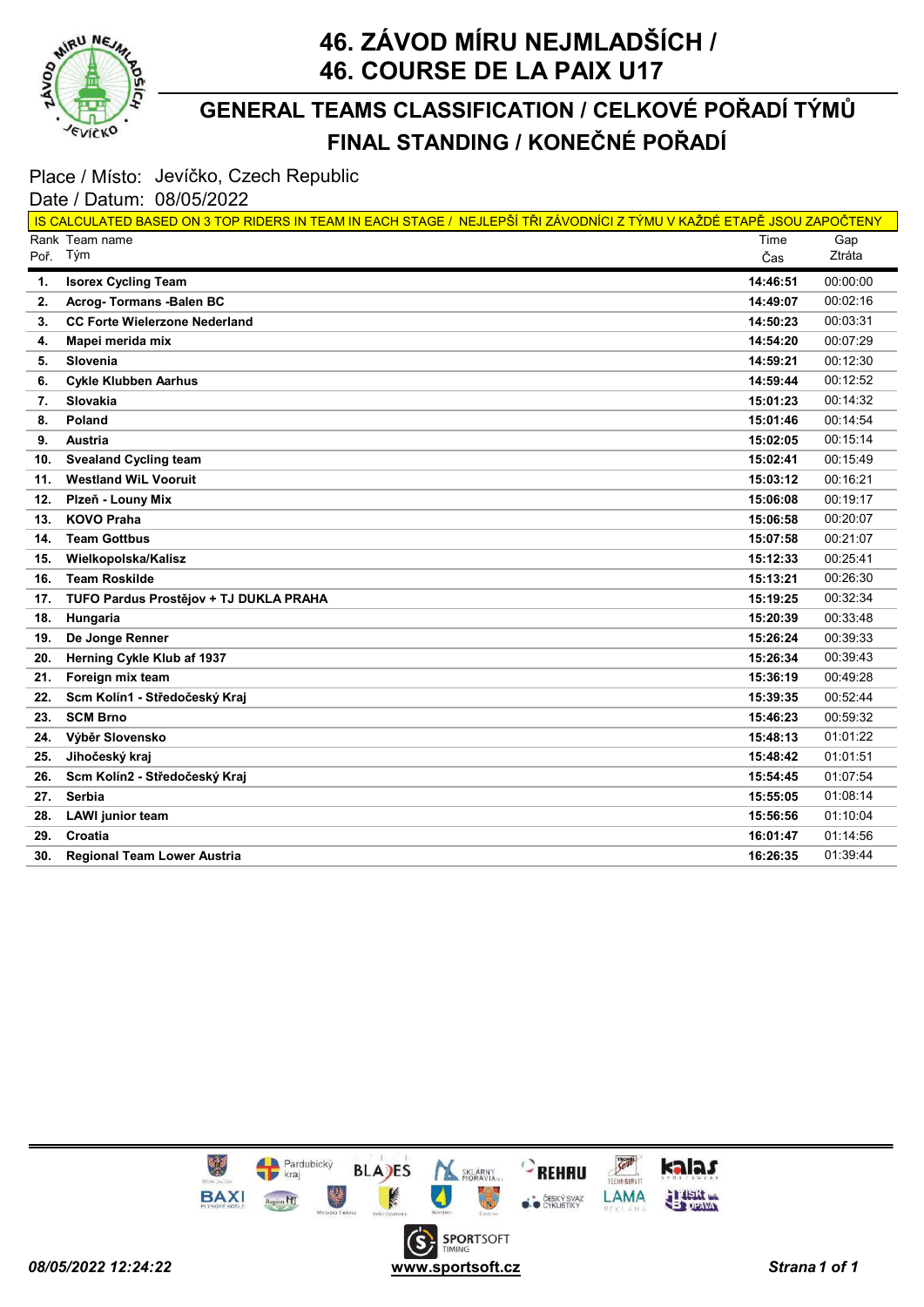

### JERSEY HOLDERS FINAL STANDING / KONEČNÉ POŘADÍ

| Jersey<br>Dres                    | Name<br>Jméno        | Race No.<br>St.č.           | Team<br>Tým                |
|-----------------------------------|----------------------|-----------------------------|----------------------------|
|                                   |                      | Jersey winner / Vítěz dresu |                            |
| Yellow jersey / Žlutý dres        | Aless DE BOCK        | 51                          | <b>Isorex Cycling Team</b> |
| Green jersey / Zelený dres        | <b>Senna REMIJN</b>  | 48                          | Acrog-Tormans - Balen BC   |
| Polka dot jersey / Puntíkatý dres | <b>Noah ANDERSEN</b> | 50                          | <b>Isorex Cycling Team</b> |
| White jersey / Bílý dres          | <b>Noah ANDERSEN</b> | 50                          | <b>Isorex Cycling Team</b> |
| Blue jersey / Modrý dres          | Štěpán ZAHÁLKA       | 119                         | Mapei merida mix           |
| Pink jersey / Růžový dres         | <b>Aless DE BOCK</b> | 51                          | <b>Isorex Cycling Team</b> |



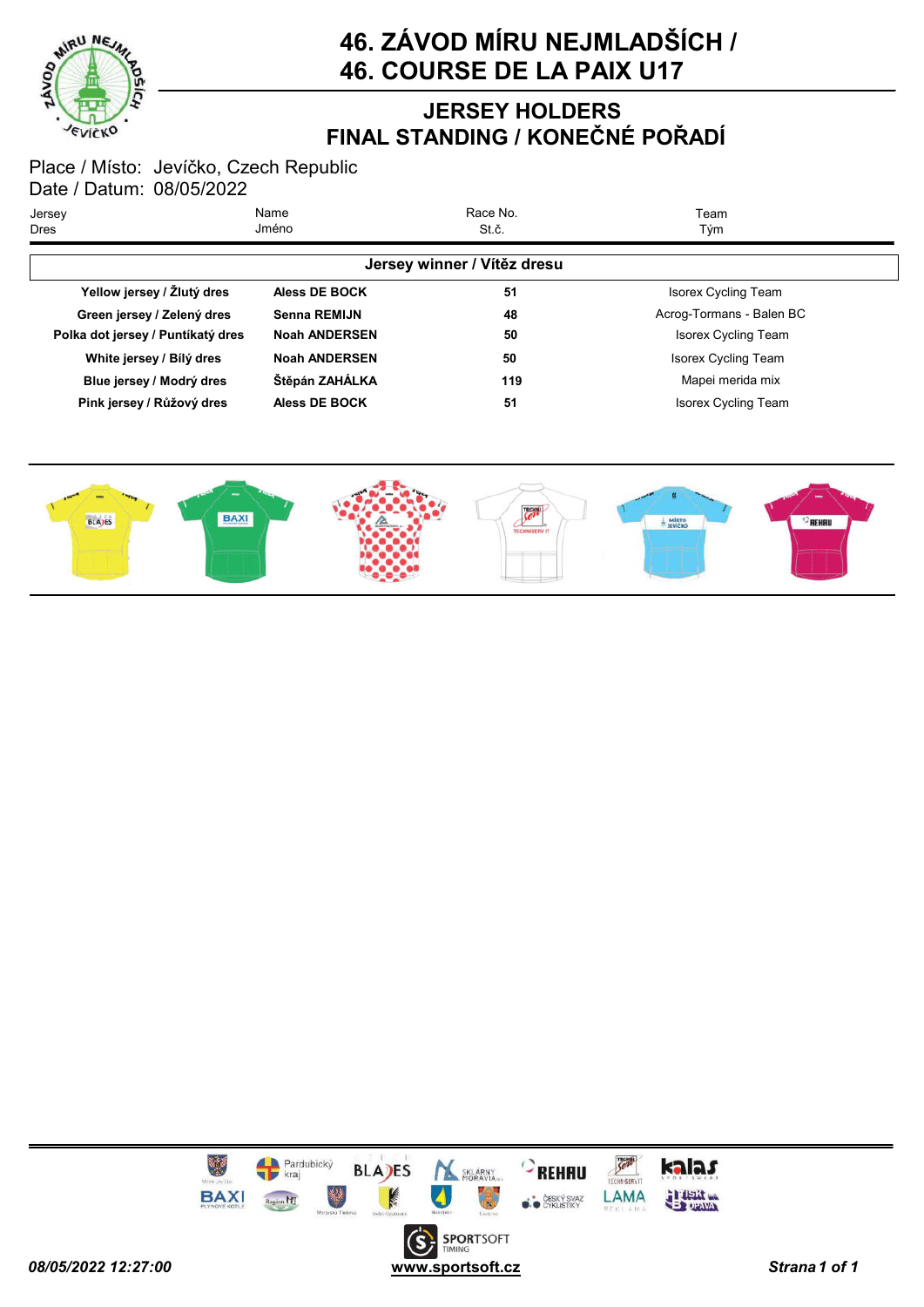

### FINAL STANDING / KONEČNÉ POŘADÍ GENERAL TEAMS CLASSIFICATION / CELKOVÉ POŘADÍ TÝMŮ

| Team stage time<br>Rank Team name<br>Týmový čas v etapě<br>Poř. Tým<br>Position in stage<br>Race No.<br>Name<br>Pozice v etapě<br>St.č.<br>Jméno<br>1.<br><b>Isorex Cycling Team</b><br>Stage 1 / Etapa č.1<br>53<br>Joeri SCHAPER<br>7.<br>Ш<br>50<br>8.<br>÷<br>Noah ANDERSEN<br>51<br>17.<br>Aless DE BOCK<br>ш<br>Stage 2 / Etapa č.2<br>53<br>Joeri SCHAPER<br>4.<br>ш<br>50<br>÷<br>Noah ANDERSEN<br>5.<br>51<br>8.<br>П<br>Aless DE BOCK<br>Stage 3 / Etapa č.3<br>49<br>Xander SCHELDEMAN<br>3.<br>Ш<br>50<br>Noah ANDERSEN<br>14.<br>÷<br>53<br>19.<br>Joeri SCHAPER<br>Ш<br>Stage 4 / Etapa č.4<br>49<br>Xander SCHELDEMAN<br>2.<br>ш<br>53<br>3.<br>Joeri SCHAPER<br>Ш<br>50<br>4.<br>÷<br><b>Noah ANDERSEN</b><br>Stage 5 / Etapa č.5<br>51<br>Aless DE BOCK<br>2.<br>ш<br>49<br>Xander SCHELDEMAN<br>3.<br>53<br>11.<br>Joeri SCHAPER<br>2.<br>Acrog-Tormans - Balen BC<br>Stage 1 / Etapa č.1<br>46<br>Jasper SCHOOFS<br>9.<br>Ш<br>48<br>Senna REMIJN<br>14.<br>43<br>32.<br>Nio VANDEVORST<br>ш<br>Stage 2 / Etapa č.2<br>46<br>Jasper SCHOOFS<br>Ш<br>1.<br>48<br>2.<br>Senna REMIJN<br>Ш<br>47<br>28.<br>Axel VAN DEN BROEK<br>Ш<br>Stage 3 / Etapa č.3<br>48<br>Senna REMIJN<br>8.<br>45<br><b>Tristan JANNES</b><br>20.<br>31.<br>43<br>Nio VANDEVORST<br>ш<br>Stage 4 / Etapa č.4<br>48<br>Senna REMIJN<br>Ш<br>1.<br>43<br>6.<br>Nio VANDEVORST<br>46<br>26.<br>Jasper SCHOOFS<br>п<br>Stage 5 / Etapa č.5<br>48<br>Senna REMIJN<br>5.<br>Ш<br>46<br>6.<br>Jasper SCHOOFS<br>43<br>26.<br>Nio VANDEVORST<br><b>CC Forte Wielerzone Nederland</b><br>3.<br>Stage 1 / Etapa č.1<br>89<br>36.<br>Jurgen ZOMERMAAND<br>90<br>73.<br>Sven VAN DER WAL<br>103.<br>88<br>Ko MOLENAAR<br>Stage 2 / Etapa č.2<br>Pardubický<br><b>BLA)ES</b><br>uΡ<br>tem saile |                    |                            |                   |                         | Time     |               |
|------------------------------------------------------------------------------------------------------------------------------------------------------------------------------------------------------------------------------------------------------------------------------------------------------------------------------------------------------------------------------------------------------------------------------------------------------------------------------------------------------------------------------------------------------------------------------------------------------------------------------------------------------------------------------------------------------------------------------------------------------------------------------------------------------------------------------------------------------------------------------------------------------------------------------------------------------------------------------------------------------------------------------------------------------------------------------------------------------------------------------------------------------------------------------------------------------------------------------------------------------------------------------------------------------------------------------------------------------------------------------------------------------------------------------------------------------------------------------------------------------------------------------------------------------------------------------------------------------------------------------------------------------------------------------------------------------------------------------------------------------------------------------|--------------------|----------------------------|-------------------|-------------------------|----------|---------------|
|                                                                                                                                                                                                                                                                                                                                                                                                                                                                                                                                                                                                                                                                                                                                                                                                                                                                                                                                                                                                                                                                                                                                                                                                                                                                                                                                                                                                                                                                                                                                                                                                                                                                                                                                                                              |                    |                            |                   |                         | Čas      | Gap<br>Ztráta |
|                                                                                                                                                                                                                                                                                                                                                                                                                                                                                                                                                                                                                                                                                                                                                                                                                                                                                                                                                                                                                                                                                                                                                                                                                                                                                                                                                                                                                                                                                                                                                                                                                                                                                                                                                                              |                    |                            | YOB               |                         |          |               |
|                                                                                                                                                                                                                                                                                                                                                                                                                                                                                                                                                                                                                                                                                                                                                                                                                                                                                                                                                                                                                                                                                                                                                                                                                                                                                                                                                                                                                                                                                                                                                                                                                                                                                                                                                                              |                    | UCI ID                     | Roč.              | Stage time<br>Cas etapy |          |               |
|                                                                                                                                                                                                                                                                                                                                                                                                                                                                                                                                                                                                                                                                                                                                                                                                                                                                                                                                                                                                                                                                                                                                                                                                                                                                                                                                                                                                                                                                                                                                                                                                                                                                                                                                                                              |                    |                            |                   |                         |          |               |
|                                                                                                                                                                                                                                                                                                                                                                                                                                                                                                                                                                                                                                                                                                                                                                                                                                                                                                                                                                                                                                                                                                                                                                                                                                                                                                                                                                                                                                                                                                                                                                                                                                                                                                                                                                              |                    |                            |                   |                         | 14:46:51 | 00:00:00      |
|                                                                                                                                                                                                                                                                                                                                                                                                                                                                                                                                                                                                                                                                                                                                                                                                                                                                                                                                                                                                                                                                                                                                                                                                                                                                                                                                                                                                                                                                                                                                                                                                                                                                                                                                                                              | 00:05:17           |                            |                   |                         |          |               |
|                                                                                                                                                                                                                                                                                                                                                                                                                                                                                                                                                                                                                                                                                                                                                                                                                                                                                                                                                                                                                                                                                                                                                                                                                                                                                                                                                                                                                                                                                                                                                                                                                                                                                                                                                                              |                    | 10023287458                | 2006              | 00:01:45                |          |               |
|                                                                                                                                                                                                                                                                                                                                                                                                                                                                                                                                                                                                                                                                                                                                                                                                                                                                                                                                                                                                                                                                                                                                                                                                                                                                                                                                                                                                                                                                                                                                                                                                                                                                                                                                                                              |                    | 10066138321<br>10065147810 | 2007              | 00:01:45                |          |               |
|                                                                                                                                                                                                                                                                                                                                                                                                                                                                                                                                                                                                                                                                                                                                                                                                                                                                                                                                                                                                                                                                                                                                                                                                                                                                                                                                                                                                                                                                                                                                                                                                                                                                                                                                                                              |                    |                            | 2006              | 00:01:47                |          |               |
|                                                                                                                                                                                                                                                                                                                                                                                                                                                                                                                                                                                                                                                                                                                                                                                                                                                                                                                                                                                                                                                                                                                                                                                                                                                                                                                                                                                                                                                                                                                                                                                                                                                                                                                                                                              | 05:48:57           |                            |                   |                         |          |               |
|                                                                                                                                                                                                                                                                                                                                                                                                                                                                                                                                                                                                                                                                                                                                                                                                                                                                                                                                                                                                                                                                                                                                                                                                                                                                                                                                                                                                                                                                                                                                                                                                                                                                                                                                                                              |                    | 10023287458                | 2006              | 01:56:19                |          |               |
|                                                                                                                                                                                                                                                                                                                                                                                                                                                                                                                                                                                                                                                                                                                                                                                                                                                                                                                                                                                                                                                                                                                                                                                                                                                                                                                                                                                                                                                                                                                                                                                                                                                                                                                                                                              |                    | 10066138321                | 2007              | 01:56:19                |          |               |
|                                                                                                                                                                                                                                                                                                                                                                                                                                                                                                                                                                                                                                                                                                                                                                                                                                                                                                                                                                                                                                                                                                                                                                                                                                                                                                                                                                                                                                                                                                                                                                                                                                                                                                                                                                              |                    | 10065147810                | 2006              | 01:56:19                |          |               |
|                                                                                                                                                                                                                                                                                                                                                                                                                                                                                                                                                                                                                                                                                                                                                                                                                                                                                                                                                                                                                                                                                                                                                                                                                                                                                                                                                                                                                                                                                                                                                                                                                                                                                                                                                                              | 01:40:06           |                            |                   |                         |          |               |
|                                                                                                                                                                                                                                                                                                                                                                                                                                                                                                                                                                                                                                                                                                                                                                                                                                                                                                                                                                                                                                                                                                                                                                                                                                                                                                                                                                                                                                                                                                                                                                                                                                                                                                                                                                              |                    | 10065143160                | 2006              | 00:33:22                |          |               |
|                                                                                                                                                                                                                                                                                                                                                                                                                                                                                                                                                                                                                                                                                                                                                                                                                                                                                                                                                                                                                                                                                                                                                                                                                                                                                                                                                                                                                                                                                                                                                                                                                                                                                                                                                                              |                    | 10066138321                | 2007              | 00:33:22                |          |               |
|                                                                                                                                                                                                                                                                                                                                                                                                                                                                                                                                                                                                                                                                                                                                                                                                                                                                                                                                                                                                                                                                                                                                                                                                                                                                                                                                                                                                                                                                                                                                                                                                                                                                                                                                                                              |                    | 10023287458                | 2006              | 00:33:22                |          |               |
|                                                                                                                                                                                                                                                                                                                                                                                                                                                                                                                                                                                                                                                                                                                                                                                                                                                                                                                                                                                                                                                                                                                                                                                                                                                                                                                                                                                                                                                                                                                                                                                                                                                                                                                                                                              | 06:12:15           |                            |                   |                         |          |               |
|                                                                                                                                                                                                                                                                                                                                                                                                                                                                                                                                                                                                                                                                                                                                                                                                                                                                                                                                                                                                                                                                                                                                                                                                                                                                                                                                                                                                                                                                                                                                                                                                                                                                                                                                                                              |                    | 10065143160                | 2006              | 02:04:05                |          |               |
|                                                                                                                                                                                                                                                                                                                                                                                                                                                                                                                                                                                                                                                                                                                                                                                                                                                                                                                                                                                                                                                                                                                                                                                                                                                                                                                                                                                                                                                                                                                                                                                                                                                                                                                                                                              |                    | 10023287458                | 2006              | 02:04:05                |          |               |
|                                                                                                                                                                                                                                                                                                                                                                                                                                                                                                                                                                                                                                                                                                                                                                                                                                                                                                                                                                                                                                                                                                                                                                                                                                                                                                                                                                                                                                                                                                                                                                                                                                                                                                                                                                              |                    | 10066138321                | 2007              | 02:04:05                |          |               |
|                                                                                                                                                                                                                                                                                                                                                                                                                                                                                                                                                                                                                                                                                                                                                                                                                                                                                                                                                                                                                                                                                                                                                                                                                                                                                                                                                                                                                                                                                                                                                                                                                                                                                                                                                                              | 01:00:16           |                            |                   |                         |          |               |
|                                                                                                                                                                                                                                                                                                                                                                                                                                                                                                                                                                                                                                                                                                                                                                                                                                                                                                                                                                                                                                                                                                                                                                                                                                                                                                                                                                                                                                                                                                                                                                                                                                                                                                                                                                              |                    | 10065147810                | 2006              | 00:19:47                |          |               |
|                                                                                                                                                                                                                                                                                                                                                                                                                                                                                                                                                                                                                                                                                                                                                                                                                                                                                                                                                                                                                                                                                                                                                                                                                                                                                                                                                                                                                                                                                                                                                                                                                                                                                                                                                                              |                    | 10065143160                | 2006              | 00:20:07                |          |               |
|                                                                                                                                                                                                                                                                                                                                                                                                                                                                                                                                                                                                                                                                                                                                                                                                                                                                                                                                                                                                                                                                                                                                                                                                                                                                                                                                                                                                                                                                                                                                                                                                                                                                                                                                                                              |                    | 10023287458                | 2006              | 00:20:21                |          |               |
|                                                                                                                                                                                                                                                                                                                                                                                                                                                                                                                                                                                                                                                                                                                                                                                                                                                                                                                                                                                                                                                                                                                                                                                                                                                                                                                                                                                                                                                                                                                                                                                                                                                                                                                                                                              |                    |                            |                   |                         | 14:49:07 | 00:02:16      |
|                                                                                                                                                                                                                                                                                                                                                                                                                                                                                                                                                                                                                                                                                                                                                                                                                                                                                                                                                                                                                                                                                                                                                                                                                                                                                                                                                                                                                                                                                                                                                                                                                                                                                                                                                                              |                    |                            |                   |                         |          |               |
|                                                                                                                                                                                                                                                                                                                                                                                                                                                                                                                                                                                                                                                                                                                                                                                                                                                                                                                                                                                                                                                                                                                                                                                                                                                                                                                                                                                                                                                                                                                                                                                                                                                                                                                                                                              | 00:05:20           |                            |                   |                         |          |               |
|                                                                                                                                                                                                                                                                                                                                                                                                                                                                                                                                                                                                                                                                                                                                                                                                                                                                                                                                                                                                                                                                                                                                                                                                                                                                                                                                                                                                                                                                                                                                                                                                                                                                                                                                                                              |                    | 10065139120                | 2006              | 00:01:46                |          |               |
|                                                                                                                                                                                                                                                                                                                                                                                                                                                                                                                                                                                                                                                                                                                                                                                                                                                                                                                                                                                                                                                                                                                                                                                                                                                                                                                                                                                                                                                                                                                                                                                                                                                                                                                                                                              |                    | 10023072341                | 2006              | 00:01:46                |          |               |
|                                                                                                                                                                                                                                                                                                                                                                                                                                                                                                                                                                                                                                                                                                                                                                                                                                                                                                                                                                                                                                                                                                                                                                                                                                                                                                                                                                                                                                                                                                                                                                                                                                                                                                                                                                              |                    | 10092625381                | 2006              | 00:01:48                |          |               |
|                                                                                                                                                                                                                                                                                                                                                                                                                                                                                                                                                                                                                                                                                                                                                                                                                                                                                                                                                                                                                                                                                                                                                                                                                                                                                                                                                                                                                                                                                                                                                                                                                                                                                                                                                                              | 05:50:02           |                            |                   |                         |          |               |
|                                                                                                                                                                                                                                                                                                                                                                                                                                                                                                                                                                                                                                                                                                                                                                                                                                                                                                                                                                                                                                                                                                                                                                                                                                                                                                                                                                                                                                                                                                                                                                                                                                                                                                                                                                              |                    | 10065139120                | 2006              | 01:56:19                |          |               |
|                                                                                                                                                                                                                                                                                                                                                                                                                                                                                                                                                                                                                                                                                                                                                                                                                                                                                                                                                                                                                                                                                                                                                                                                                                                                                                                                                                                                                                                                                                                                                                                                                                                                                                                                                                              |                    | 10023072341                | 2006              | 01:56:19                |          |               |
|                                                                                                                                                                                                                                                                                                                                                                                                                                                                                                                                                                                                                                                                                                                                                                                                                                                                                                                                                                                                                                                                                                                                                                                                                                                                                                                                                                                                                                                                                                                                                                                                                                                                                                                                                                              |                    | 10065141342                | 2006              | 01:57:24                |          |               |
|                                                                                                                                                                                                                                                                                                                                                                                                                                                                                                                                                                                                                                                                                                                                                                                                                                                                                                                                                                                                                                                                                                                                                                                                                                                                                                                                                                                                                                                                                                                                                                                                                                                                                                                                                                              | 01:40:06           |                            |                   |                         |          |               |
|                                                                                                                                                                                                                                                                                                                                                                                                                                                                                                                                                                                                                                                                                                                                                                                                                                                                                                                                                                                                                                                                                                                                                                                                                                                                                                                                                                                                                                                                                                                                                                                                                                                                                                                                                                              |                    | 10023072341                | 2006              | 00:33:22                |          |               |
|                                                                                                                                                                                                                                                                                                                                                                                                                                                                                                                                                                                                                                                                                                                                                                                                                                                                                                                                                                                                                                                                                                                                                                                                                                                                                                                                                                                                                                                                                                                                                                                                                                                                                                                                                                              |                    | 10065154981                | 2006              | 00:33:22                |          |               |
|                                                                                                                                                                                                                                                                                                                                                                                                                                                                                                                                                                                                                                                                                                                                                                                                                                                                                                                                                                                                                                                                                                                                                                                                                                                                                                                                                                                                                                                                                                                                                                                                                                                                                                                                                                              |                    | 10092625381                | 2006              | 00:33:22                |          |               |
|                                                                                                                                                                                                                                                                                                                                                                                                                                                                                                                                                                                                                                                                                                                                                                                                                                                                                                                                                                                                                                                                                                                                                                                                                                                                                                                                                                                                                                                                                                                                                                                                                                                                                                                                                                              | 06:12:15           |                            |                   |                         |          |               |
|                                                                                                                                                                                                                                                                                                                                                                                                                                                                                                                                                                                                                                                                                                                                                                                                                                                                                                                                                                                                                                                                                                                                                                                                                                                                                                                                                                                                                                                                                                                                                                                                                                                                                                                                                                              |                    |                            |                   |                         |          |               |
|                                                                                                                                                                                                                                                                                                                                                                                                                                                                                                                                                                                                                                                                                                                                                                                                                                                                                                                                                                                                                                                                                                                                                                                                                                                                                                                                                                                                                                                                                                                                                                                                                                                                                                                                                                              |                    | 10023072341<br>10092625381 | 2006<br>2006      | 02:04:05<br>02:04:05    |          |               |
|                                                                                                                                                                                                                                                                                                                                                                                                                                                                                                                                                                                                                                                                                                                                                                                                                                                                                                                                                                                                                                                                                                                                                                                                                                                                                                                                                                                                                                                                                                                                                                                                                                                                                                                                                                              |                    | 10065139120                | 2006              | 02:04:05                |          |               |
|                                                                                                                                                                                                                                                                                                                                                                                                                                                                                                                                                                                                                                                                                                                                                                                                                                                                                                                                                                                                                                                                                                                                                                                                                                                                                                                                                                                                                                                                                                                                                                                                                                                                                                                                                                              | 01:01:24           |                            |                   |                         |          |               |
|                                                                                                                                                                                                                                                                                                                                                                                                                                                                                                                                                                                                                                                                                                                                                                                                                                                                                                                                                                                                                                                                                                                                                                                                                                                                                                                                                                                                                                                                                                                                                                                                                                                                                                                                                                              |                    |                            |                   |                         |          |               |
|                                                                                                                                                                                                                                                                                                                                                                                                                                                                                                                                                                                                                                                                                                                                                                                                                                                                                                                                                                                                                                                                                                                                                                                                                                                                                                                                                                                                                                                                                                                                                                                                                                                                                                                                                                              |                    | 10023072341                | 2006              | 00:20:10                |          |               |
|                                                                                                                                                                                                                                                                                                                                                                                                                                                                                                                                                                                                                                                                                                                                                                                                                                                                                                                                                                                                                                                                                                                                                                                                                                                                                                                                                                                                                                                                                                                                                                                                                                                                                                                                                                              |                    | 10065139120<br>10092625381 | 2006<br>2006      | 00:20:17<br>00:20:56    |          |               |
|                                                                                                                                                                                                                                                                                                                                                                                                                                                                                                                                                                                                                                                                                                                                                                                                                                                                                                                                                                                                                                                                                                                                                                                                                                                                                                                                                                                                                                                                                                                                                                                                                                                                                                                                                                              |                    |                            |                   |                         |          |               |
|                                                                                                                                                                                                                                                                                                                                                                                                                                                                                                                                                                                                                                                                                                                                                                                                                                                                                                                                                                                                                                                                                                                                                                                                                                                                                                                                                                                                                                                                                                                                                                                                                                                                                                                                                                              |                    |                            |                   |                         | 14:50:23 | 00:03:31      |
|                                                                                                                                                                                                                                                                                                                                                                                                                                                                                                                                                                                                                                                                                                                                                                                                                                                                                                                                                                                                                                                                                                                                                                                                                                                                                                                                                                                                                                                                                                                                                                                                                                                                                                                                                                              | 00:05:32           |                            |                   |                         |          |               |
|                                                                                                                                                                                                                                                                                                                                                                                                                                                                                                                                                                                                                                                                                                                                                                                                                                                                                                                                                                                                                                                                                                                                                                                                                                                                                                                                                                                                                                                                                                                                                                                                                                                                                                                                                                              |                    | 10096557521                | 2006              | 00:01:48                |          |               |
|                                                                                                                                                                                                                                                                                                                                                                                                                                                                                                                                                                                                                                                                                                                                                                                                                                                                                                                                                                                                                                                                                                                                                                                                                                                                                                                                                                                                                                                                                                                                                                                                                                                                                                                                                                              |                    | 10023115282                | 2006              | 00:01:51                |          |               |
|                                                                                                                                                                                                                                                                                                                                                                                                                                                                                                                                                                                                                                                                                                                                                                                                                                                                                                                                                                                                                                                                                                                                                                                                                                                                                                                                                                                                                                                                                                                                                                                                                                                                                                                                                                              |                    | 10101004969                | 2006              | 00:01:53                |          |               |
|                                                                                                                                                                                                                                                                                                                                                                                                                                                                                                                                                                                                                                                                                                                                                                                                                                                                                                                                                                                                                                                                                                                                                                                                                                                                                                                                                                                                                                                                                                                                                                                                                                                                                                                                                                              | 05:48:57           |                            |                   |                         |          |               |
|                                                                                                                                                                                                                                                                                                                                                                                                                                                                                                                                                                                                                                                                                                                                                                                                                                                                                                                                                                                                                                                                                                                                                                                                                                                                                                                                                                                                                                                                                                                                                                                                                                                                                                                                                                              |                    | <b>REHAU</b>               |                   | kalas                   |          |               |
|                                                                                                                                                                                                                                                                                                                                                                                                                                                                                                                                                                                                                                                                                                                                                                                                                                                                                                                                                                                                                                                                                                                                                                                                                                                                                                                                                                                                                                                                                                                                                                                                                                                                                                                                                                              | SKLÁRNY<br>MORAVIA |                            | <b>ECHNISERVE</b> |                         |          |               |
| <b>BAXI</b><br>K<br><b>Cegion III</b>                                                                                                                                                                                                                                                                                                                                                                                                                                                                                                                                                                                                                                                                                                                                                                                                                                                                                                                                                                                                                                                                                                                                                                                                                                                                                                                                                                                                                                                                                                                                                                                                                                                                                                                                        |                    | ČESKÝ SVAZ<br>CYKLISTIKY   | _AMA              | <b>There</b>            |          |               |
| Moravská Třebová<br>Velke Opatory                                                                                                                                                                                                                                                                                                                                                                                                                                                                                                                                                                                                                                                                                                                                                                                                                                                                                                                                                                                                                                                                                                                                                                                                                                                                                                                                                                                                                                                                                                                                                                                                                                                                                                                                            | E40B/E4            |                            |                   |                         |          |               |
|                                                                                                                                                                                                                                                                                                                                                                                                                                                                                                                                                                                                                                                                                                                                                                                                                                                                                                                                                                                                                                                                                                                                                                                                                                                                                                                                                                                                                                                                                                                                                                                                                                                                                                                                                                              | <b>SPORTSOFT</b>   |                            |                   |                         |          |               |
|                                                                                                                                                                                                                                                                                                                                                                                                                                                                                                                                                                                                                                                                                                                                                                                                                                                                                                                                                                                                                                                                                                                                                                                                                                                                                                                                                                                                                                                                                                                                                                                                                                                                                                                                                                              | <b>IMING</b>       |                            |                   |                         |          |               |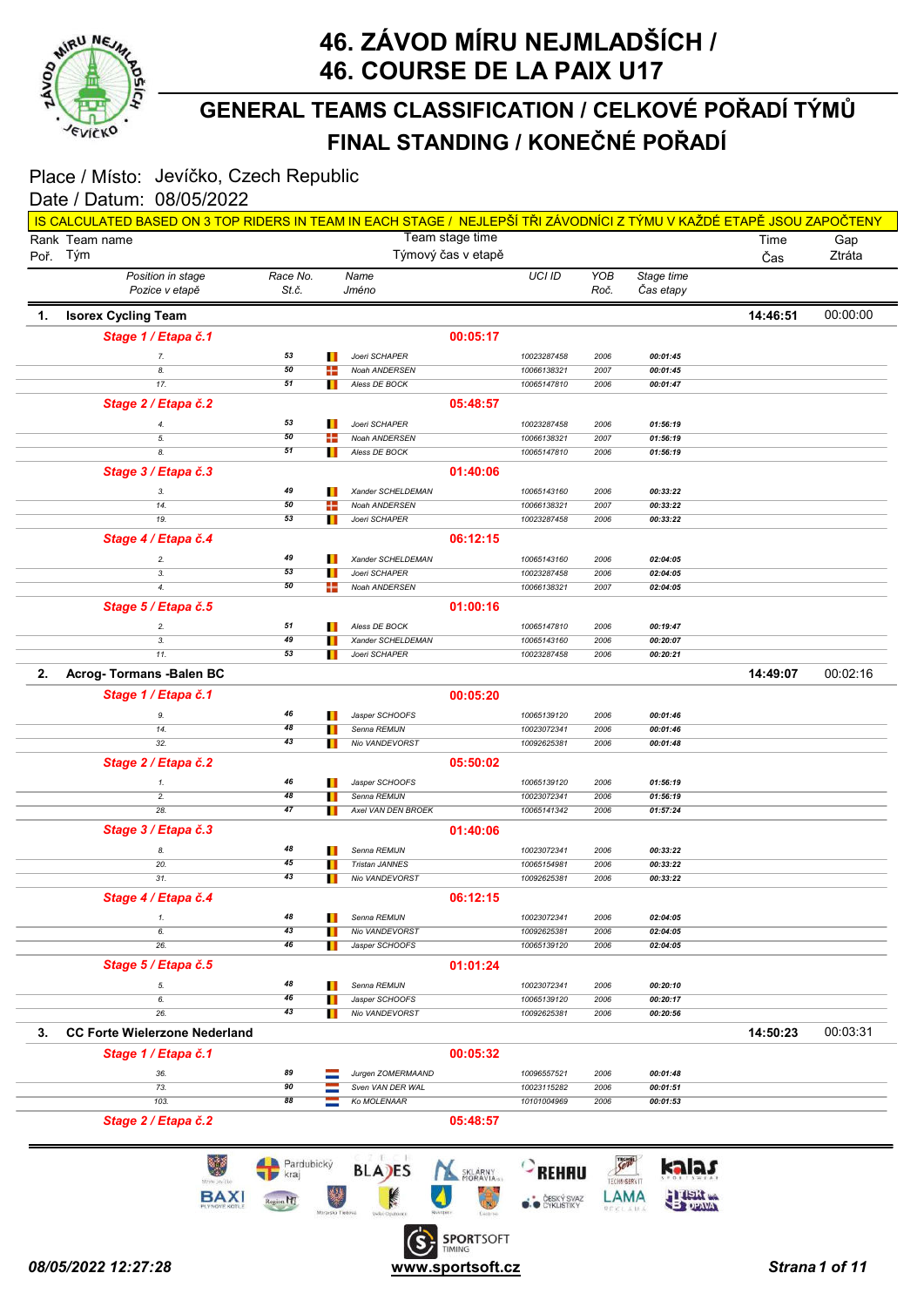#### 3. CC Forte Wielerzone Nederland 23. CC Forte Wielerzone Nederland

| Stage 2 / Etapa č.2               |                                      |    |                                         | 05:48:57 |                            |              |                      |          |          |
|-----------------------------------|--------------------------------------|----|-----------------------------------------|----------|----------------------------|--------------|----------------------|----------|----------|
| 7.                                | 89                                   | -  | Jurgen ZOMERMAAND                       |          | 10096557521                | 2006         | 01:56:19             |          |          |
| 18.                               | 87                                   |    | Stan SMIT                               |          | 10023289175                | 2006         | 01:56:19             |          |          |
| 21.                               | 88                                   |    | Ko MOLENAAR                             |          | 10101004969                | 2006         | 01:56:19             |          |          |
| Stage 3 / Etapa č.3               |                                      |    |                                         | 01:40:06 |                            |              |                      |          |          |
| 18.                               | 90                                   |    | Sven VAN DER WAL                        |          | 10023115282                | 2006         | 00:33:22             |          |          |
| 23.                               | 88                                   |    | Ko MOLENAAR                             |          | 10101004969                | 2006         | 00:33:22             |          |          |
| 34.                               | 87                                   |    | Stan SMIT                               |          | 10023289175                | 2006         | 00:33:22             |          |          |
| Stage 4 / Etapa č.4               |                                      |    |                                         | 06:12:15 |                            |              |                      |          |          |
|                                   | 88                                   |    |                                         |          |                            |              |                      |          |          |
| 8.<br>9.                          | 87                                   |    | Ko MOLENAAR<br>Stan SMIT                |          | 10101004969<br>10023289175 | 2006<br>2006 | 02:04:05<br>02:04:05 |          |          |
| 15.                               | 89                                   | -  | Jurgen ZOMERMAAND                       |          | 10096557521                | 2006         | 02:04:05             |          |          |
|                                   |                                      |    |                                         |          |                            |              |                      |          |          |
| Stage 5 / Etapa č.5               |                                      |    |                                         | 01:03:33 |                            |              |                      |          |          |
| 21.                               | 89                                   | -  | Jurgen ZOMERMAAND                       |          | 10096557521                | 2006         | 00:20:49             |          |          |
| 44.<br>52.                        | 88<br>87                             |    | Ko MOLENAAR<br>Stan SMIT                |          | 10101004969<br>10023289175 | 2006<br>2006 | 00:21:17<br>00:21:26 |          |          |
|                                   |                                      |    |                                         |          |                            |              |                      |          |          |
| Mapei merida mix<br>4.            |                                      |    |                                         |          |                            |              |                      | 14:54:20 | 00:07:29 |
| Stage 1 / Etapa č.1               |                                      |    |                                         | 00:05:28 |                            |              |                      |          |          |
| 23.                               | 119                                  |    | Štěpán ZAHÁLKA                          |          | 10047402870                | 2006         | 00:01:47             |          |          |
| 43.                               | 115                                  |    | Lukáš RAŠKA                             |          | 10007057742                | 2007         | 00:01:48             |          |          |
| 105.                              | 117                                  |    | Matěj PITÁK                             |          | 10047423482                | 2007         | 00:01:53             |          |          |
| Stage 2 / Etapa č.2               |                                      |    |                                         | 05:50:02 |                            |              |                      |          |          |
| 12.                               | 119                                  |    | Štěpán ZAHÁLKA                          |          | 10047402870                | 2006         | 01:56:19             |          |          |
| 19.                               | 117                                  |    | Matěj PITÁK                             |          | 10047423482                | 2007         | 01:56:19             |          |          |
| 44.                               | 116                                  |    | Marek RIEGER                            |          | 10047414388                | 2007         | 01:57:24             |          |          |
| Stage 3 / Etapa č.3               |                                      |    |                                         | 01:40:06 |                            |              |                      |          |          |
|                                   |                                      |    |                                         |          |                            |              |                      |          |          |
| 22.<br>32.                        | 115<br>117                           |    | Lukáš RAŠKA<br>Matěj PITÁK              |          | 10007057742<br>10047423482 | 2007<br>2007 | 00:33:22<br>00:33:22 |          |          |
| 60.                               | 116                                  |    | Marek RIEGER                            |          | 10047414388                | 2007         | 00:33:22             |          |          |
|                                   |                                      |    |                                         |          |                            |              |                      |          |          |
| Stage 4 / Etapa č.4               |                                      |    |                                         | 06:15:19 |                            |              |                      |          |          |
| 12.                               | 119                                  |    | Štěpán ZAHÁLKA                          |          | 10047402870                | 2006         | 02:04:05             |          |          |
| 27.<br>31.                        | 116<br>117                           |    | Marek RIEGER<br>Matěj PITÁK             |          | 10047414388<br>10047423482 | 2007<br>2007 | 02:04:05<br>02:07:09 |          |          |
|                                   |                                      |    |                                         |          |                            |              |                      |          |          |
| Stage 5 / Etapa č.5               |                                      |    |                                         | 01:03:25 |                            |              |                      |          |          |
| 29.                               | 117                                  |    | Matěj PITÁK                             |          | 10047423482                | 2007         | 00:21:02             |          |          |
| 30.                               | 119<br>115                           |    | Štěpán ZAHÁLKA<br>Lukáš RAŠKA           |          | 10047402870                | 2006         | 00:21:05             |          |          |
| 43.                               |                                      |    |                                         |          | 10007057742                | 2007         | 00:21:17             |          |          |
| 5.<br>Slovenia                    |                                      |    |                                         |          |                            |              |                      | 14:59:21 | 00:12:30 |
| Stage 1 / Etapa č.1               |                                      |    |                                         | 00:05:18 |                            |              |                      |          |          |
| 3.                                | $\mathbf{1}$                         | ست | Erazem VALJAVEC                         |          | 10017620537                | 2006         | 00:01:45             |          |          |
| 10.                               | 2                                    |    | Nejc PETERLIN                           |          | 10017556172                | 2006         | 00:01:46             |          |          |
| 28.                               | $\overline{\mathbf{4}}$              |    | Vid MURN                                |          | 10093948221                | 2006         | 00:01:47             |          |          |
| Stage 2 / Etapa č.2               |                                      |    |                                         | 05:51:07 |                            |              |                      |          |          |
| 9.                                | $\mathbf{1}$                         |    | Erazem VALJAVEC                         |          | 10017620537                | 2006         | 01:56:19             |          |          |
| 33.                               | 3                                    |    | Sven Aleksander MERNIK                  |          | 10061206879                | 2006         | 01:57:24             |          |          |
| 56.                               | $\pmb{6}$                            |    | <b>Bor EBNER</b>                        |          | 10103527272                | 2007         | 01:57:24             |          |          |
| Stage 3 / Etapa č.3               |                                      |    |                                         | 01:40:06 |                            |              |                      |          |          |
| 2.                                | $\overline{\mathbf{z}}$              |    | Nejc PETERLIN                           |          | 10017556172                | 2006         | 00:33:22             |          |          |
| 42.                               | $\overline{\mathbf{3}}$              |    | Sven Aleksander MERNIK                  |          | 10061206879                | 2006         | 00:33:22             |          |          |
| 45.                               | $\overline{\mathbf{1}}$              |    | Erazem VALJAVEC                         |          | 10017620537                | 2006         | 00:33:22             |          |          |
| Stage 4 / Etapa č.4               |                                      |    |                                         | 06:18:59 |                            |              |                      |          |          |
| 16.                               | $\boldsymbol{\mathsf{3}}$            |    | Sven Aleksander MERNIK                  |          | 10061206879                | 2006         | 02:04:05             |          |          |
| 34.                               | $\overline{\mathbf{1}}$              |    | Erazem VALJAVEC                         |          | 10017620537                | 2006         | 02:07:09             |          |          |
| 57.                               | $\overline{2}$                       |    | Nejc PETERLIN                           |          | 10017556172                | 2006         | 02:07:45             |          |          |
| Stage 5 / Etapa č.5               |                                      |    |                                         | 01:03:51 |                            |              |                      |          |          |
|                                   |                                      |    |                                         |          |                            |              |                      |          |          |
| 14.<br>42.                        | $\overline{\mathbf{2}}$<br>$\pmb{6}$ |    | Nejc PETERLIN<br><b>Bor EBNER</b>       |          | 10017556172<br>10103527272 | 2006<br>2007 | 00:20:39<br>00:21:17 |          |          |
| 83.                               | $\overline{\mathbf{1}}$              |    | Erazem VALJAVEC                         |          | 10017620537                | 2006         | 00:21:54             |          |          |
| <b>Cykle Klubben Aarhus</b><br>6. |                                      |    |                                         |          |                            |              |                      | 14:59:44 | 00:12:52 |
|                                   |                                      |    |                                         |          |                            |              |                      |          |          |
| Stage 1 / Etapa č.1               |                                      |    |                                         | 00:05:28 |                            |              |                      |          |          |
| 48.                               | 64                                   | ÷  | Sebastian CHRISTIANSEN                  |          | 10113229191                | 2006         | 00:01:49             |          |          |
| 49.<br>59.                        | 63<br>62                             | ÷  | None Sebastian HAANING<br>Peter LAURSEN |          | 10094428773                | 2006<br>2006 | 00:01:49<br>00:01:50 |          |          |
|                                   |                                      | ۰. |                                         |          | 10036112389                |              |                      |          |          |
|                                   |                                      |    |                                         |          |                            |              |                      |          |          |

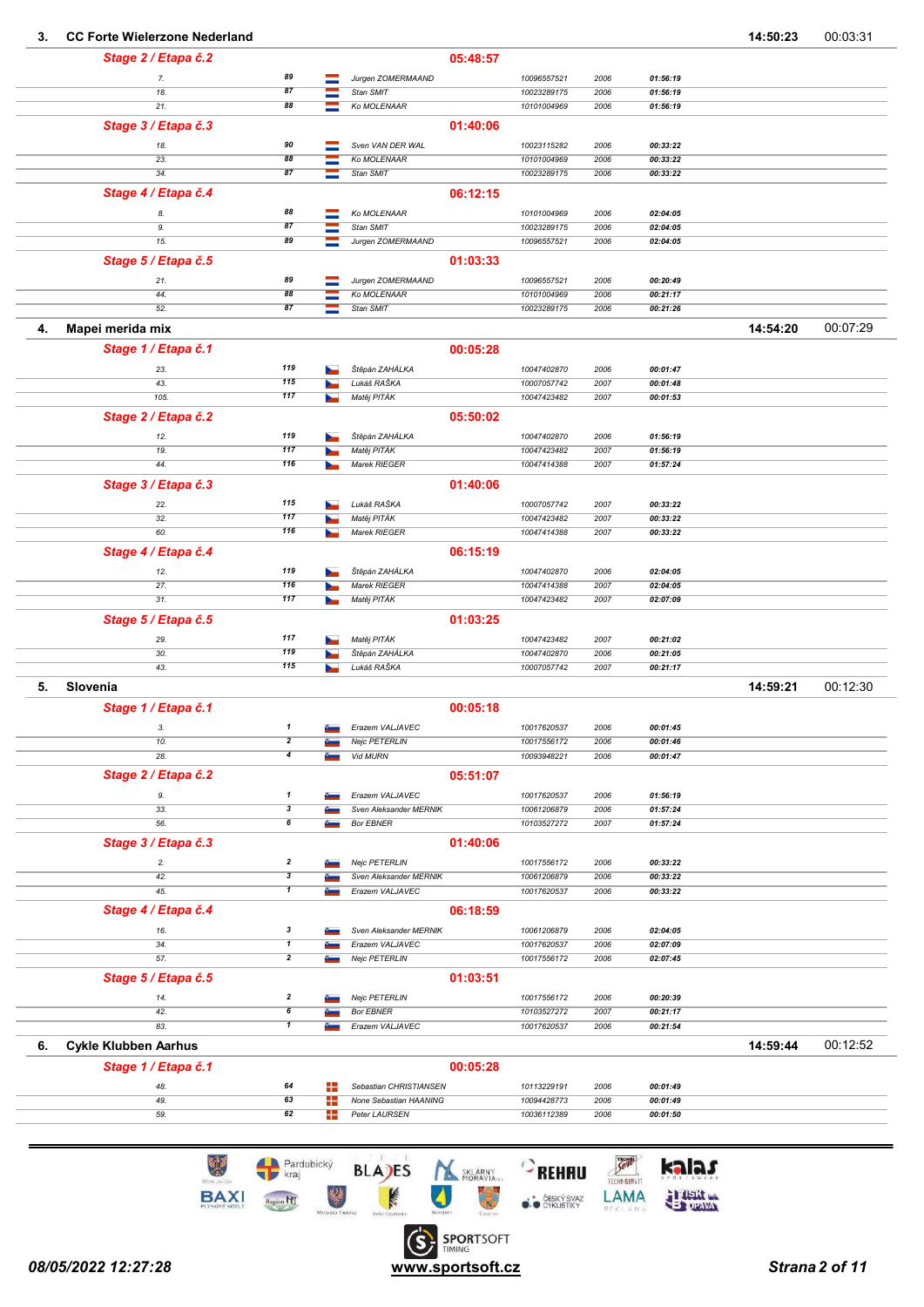| Stage 2 / Etapa č.2<br>05:51:07<br>64<br>╊<br>Sebastian CHRISTIANSEN<br>10113229191<br>2006<br>01:56:19<br>16.<br>63<br>÷<br>49.<br>None Sebastian HAANING<br>10094428773<br>2006<br>01:57:24<br>62<br>÷<br>50.<br>Peter LAURSEN<br>10036112389<br>2006<br>01:57:24<br>Stage 3 / Etapa č.3<br>01:42:39<br>13.<br>62<br>╇<br>Peter LAURSEN<br>10036112389<br>00:33:22<br>2006<br>65<br>116.<br><b>Henrik FILSETH</b><br>10019732814<br>2006<br>00:34:05<br>÷<br>134.<br>64<br>╇<br>Sebastian CHRISTIANSEN<br>10113229191<br>2006<br>00:35:12<br>06:15:55<br>Stage 4 / Etapa č.4<br>64<br>14.<br>÷<br>Sebastian CHRISTIANSEN<br>10113229191<br>2006<br>02:04:05<br>63<br>÷<br>None Sebastian HAANING<br>10094428773<br>2006<br>19.<br>02:04:05<br>65<br>45.<br>₩<br>Henrik FILSETH<br>10019732814<br>2006<br>02:07:45<br>01:04:35<br>Stage 5 / Etapa č.5<br>63<br>÷<br>None Sebastian HAANING<br>2006<br>00:21:14<br>35.<br>10094428773<br>65<br>57.<br><b>Henrik FILSETH</b><br>10019732814<br>2006<br>00:21:30<br>÷<br>64<br>77.<br>╇<br>Sebastian CHRISTIANSEN<br>10113229191<br>2006<br>00:21:50<br>Slovakia<br>15:01:23<br>7.<br>Stage 1 / Etapa č.1<br>00:05:20<br>11<br>Jakub HUSÁR<br>00:01:46<br>15.<br>10058953449<br>2006<br>a San<br>$\overline{\boldsymbol{s}}$<br>22.<br>Lukáš VRANÁK<br>10046079933<br>2006<br>00:01:47<br>a San<br>12<br>26.<br>Samuel FEDOR<br>10046070637<br>2006<br>00:01:47<br>65<br>Stage 2 / Etapa č.2<br>05:52:12<br>11<br>27.<br>Jakub HUSÁR<br>2006<br>01:57:24<br>10058953449<br>$\overline{\boldsymbol{s}}$<br>31.<br>Lukáš VRANÁK<br>10046079933<br>2006<br>01:57:24<br>ستل<br>12<br>37.<br>Samuel FEDOR<br>10046070637<br>2006<br>01:57:24<br>ستل<br>Stage 3 / Etapa č.3<br>01:40:06<br>8<br>Lukáš VRANÁK<br>2006<br>24.<br>10046079933<br>00:33:22<br>12<br>50.<br>Samuel FEDOR<br>10046070637<br>2006<br>00:33:22<br>10<br>51.<br>Jakub JAVOR<br>10046070031<br>2007<br>00:33:22<br><b>Birth</b><br>Stage 4 / Etapa č.4<br>06:19:35<br>11<br>Jakub HUSÁR<br>5.<br>10058953449<br>2006<br>02:04:05<br>$\overline{\boldsymbol{8}}$<br>41.<br>Lukáš VRANÁK<br>2006<br>10046079933<br>02:07:45<br><b>State</b><br>12<br>59.<br>Samuel FEDOR<br>10046070637<br>2006<br>02:07:45<br>ست<br>Stage 5 / Etapa č.5<br>01:04:10<br>12<br>Samuel FEDOR<br>00:21:17<br>41.<br>10046070637<br>2006<br>$\overline{\boldsymbol{s}}$<br>51.<br>Lukáš VRANÁK<br>10046079933<br>2006<br>00:21:25<br>a ba<br>9<br>56.<br>Marek MOJTO<br>10080697011<br>2006<br>00:21:28<br><b>Birthday</b><br>Poland<br>8.<br>15:01:46<br>Stage 1 / Etapa č.1<br>00:05:19<br>21<br>Kacper MIENTKI<br>5.<br>10079370838<br>2006<br>00:01:45<br>24<br>Ksawery ADASZAK<br>10070382170<br>2006<br>00:01:46<br>12.<br>20<br>Dawid LEWANDOWSKI<br>00:01:48<br>41.<br>10085617032<br>2006<br>Stage 2 / Etapa č.2<br>05:51:07<br>20<br>Dawid LEWANDOWSKI<br>2006<br>10085617032<br>01:56:19<br>11.<br>24<br>29.<br>Ksawery ADASZAK<br>10070382170<br>2006<br>01:57:24<br>19<br>55.<br>Nikodem GWOZDZ<br>10093058144<br>2007<br>01:57:24<br>Stage 3 / Etapa č.3<br>01:40:06<br>20<br>Dawid LEWANDOWSKI<br>00:33:22<br>7.<br>10085617032<br>2006<br>24<br>11.<br>Ksawery ADASZAK<br>10070382170<br>2006<br>00:33:22<br>22<br>15.<br>Szymon WRONA<br>10079492490<br>2007<br>00:33:22<br>Stage 4 / Etapa č.4<br>06:22:53<br>24<br>7.<br>Ksawery ADASZAK<br>10070382170<br>2006<br>02:04:05<br>20<br>Dawid LEWANDOWSKI<br>2006<br>02:04:05<br>13.<br>10085617032<br>23<br>75.<br>Bartosz LYZWA<br>10079665676<br>2007<br>02:14:43<br>Stage 5 / Etapa č.5<br>01:02:21<br>24<br>Ksawery ADASZAK<br>2006<br>10070382170<br>00:20:40<br>18.<br>20<br>Dawid LEWANDOWSKI<br>10085617032<br>2006<br>00:20:41<br>19.<br>23<br>28.<br>Bartosz LYZWA<br>10079665676<br>2007<br>00:20:59 | 00:12:52 | 14:59:44 |  |  |  |  | <b>Cykle Klubben Aarhus</b> | 6. |
|--------------------------------------------------------------------------------------------------------------------------------------------------------------------------------------------------------------------------------------------------------------------------------------------------------------------------------------------------------------------------------------------------------------------------------------------------------------------------------------------------------------------------------------------------------------------------------------------------------------------------------------------------------------------------------------------------------------------------------------------------------------------------------------------------------------------------------------------------------------------------------------------------------------------------------------------------------------------------------------------------------------------------------------------------------------------------------------------------------------------------------------------------------------------------------------------------------------------------------------------------------------------------------------------------------------------------------------------------------------------------------------------------------------------------------------------------------------------------------------------------------------------------------------------------------------------------------------------------------------------------------------------------------------------------------------------------------------------------------------------------------------------------------------------------------------------------------------------------------------------------------------------------------------------------------------------------------------------------------------------------------------------------------------------------------------------------------------------------------------------------------------------------------------------------------------------------------------------------------------------------------------------------------------------------------------------------------------------------------------------------------------------------------------------------------------------------------------------------------------------------------------------------------------------------------------------------------------------------------------------------------------------------------------------------------------------------------------------------------------------------------------------------------------------------------------------------------------------------------------------------------------------------------------------------------------------------------------------------------------------------------------------------------------------------------------------------------------------------------------------------------------------------------------------------------------------------------------------------------------------------------------------------------------------------------------------------------------------------------------------------------------------------------------------------------------------------------------------------------------------------------------------------------------------------------------------------------------------------------------------------------------------------------------------------------------------------------------------------------------------------------------------------|----------|----------|--|--|--|--|-----------------------------|----|
|                                                                                                                                                                                                                                                                                                                                                                                                                                                                                                                                                                                                                                                                                                                                                                                                                                                                                                                                                                                                                                                                                                                                                                                                                                                                                                                                                                                                                                                                                                                                                                                                                                                                                                                                                                                                                                                                                                                                                                                                                                                                                                                                                                                                                                                                                                                                                                                                                                                                                                                                                                                                                                                                                                                                                                                                                                                                                                                                                                                                                                                                                                                                                                                                                                                                                                                                                                                                                                                                                                                                                                                                                                                                                                                                                                          |          |          |  |  |  |  |                             |    |
|                                                                                                                                                                                                                                                                                                                                                                                                                                                                                                                                                                                                                                                                                                                                                                                                                                                                                                                                                                                                                                                                                                                                                                                                                                                                                                                                                                                                                                                                                                                                                                                                                                                                                                                                                                                                                                                                                                                                                                                                                                                                                                                                                                                                                                                                                                                                                                                                                                                                                                                                                                                                                                                                                                                                                                                                                                                                                                                                                                                                                                                                                                                                                                                                                                                                                                                                                                                                                                                                                                                                                                                                                                                                                                                                                                          |          |          |  |  |  |  |                             |    |
|                                                                                                                                                                                                                                                                                                                                                                                                                                                                                                                                                                                                                                                                                                                                                                                                                                                                                                                                                                                                                                                                                                                                                                                                                                                                                                                                                                                                                                                                                                                                                                                                                                                                                                                                                                                                                                                                                                                                                                                                                                                                                                                                                                                                                                                                                                                                                                                                                                                                                                                                                                                                                                                                                                                                                                                                                                                                                                                                                                                                                                                                                                                                                                                                                                                                                                                                                                                                                                                                                                                                                                                                                                                                                                                                                                          |          |          |  |  |  |  |                             |    |
|                                                                                                                                                                                                                                                                                                                                                                                                                                                                                                                                                                                                                                                                                                                                                                                                                                                                                                                                                                                                                                                                                                                                                                                                                                                                                                                                                                                                                                                                                                                                                                                                                                                                                                                                                                                                                                                                                                                                                                                                                                                                                                                                                                                                                                                                                                                                                                                                                                                                                                                                                                                                                                                                                                                                                                                                                                                                                                                                                                                                                                                                                                                                                                                                                                                                                                                                                                                                                                                                                                                                                                                                                                                                                                                                                                          |          |          |  |  |  |  |                             |    |
|                                                                                                                                                                                                                                                                                                                                                                                                                                                                                                                                                                                                                                                                                                                                                                                                                                                                                                                                                                                                                                                                                                                                                                                                                                                                                                                                                                                                                                                                                                                                                                                                                                                                                                                                                                                                                                                                                                                                                                                                                                                                                                                                                                                                                                                                                                                                                                                                                                                                                                                                                                                                                                                                                                                                                                                                                                                                                                                                                                                                                                                                                                                                                                                                                                                                                                                                                                                                                                                                                                                                                                                                                                                                                                                                                                          |          |          |  |  |  |  |                             |    |
|                                                                                                                                                                                                                                                                                                                                                                                                                                                                                                                                                                                                                                                                                                                                                                                                                                                                                                                                                                                                                                                                                                                                                                                                                                                                                                                                                                                                                                                                                                                                                                                                                                                                                                                                                                                                                                                                                                                                                                                                                                                                                                                                                                                                                                                                                                                                                                                                                                                                                                                                                                                                                                                                                                                                                                                                                                                                                                                                                                                                                                                                                                                                                                                                                                                                                                                                                                                                                                                                                                                                                                                                                                                                                                                                                                          |          |          |  |  |  |  |                             |    |
|                                                                                                                                                                                                                                                                                                                                                                                                                                                                                                                                                                                                                                                                                                                                                                                                                                                                                                                                                                                                                                                                                                                                                                                                                                                                                                                                                                                                                                                                                                                                                                                                                                                                                                                                                                                                                                                                                                                                                                                                                                                                                                                                                                                                                                                                                                                                                                                                                                                                                                                                                                                                                                                                                                                                                                                                                                                                                                                                                                                                                                                                                                                                                                                                                                                                                                                                                                                                                                                                                                                                                                                                                                                                                                                                                                          |          |          |  |  |  |  |                             |    |
|                                                                                                                                                                                                                                                                                                                                                                                                                                                                                                                                                                                                                                                                                                                                                                                                                                                                                                                                                                                                                                                                                                                                                                                                                                                                                                                                                                                                                                                                                                                                                                                                                                                                                                                                                                                                                                                                                                                                                                                                                                                                                                                                                                                                                                                                                                                                                                                                                                                                                                                                                                                                                                                                                                                                                                                                                                                                                                                                                                                                                                                                                                                                                                                                                                                                                                                                                                                                                                                                                                                                                                                                                                                                                                                                                                          |          |          |  |  |  |  |                             |    |
|                                                                                                                                                                                                                                                                                                                                                                                                                                                                                                                                                                                                                                                                                                                                                                                                                                                                                                                                                                                                                                                                                                                                                                                                                                                                                                                                                                                                                                                                                                                                                                                                                                                                                                                                                                                                                                                                                                                                                                                                                                                                                                                                                                                                                                                                                                                                                                                                                                                                                                                                                                                                                                                                                                                                                                                                                                                                                                                                                                                                                                                                                                                                                                                                                                                                                                                                                                                                                                                                                                                                                                                                                                                                                                                                                                          |          |          |  |  |  |  |                             |    |
|                                                                                                                                                                                                                                                                                                                                                                                                                                                                                                                                                                                                                                                                                                                                                                                                                                                                                                                                                                                                                                                                                                                                                                                                                                                                                                                                                                                                                                                                                                                                                                                                                                                                                                                                                                                                                                                                                                                                                                                                                                                                                                                                                                                                                                                                                                                                                                                                                                                                                                                                                                                                                                                                                                                                                                                                                                                                                                                                                                                                                                                                                                                                                                                                                                                                                                                                                                                                                                                                                                                                                                                                                                                                                                                                                                          |          |          |  |  |  |  |                             |    |
|                                                                                                                                                                                                                                                                                                                                                                                                                                                                                                                                                                                                                                                                                                                                                                                                                                                                                                                                                                                                                                                                                                                                                                                                                                                                                                                                                                                                                                                                                                                                                                                                                                                                                                                                                                                                                                                                                                                                                                                                                                                                                                                                                                                                                                                                                                                                                                                                                                                                                                                                                                                                                                                                                                                                                                                                                                                                                                                                                                                                                                                                                                                                                                                                                                                                                                                                                                                                                                                                                                                                                                                                                                                                                                                                                                          |          |          |  |  |  |  |                             |    |
|                                                                                                                                                                                                                                                                                                                                                                                                                                                                                                                                                                                                                                                                                                                                                                                                                                                                                                                                                                                                                                                                                                                                                                                                                                                                                                                                                                                                                                                                                                                                                                                                                                                                                                                                                                                                                                                                                                                                                                                                                                                                                                                                                                                                                                                                                                                                                                                                                                                                                                                                                                                                                                                                                                                                                                                                                                                                                                                                                                                                                                                                                                                                                                                                                                                                                                                                                                                                                                                                                                                                                                                                                                                                                                                                                                          |          |          |  |  |  |  |                             |    |
|                                                                                                                                                                                                                                                                                                                                                                                                                                                                                                                                                                                                                                                                                                                                                                                                                                                                                                                                                                                                                                                                                                                                                                                                                                                                                                                                                                                                                                                                                                                                                                                                                                                                                                                                                                                                                                                                                                                                                                                                                                                                                                                                                                                                                                                                                                                                                                                                                                                                                                                                                                                                                                                                                                                                                                                                                                                                                                                                                                                                                                                                                                                                                                                                                                                                                                                                                                                                                                                                                                                                                                                                                                                                                                                                                                          |          |          |  |  |  |  |                             |    |
|                                                                                                                                                                                                                                                                                                                                                                                                                                                                                                                                                                                                                                                                                                                                                                                                                                                                                                                                                                                                                                                                                                                                                                                                                                                                                                                                                                                                                                                                                                                                                                                                                                                                                                                                                                                                                                                                                                                                                                                                                                                                                                                                                                                                                                                                                                                                                                                                                                                                                                                                                                                                                                                                                                                                                                                                                                                                                                                                                                                                                                                                                                                                                                                                                                                                                                                                                                                                                                                                                                                                                                                                                                                                                                                                                                          |          |          |  |  |  |  |                             |    |
|                                                                                                                                                                                                                                                                                                                                                                                                                                                                                                                                                                                                                                                                                                                                                                                                                                                                                                                                                                                                                                                                                                                                                                                                                                                                                                                                                                                                                                                                                                                                                                                                                                                                                                                                                                                                                                                                                                                                                                                                                                                                                                                                                                                                                                                                                                                                                                                                                                                                                                                                                                                                                                                                                                                                                                                                                                                                                                                                                                                                                                                                                                                                                                                                                                                                                                                                                                                                                                                                                                                                                                                                                                                                                                                                                                          |          |          |  |  |  |  |                             |    |
|                                                                                                                                                                                                                                                                                                                                                                                                                                                                                                                                                                                                                                                                                                                                                                                                                                                                                                                                                                                                                                                                                                                                                                                                                                                                                                                                                                                                                                                                                                                                                                                                                                                                                                                                                                                                                                                                                                                                                                                                                                                                                                                                                                                                                                                                                                                                                                                                                                                                                                                                                                                                                                                                                                                                                                                                                                                                                                                                                                                                                                                                                                                                                                                                                                                                                                                                                                                                                                                                                                                                                                                                                                                                                                                                                                          |          |          |  |  |  |  |                             |    |
|                                                                                                                                                                                                                                                                                                                                                                                                                                                                                                                                                                                                                                                                                                                                                                                                                                                                                                                                                                                                                                                                                                                                                                                                                                                                                                                                                                                                                                                                                                                                                                                                                                                                                                                                                                                                                                                                                                                                                                                                                                                                                                                                                                                                                                                                                                                                                                                                                                                                                                                                                                                                                                                                                                                                                                                                                                                                                                                                                                                                                                                                                                                                                                                                                                                                                                                                                                                                                                                                                                                                                                                                                                                                                                                                                                          |          |          |  |  |  |  |                             |    |
|                                                                                                                                                                                                                                                                                                                                                                                                                                                                                                                                                                                                                                                                                                                                                                                                                                                                                                                                                                                                                                                                                                                                                                                                                                                                                                                                                                                                                                                                                                                                                                                                                                                                                                                                                                                                                                                                                                                                                                                                                                                                                                                                                                                                                                                                                                                                                                                                                                                                                                                                                                                                                                                                                                                                                                                                                                                                                                                                                                                                                                                                                                                                                                                                                                                                                                                                                                                                                                                                                                                                                                                                                                                                                                                                                                          | 00:14:32 |          |  |  |  |  |                             |    |
|                                                                                                                                                                                                                                                                                                                                                                                                                                                                                                                                                                                                                                                                                                                                                                                                                                                                                                                                                                                                                                                                                                                                                                                                                                                                                                                                                                                                                                                                                                                                                                                                                                                                                                                                                                                                                                                                                                                                                                                                                                                                                                                                                                                                                                                                                                                                                                                                                                                                                                                                                                                                                                                                                                                                                                                                                                                                                                                                                                                                                                                                                                                                                                                                                                                                                                                                                                                                                                                                                                                                                                                                                                                                                                                                                                          |          |          |  |  |  |  |                             |    |
|                                                                                                                                                                                                                                                                                                                                                                                                                                                                                                                                                                                                                                                                                                                                                                                                                                                                                                                                                                                                                                                                                                                                                                                                                                                                                                                                                                                                                                                                                                                                                                                                                                                                                                                                                                                                                                                                                                                                                                                                                                                                                                                                                                                                                                                                                                                                                                                                                                                                                                                                                                                                                                                                                                                                                                                                                                                                                                                                                                                                                                                                                                                                                                                                                                                                                                                                                                                                                                                                                                                                                                                                                                                                                                                                                                          |          |          |  |  |  |  |                             |    |
|                                                                                                                                                                                                                                                                                                                                                                                                                                                                                                                                                                                                                                                                                                                                                                                                                                                                                                                                                                                                                                                                                                                                                                                                                                                                                                                                                                                                                                                                                                                                                                                                                                                                                                                                                                                                                                                                                                                                                                                                                                                                                                                                                                                                                                                                                                                                                                                                                                                                                                                                                                                                                                                                                                                                                                                                                                                                                                                                                                                                                                                                                                                                                                                                                                                                                                                                                                                                                                                                                                                                                                                                                                                                                                                                                                          |          |          |  |  |  |  |                             |    |
|                                                                                                                                                                                                                                                                                                                                                                                                                                                                                                                                                                                                                                                                                                                                                                                                                                                                                                                                                                                                                                                                                                                                                                                                                                                                                                                                                                                                                                                                                                                                                                                                                                                                                                                                                                                                                                                                                                                                                                                                                                                                                                                                                                                                                                                                                                                                                                                                                                                                                                                                                                                                                                                                                                                                                                                                                                                                                                                                                                                                                                                                                                                                                                                                                                                                                                                                                                                                                                                                                                                                                                                                                                                                                                                                                                          |          |          |  |  |  |  |                             |    |
|                                                                                                                                                                                                                                                                                                                                                                                                                                                                                                                                                                                                                                                                                                                                                                                                                                                                                                                                                                                                                                                                                                                                                                                                                                                                                                                                                                                                                                                                                                                                                                                                                                                                                                                                                                                                                                                                                                                                                                                                                                                                                                                                                                                                                                                                                                                                                                                                                                                                                                                                                                                                                                                                                                                                                                                                                                                                                                                                                                                                                                                                                                                                                                                                                                                                                                                                                                                                                                                                                                                                                                                                                                                                                                                                                                          |          |          |  |  |  |  |                             |    |
|                                                                                                                                                                                                                                                                                                                                                                                                                                                                                                                                                                                                                                                                                                                                                                                                                                                                                                                                                                                                                                                                                                                                                                                                                                                                                                                                                                                                                                                                                                                                                                                                                                                                                                                                                                                                                                                                                                                                                                                                                                                                                                                                                                                                                                                                                                                                                                                                                                                                                                                                                                                                                                                                                                                                                                                                                                                                                                                                                                                                                                                                                                                                                                                                                                                                                                                                                                                                                                                                                                                                                                                                                                                                                                                                                                          |          |          |  |  |  |  |                             |    |
|                                                                                                                                                                                                                                                                                                                                                                                                                                                                                                                                                                                                                                                                                                                                                                                                                                                                                                                                                                                                                                                                                                                                                                                                                                                                                                                                                                                                                                                                                                                                                                                                                                                                                                                                                                                                                                                                                                                                                                                                                                                                                                                                                                                                                                                                                                                                                                                                                                                                                                                                                                                                                                                                                                                                                                                                                                                                                                                                                                                                                                                                                                                                                                                                                                                                                                                                                                                                                                                                                                                                                                                                                                                                                                                                                                          |          |          |  |  |  |  |                             |    |
|                                                                                                                                                                                                                                                                                                                                                                                                                                                                                                                                                                                                                                                                                                                                                                                                                                                                                                                                                                                                                                                                                                                                                                                                                                                                                                                                                                                                                                                                                                                                                                                                                                                                                                                                                                                                                                                                                                                                                                                                                                                                                                                                                                                                                                                                                                                                                                                                                                                                                                                                                                                                                                                                                                                                                                                                                                                                                                                                                                                                                                                                                                                                                                                                                                                                                                                                                                                                                                                                                                                                                                                                                                                                                                                                                                          |          |          |  |  |  |  |                             |    |
|                                                                                                                                                                                                                                                                                                                                                                                                                                                                                                                                                                                                                                                                                                                                                                                                                                                                                                                                                                                                                                                                                                                                                                                                                                                                                                                                                                                                                                                                                                                                                                                                                                                                                                                                                                                                                                                                                                                                                                                                                                                                                                                                                                                                                                                                                                                                                                                                                                                                                                                                                                                                                                                                                                                                                                                                                                                                                                                                                                                                                                                                                                                                                                                                                                                                                                                                                                                                                                                                                                                                                                                                                                                                                                                                                                          |          |          |  |  |  |  |                             |    |
|                                                                                                                                                                                                                                                                                                                                                                                                                                                                                                                                                                                                                                                                                                                                                                                                                                                                                                                                                                                                                                                                                                                                                                                                                                                                                                                                                                                                                                                                                                                                                                                                                                                                                                                                                                                                                                                                                                                                                                                                                                                                                                                                                                                                                                                                                                                                                                                                                                                                                                                                                                                                                                                                                                                                                                                                                                                                                                                                                                                                                                                                                                                                                                                                                                                                                                                                                                                                                                                                                                                                                                                                                                                                                                                                                                          |          |          |  |  |  |  |                             |    |
|                                                                                                                                                                                                                                                                                                                                                                                                                                                                                                                                                                                                                                                                                                                                                                                                                                                                                                                                                                                                                                                                                                                                                                                                                                                                                                                                                                                                                                                                                                                                                                                                                                                                                                                                                                                                                                                                                                                                                                                                                                                                                                                                                                                                                                                                                                                                                                                                                                                                                                                                                                                                                                                                                                                                                                                                                                                                                                                                                                                                                                                                                                                                                                                                                                                                                                                                                                                                                                                                                                                                                                                                                                                                                                                                                                          |          |          |  |  |  |  |                             |    |
|                                                                                                                                                                                                                                                                                                                                                                                                                                                                                                                                                                                                                                                                                                                                                                                                                                                                                                                                                                                                                                                                                                                                                                                                                                                                                                                                                                                                                                                                                                                                                                                                                                                                                                                                                                                                                                                                                                                                                                                                                                                                                                                                                                                                                                                                                                                                                                                                                                                                                                                                                                                                                                                                                                                                                                                                                                                                                                                                                                                                                                                                                                                                                                                                                                                                                                                                                                                                                                                                                                                                                                                                                                                                                                                                                                          |          |          |  |  |  |  |                             |    |
|                                                                                                                                                                                                                                                                                                                                                                                                                                                                                                                                                                                                                                                                                                                                                                                                                                                                                                                                                                                                                                                                                                                                                                                                                                                                                                                                                                                                                                                                                                                                                                                                                                                                                                                                                                                                                                                                                                                                                                                                                                                                                                                                                                                                                                                                                                                                                                                                                                                                                                                                                                                                                                                                                                                                                                                                                                                                                                                                                                                                                                                                                                                                                                                                                                                                                                                                                                                                                                                                                                                                                                                                                                                                                                                                                                          |          |          |  |  |  |  |                             |    |
|                                                                                                                                                                                                                                                                                                                                                                                                                                                                                                                                                                                                                                                                                                                                                                                                                                                                                                                                                                                                                                                                                                                                                                                                                                                                                                                                                                                                                                                                                                                                                                                                                                                                                                                                                                                                                                                                                                                                                                                                                                                                                                                                                                                                                                                                                                                                                                                                                                                                                                                                                                                                                                                                                                                                                                                                                                                                                                                                                                                                                                                                                                                                                                                                                                                                                                                                                                                                                                                                                                                                                                                                                                                                                                                                                                          |          |          |  |  |  |  |                             |    |
|                                                                                                                                                                                                                                                                                                                                                                                                                                                                                                                                                                                                                                                                                                                                                                                                                                                                                                                                                                                                                                                                                                                                                                                                                                                                                                                                                                                                                                                                                                                                                                                                                                                                                                                                                                                                                                                                                                                                                                                                                                                                                                                                                                                                                                                                                                                                                                                                                                                                                                                                                                                                                                                                                                                                                                                                                                                                                                                                                                                                                                                                                                                                                                                                                                                                                                                                                                                                                                                                                                                                                                                                                                                                                                                                                                          |          |          |  |  |  |  |                             |    |
|                                                                                                                                                                                                                                                                                                                                                                                                                                                                                                                                                                                                                                                                                                                                                                                                                                                                                                                                                                                                                                                                                                                                                                                                                                                                                                                                                                                                                                                                                                                                                                                                                                                                                                                                                                                                                                                                                                                                                                                                                                                                                                                                                                                                                                                                                                                                                                                                                                                                                                                                                                                                                                                                                                                                                                                                                                                                                                                                                                                                                                                                                                                                                                                                                                                                                                                                                                                                                                                                                                                                                                                                                                                                                                                                                                          |          |          |  |  |  |  |                             |    |
|                                                                                                                                                                                                                                                                                                                                                                                                                                                                                                                                                                                                                                                                                                                                                                                                                                                                                                                                                                                                                                                                                                                                                                                                                                                                                                                                                                                                                                                                                                                                                                                                                                                                                                                                                                                                                                                                                                                                                                                                                                                                                                                                                                                                                                                                                                                                                                                                                                                                                                                                                                                                                                                                                                                                                                                                                                                                                                                                                                                                                                                                                                                                                                                                                                                                                                                                                                                                                                                                                                                                                                                                                                                                                                                                                                          |          |          |  |  |  |  |                             |    |
|                                                                                                                                                                                                                                                                                                                                                                                                                                                                                                                                                                                                                                                                                                                                                                                                                                                                                                                                                                                                                                                                                                                                                                                                                                                                                                                                                                                                                                                                                                                                                                                                                                                                                                                                                                                                                                                                                                                                                                                                                                                                                                                                                                                                                                                                                                                                                                                                                                                                                                                                                                                                                                                                                                                                                                                                                                                                                                                                                                                                                                                                                                                                                                                                                                                                                                                                                                                                                                                                                                                                                                                                                                                                                                                                                                          |          |          |  |  |  |  |                             |    |
|                                                                                                                                                                                                                                                                                                                                                                                                                                                                                                                                                                                                                                                                                                                                                                                                                                                                                                                                                                                                                                                                                                                                                                                                                                                                                                                                                                                                                                                                                                                                                                                                                                                                                                                                                                                                                                                                                                                                                                                                                                                                                                                                                                                                                                                                                                                                                                                                                                                                                                                                                                                                                                                                                                                                                                                                                                                                                                                                                                                                                                                                                                                                                                                                                                                                                                                                                                                                                                                                                                                                                                                                                                                                                                                                                                          |          |          |  |  |  |  |                             |    |
|                                                                                                                                                                                                                                                                                                                                                                                                                                                                                                                                                                                                                                                                                                                                                                                                                                                                                                                                                                                                                                                                                                                                                                                                                                                                                                                                                                                                                                                                                                                                                                                                                                                                                                                                                                                                                                                                                                                                                                                                                                                                                                                                                                                                                                                                                                                                                                                                                                                                                                                                                                                                                                                                                                                                                                                                                                                                                                                                                                                                                                                                                                                                                                                                                                                                                                                                                                                                                                                                                                                                                                                                                                                                                                                                                                          |          |          |  |  |  |  |                             |    |
|                                                                                                                                                                                                                                                                                                                                                                                                                                                                                                                                                                                                                                                                                                                                                                                                                                                                                                                                                                                                                                                                                                                                                                                                                                                                                                                                                                                                                                                                                                                                                                                                                                                                                                                                                                                                                                                                                                                                                                                                                                                                                                                                                                                                                                                                                                                                                                                                                                                                                                                                                                                                                                                                                                                                                                                                                                                                                                                                                                                                                                                                                                                                                                                                                                                                                                                                                                                                                                                                                                                                                                                                                                                                                                                                                                          |          |          |  |  |  |  |                             |    |
|                                                                                                                                                                                                                                                                                                                                                                                                                                                                                                                                                                                                                                                                                                                                                                                                                                                                                                                                                                                                                                                                                                                                                                                                                                                                                                                                                                                                                                                                                                                                                                                                                                                                                                                                                                                                                                                                                                                                                                                                                                                                                                                                                                                                                                                                                                                                                                                                                                                                                                                                                                                                                                                                                                                                                                                                                                                                                                                                                                                                                                                                                                                                                                                                                                                                                                                                                                                                                                                                                                                                                                                                                                                                                                                                                                          |          |          |  |  |  |  |                             |    |
|                                                                                                                                                                                                                                                                                                                                                                                                                                                                                                                                                                                                                                                                                                                                                                                                                                                                                                                                                                                                                                                                                                                                                                                                                                                                                                                                                                                                                                                                                                                                                                                                                                                                                                                                                                                                                                                                                                                                                                                                                                                                                                                                                                                                                                                                                                                                                                                                                                                                                                                                                                                                                                                                                                                                                                                                                                                                                                                                                                                                                                                                                                                                                                                                                                                                                                                                                                                                                                                                                                                                                                                                                                                                                                                                                                          | 00:14:54 |          |  |  |  |  |                             |    |
|                                                                                                                                                                                                                                                                                                                                                                                                                                                                                                                                                                                                                                                                                                                                                                                                                                                                                                                                                                                                                                                                                                                                                                                                                                                                                                                                                                                                                                                                                                                                                                                                                                                                                                                                                                                                                                                                                                                                                                                                                                                                                                                                                                                                                                                                                                                                                                                                                                                                                                                                                                                                                                                                                                                                                                                                                                                                                                                                                                                                                                                                                                                                                                                                                                                                                                                                                                                                                                                                                                                                                                                                                                                                                                                                                                          |          |          |  |  |  |  |                             |    |
|                                                                                                                                                                                                                                                                                                                                                                                                                                                                                                                                                                                                                                                                                                                                                                                                                                                                                                                                                                                                                                                                                                                                                                                                                                                                                                                                                                                                                                                                                                                                                                                                                                                                                                                                                                                                                                                                                                                                                                                                                                                                                                                                                                                                                                                                                                                                                                                                                                                                                                                                                                                                                                                                                                                                                                                                                                                                                                                                                                                                                                                                                                                                                                                                                                                                                                                                                                                                                                                                                                                                                                                                                                                                                                                                                                          |          |          |  |  |  |  |                             |    |
|                                                                                                                                                                                                                                                                                                                                                                                                                                                                                                                                                                                                                                                                                                                                                                                                                                                                                                                                                                                                                                                                                                                                                                                                                                                                                                                                                                                                                                                                                                                                                                                                                                                                                                                                                                                                                                                                                                                                                                                                                                                                                                                                                                                                                                                                                                                                                                                                                                                                                                                                                                                                                                                                                                                                                                                                                                                                                                                                                                                                                                                                                                                                                                                                                                                                                                                                                                                                                                                                                                                                                                                                                                                                                                                                                                          |          |          |  |  |  |  |                             |    |
|                                                                                                                                                                                                                                                                                                                                                                                                                                                                                                                                                                                                                                                                                                                                                                                                                                                                                                                                                                                                                                                                                                                                                                                                                                                                                                                                                                                                                                                                                                                                                                                                                                                                                                                                                                                                                                                                                                                                                                                                                                                                                                                                                                                                                                                                                                                                                                                                                                                                                                                                                                                                                                                                                                                                                                                                                                                                                                                                                                                                                                                                                                                                                                                                                                                                                                                                                                                                                                                                                                                                                                                                                                                                                                                                                                          |          |          |  |  |  |  |                             |    |
|                                                                                                                                                                                                                                                                                                                                                                                                                                                                                                                                                                                                                                                                                                                                                                                                                                                                                                                                                                                                                                                                                                                                                                                                                                                                                                                                                                                                                                                                                                                                                                                                                                                                                                                                                                                                                                                                                                                                                                                                                                                                                                                                                                                                                                                                                                                                                                                                                                                                                                                                                                                                                                                                                                                                                                                                                                                                                                                                                                                                                                                                                                                                                                                                                                                                                                                                                                                                                                                                                                                                                                                                                                                                                                                                                                          |          |          |  |  |  |  |                             |    |
|                                                                                                                                                                                                                                                                                                                                                                                                                                                                                                                                                                                                                                                                                                                                                                                                                                                                                                                                                                                                                                                                                                                                                                                                                                                                                                                                                                                                                                                                                                                                                                                                                                                                                                                                                                                                                                                                                                                                                                                                                                                                                                                                                                                                                                                                                                                                                                                                                                                                                                                                                                                                                                                                                                                                                                                                                                                                                                                                                                                                                                                                                                                                                                                                                                                                                                                                                                                                                                                                                                                                                                                                                                                                                                                                                                          |          |          |  |  |  |  |                             |    |
|                                                                                                                                                                                                                                                                                                                                                                                                                                                                                                                                                                                                                                                                                                                                                                                                                                                                                                                                                                                                                                                                                                                                                                                                                                                                                                                                                                                                                                                                                                                                                                                                                                                                                                                                                                                                                                                                                                                                                                                                                                                                                                                                                                                                                                                                                                                                                                                                                                                                                                                                                                                                                                                                                                                                                                                                                                                                                                                                                                                                                                                                                                                                                                                                                                                                                                                                                                                                                                                                                                                                                                                                                                                                                                                                                                          |          |          |  |  |  |  |                             |    |
|                                                                                                                                                                                                                                                                                                                                                                                                                                                                                                                                                                                                                                                                                                                                                                                                                                                                                                                                                                                                                                                                                                                                                                                                                                                                                                                                                                                                                                                                                                                                                                                                                                                                                                                                                                                                                                                                                                                                                                                                                                                                                                                                                                                                                                                                                                                                                                                                                                                                                                                                                                                                                                                                                                                                                                                                                                                                                                                                                                                                                                                                                                                                                                                                                                                                                                                                                                                                                                                                                                                                                                                                                                                                                                                                                                          |          |          |  |  |  |  |                             |    |
|                                                                                                                                                                                                                                                                                                                                                                                                                                                                                                                                                                                                                                                                                                                                                                                                                                                                                                                                                                                                                                                                                                                                                                                                                                                                                                                                                                                                                                                                                                                                                                                                                                                                                                                                                                                                                                                                                                                                                                                                                                                                                                                                                                                                                                                                                                                                                                                                                                                                                                                                                                                                                                                                                                                                                                                                                                                                                                                                                                                                                                                                                                                                                                                                                                                                                                                                                                                                                                                                                                                                                                                                                                                                                                                                                                          |          |          |  |  |  |  |                             |    |
|                                                                                                                                                                                                                                                                                                                                                                                                                                                                                                                                                                                                                                                                                                                                                                                                                                                                                                                                                                                                                                                                                                                                                                                                                                                                                                                                                                                                                                                                                                                                                                                                                                                                                                                                                                                                                                                                                                                                                                                                                                                                                                                                                                                                                                                                                                                                                                                                                                                                                                                                                                                                                                                                                                                                                                                                                                                                                                                                                                                                                                                                                                                                                                                                                                                                                                                                                                                                                                                                                                                                                                                                                                                                                                                                                                          |          |          |  |  |  |  |                             |    |
|                                                                                                                                                                                                                                                                                                                                                                                                                                                                                                                                                                                                                                                                                                                                                                                                                                                                                                                                                                                                                                                                                                                                                                                                                                                                                                                                                                                                                                                                                                                                                                                                                                                                                                                                                                                                                                                                                                                                                                                                                                                                                                                                                                                                                                                                                                                                                                                                                                                                                                                                                                                                                                                                                                                                                                                                                                                                                                                                                                                                                                                                                                                                                                                                                                                                                                                                                                                                                                                                                                                                                                                                                                                                                                                                                                          |          |          |  |  |  |  |                             |    |
|                                                                                                                                                                                                                                                                                                                                                                                                                                                                                                                                                                                                                                                                                                                                                                                                                                                                                                                                                                                                                                                                                                                                                                                                                                                                                                                                                                                                                                                                                                                                                                                                                                                                                                                                                                                                                                                                                                                                                                                                                                                                                                                                                                                                                                                                                                                                                                                                                                                                                                                                                                                                                                                                                                                                                                                                                                                                                                                                                                                                                                                                                                                                                                                                                                                                                                                                                                                                                                                                                                                                                                                                                                                                                                                                                                          |          |          |  |  |  |  |                             |    |
|                                                                                                                                                                                                                                                                                                                                                                                                                                                                                                                                                                                                                                                                                                                                                                                                                                                                                                                                                                                                                                                                                                                                                                                                                                                                                                                                                                                                                                                                                                                                                                                                                                                                                                                                                                                                                                                                                                                                                                                                                                                                                                                                                                                                                                                                                                                                                                                                                                                                                                                                                                                                                                                                                                                                                                                                                                                                                                                                                                                                                                                                                                                                                                                                                                                                                                                                                                                                                                                                                                                                                                                                                                                                                                                                                                          |          |          |  |  |  |  |                             |    |
|                                                                                                                                                                                                                                                                                                                                                                                                                                                                                                                                                                                                                                                                                                                                                                                                                                                                                                                                                                                                                                                                                                                                                                                                                                                                                                                                                                                                                                                                                                                                                                                                                                                                                                                                                                                                                                                                                                                                                                                                                                                                                                                                                                                                                                                                                                                                                                                                                                                                                                                                                                                                                                                                                                                                                                                                                                                                                                                                                                                                                                                                                                                                                                                                                                                                                                                                                                                                                                                                                                                                                                                                                                                                                                                                                                          |          |          |  |  |  |  |                             |    |
|                                                                                                                                                                                                                                                                                                                                                                                                                                                                                                                                                                                                                                                                                                                                                                                                                                                                                                                                                                                                                                                                                                                                                                                                                                                                                                                                                                                                                                                                                                                                                                                                                                                                                                                                                                                                                                                                                                                                                                                                                                                                                                                                                                                                                                                                                                                                                                                                                                                                                                                                                                                                                                                                                                                                                                                                                                                                                                                                                                                                                                                                                                                                                                                                                                                                                                                                                                                                                                                                                                                                                                                                                                                                                                                                                                          |          |          |  |  |  |  |                             |    |
|                                                                                                                                                                                                                                                                                                                                                                                                                                                                                                                                                                                                                                                                                                                                                                                                                                                                                                                                                                                                                                                                                                                                                                                                                                                                                                                                                                                                                                                                                                                                                                                                                                                                                                                                                                                                                                                                                                                                                                                                                                                                                                                                                                                                                                                                                                                                                                                                                                                                                                                                                                                                                                                                                                                                                                                                                                                                                                                                                                                                                                                                                                                                                                                                                                                                                                                                                                                                                                                                                                                                                                                                                                                                                                                                                                          |          |          |  |  |  |  |                             |    |
|                                                                                                                                                                                                                                                                                                                                                                                                                                                                                                                                                                                                                                                                                                                                                                                                                                                                                                                                                                                                                                                                                                                                                                                                                                                                                                                                                                                                                                                                                                                                                                                                                                                                                                                                                                                                                                                                                                                                                                                                                                                                                                                                                                                                                                                                                                                                                                                                                                                                                                                                                                                                                                                                                                                                                                                                                                                                                                                                                                                                                                                                                                                                                                                                                                                                                                                                                                                                                                                                                                                                                                                                                                                                                                                                                                          |          |          |  |  |  |  |                             |    |
|                                                                                                                                                                                                                                                                                                                                                                                                                                                                                                                                                                                                                                                                                                                                                                                                                                                                                                                                                                                                                                                                                                                                                                                                                                                                                                                                                                                                                                                                                                                                                                                                                                                                                                                                                                                                                                                                                                                                                                                                                                                                                                                                                                                                                                                                                                                                                                                                                                                                                                                                                                                                                                                                                                                                                                                                                                                                                                                                                                                                                                                                                                                                                                                                                                                                                                                                                                                                                                                                                                                                                                                                                                                                                                                                                                          |          |          |  |  |  |  |                             |    |
|                                                                                                                                                                                                                                                                                                                                                                                                                                                                                                                                                                                                                                                                                                                                                                                                                                                                                                                                                                                                                                                                                                                                                                                                                                                                                                                                                                                                                                                                                                                                                                                                                                                                                                                                                                                                                                                                                                                                                                                                                                                                                                                                                                                                                                                                                                                                                                                                                                                                                                                                                                                                                                                                                                                                                                                                                                                                                                                                                                                                                                                                                                                                                                                                                                                                                                                                                                                                                                                                                                                                                                                                                                                                                                                                                                          |          |          |  |  |  |  |                             |    |
|                                                                                                                                                                                                                                                                                                                                                                                                                                                                                                                                                                                                                                                                                                                                                                                                                                                                                                                                                                                                                                                                                                                                                                                                                                                                                                                                                                                                                                                                                                                                                                                                                                                                                                                                                                                                                                                                                                                                                                                                                                                                                                                                                                                                                                                                                                                                                                                                                                                                                                                                                                                                                                                                                                                                                                                                                                                                                                                                                                                                                                                                                                                                                                                                                                                                                                                                                                                                                                                                                                                                                                                                                                                                                                                                                                          |          |          |  |  |  |  |                             |    |
|                                                                                                                                                                                                                                                                                                                                                                                                                                                                                                                                                                                                                                                                                                                                                                                                                                                                                                                                                                                                                                                                                                                                                                                                                                                                                                                                                                                                                                                                                                                                                                                                                                                                                                                                                                                                                                                                                                                                                                                                                                                                                                                                                                                                                                                                                                                                                                                                                                                                                                                                                                                                                                                                                                                                                                                                                                                                                                                                                                                                                                                                                                                                                                                                                                                                                                                                                                                                                                                                                                                                                                                                                                                                                                                                                                          |          |          |  |  |  |  |                             |    |
| 9.<br>15:02:05<br>Austria                                                                                                                                                                                                                                                                                                                                                                                                                                                                                                                                                                                                                                                                                                                                                                                                                                                                                                                                                                                                                                                                                                                                                                                                                                                                                                                                                                                                                                                                                                                                                                                                                                                                                                                                                                                                                                                                                                                                                                                                                                                                                                                                                                                                                                                                                                                                                                                                                                                                                                                                                                                                                                                                                                                                                                                                                                                                                                                                                                                                                                                                                                                                                                                                                                                                                                                                                                                                                                                                                                                                                                                                                                                                                                                                                | 00:15:14 |          |  |  |  |  |                             |    |
|                                                                                                                                                                                                                                                                                                                                                                                                                                                                                                                                                                                                                                                                                                                                                                                                                                                                                                                                                                                                                                                                                                                                                                                                                                                                                                                                                                                                                                                                                                                                                                                                                                                                                                                                                                                                                                                                                                                                                                                                                                                                                                                                                                                                                                                                                                                                                                                                                                                                                                                                                                                                                                                                                                                                                                                                                                                                                                                                                                                                                                                                                                                                                                                                                                                                                                                                                                                                                                                                                                                                                                                                                                                                                                                                                                          |          |          |  |  |  |  |                             |    |
| Stage 1 / Etapa č.1<br>00:05:23                                                                                                                                                                                                                                                                                                                                                                                                                                                                                                                                                                                                                                                                                                                                                                                                                                                                                                                                                                                                                                                                                                                                                                                                                                                                                                                                                                                                                                                                                                                                                                                                                                                                                                                                                                                                                                                                                                                                                                                                                                                                                                                                                                                                                                                                                                                                                                                                                                                                                                                                                                                                                                                                                                                                                                                                                                                                                                                                                                                                                                                                                                                                                                                                                                                                                                                                                                                                                                                                                                                                                                                                                                                                                                                                          |          |          |  |  |  |  |                             |    |
| 173<br>Felix RÜTZLER<br>00:01:47<br>10092230210<br>2006<br>20.                                                                                                                                                                                                                                                                                                                                                                                                                                                                                                                                                                                                                                                                                                                                                                                                                                                                                                                                                                                                                                                                                                                                                                                                                                                                                                                                                                                                                                                                                                                                                                                                                                                                                                                                                                                                                                                                                                                                                                                                                                                                                                                                                                                                                                                                                                                                                                                                                                                                                                                                                                                                                                                                                                                                                                                                                                                                                                                                                                                                                                                                                                                                                                                                                                                                                                                                                                                                                                                                                                                                                                                                                                                                                                           |          |          |  |  |  |  |                             |    |
| 172<br>37.<br>Valentin HOFER<br>10080689533<br>2007<br>00:01:48                                                                                                                                                                                                                                                                                                                                                                                                                                                                                                                                                                                                                                                                                                                                                                                                                                                                                                                                                                                                                                                                                                                                                                                                                                                                                                                                                                                                                                                                                                                                                                                                                                                                                                                                                                                                                                                                                                                                                                                                                                                                                                                                                                                                                                                                                                                                                                                                                                                                                                                                                                                                                                                                                                                                                                                                                                                                                                                                                                                                                                                                                                                                                                                                                                                                                                                                                                                                                                                                                                                                                                                                                                                                                                          |          |          |  |  |  |  |                             |    |
| 177<br>42.<br>Valentin ZOBL<br>10048923447<br>00:01:48<br>2007                                                                                                                                                                                                                                                                                                                                                                                                                                                                                                                                                                                                                                                                                                                                                                                                                                                                                                                                                                                                                                                                                                                                                                                                                                                                                                                                                                                                                                                                                                                                                                                                                                                                                                                                                                                                                                                                                                                                                                                                                                                                                                                                                                                                                                                                                                                                                                                                                                                                                                                                                                                                                                                                                                                                                                                                                                                                                                                                                                                                                                                                                                                                                                                                                                                                                                                                                                                                                                                                                                                                                                                                                                                                                                           |          |          |  |  |  |  |                             |    |

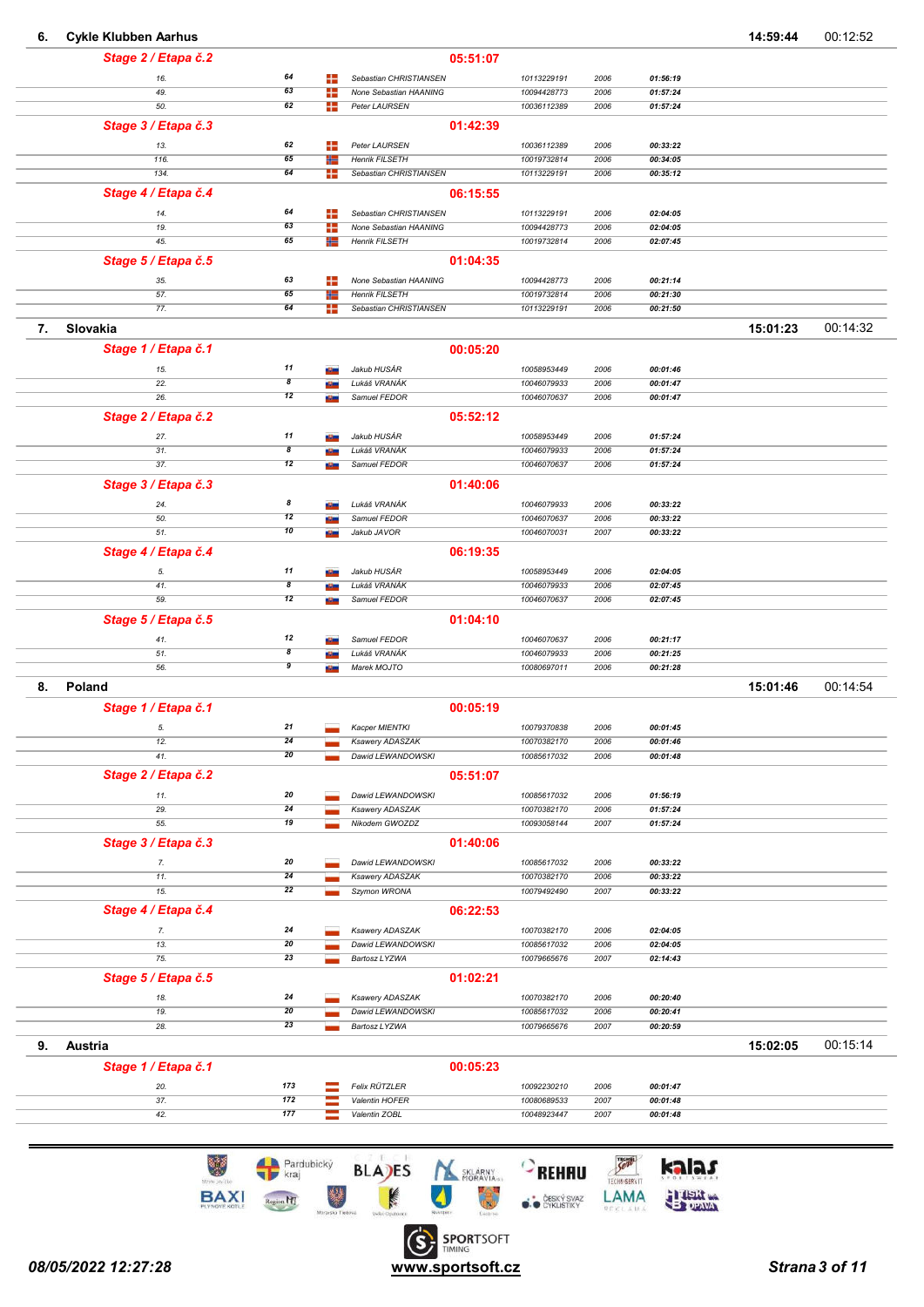|    | Austria |
|----|---------|
| 9. |         |
|    |         |

| J.<br>Ausula                        |            |        |                                    |          |                            |              |                      |          |                      |
|-------------------------------------|------------|--------|------------------------------------|----------|----------------------------|--------------|----------------------|----------|----------------------|
| Stage 2 / Etapa č.2                 |            |        |                                    | 05:51:07 |                            |              |                      |          |                      |
| 22.                                 | 172        |        | Valentin HOFER                     |          | 10080689533                | 2007         | 01:56:19             |          |                      |
| 46.                                 | 175        | ═      | Nicolas EDER                       |          | 10035077608                | 2006         | 01:57:24             |          |                      |
| 63.                                 | 173        | ⋍      | Felix RÜTZLER                      |          | 10092230210                | 2006         | 01:57:24             |          |                      |
|                                     |            |        |                                    |          |                            |              |                      |          |                      |
| Stage 3 / Etapa č.3                 |            |        |                                    | 01:40:06 |                            |              |                      |          |                      |
| 6.                                  | 176        |        | Heimo FUGGER                       |          | 10078822988                | 2007         | 00:33:22             |          |                      |
| 93.                                 | 174        |        | Manolo WROLICH                     |          | 10060818576                | 2006         | 00:33:22             |          |                      |
| 99.                                 | 177        |        | Valentin ZOBL                      |          | 10048923447                | 2007         | 00:33:22             |          |                      |
| Stage 4 / Etapa č.4                 |            |        |                                    | 06:23:15 |                            |              |                      |          |                      |
|                                     | 172        |        |                                    |          |                            |              |                      |          |                      |
| 35.                                 | 174        | -      | Valentin HOFER                     |          | 10080689533                | 2007         | 02:07:45             |          |                      |
| 52.<br>54.                          | 173        |        | Manolo WROLICH                     |          | 10060818576                | 2006         | 02:07:45             |          |                      |
|                                     |            |        | Felix RÜTZLER                      |          | 10092230210                | 2006         | 02:07:45             |          |                      |
| Stage 5 / Etapa č.5                 |            |        |                                    | 01:02:14 |                            |              |                      |          |                      |
| 9.                                  | 175        |        | Nicolas EDER                       |          | 10035077608                | 2006         | 00:20:20             |          |                      |
| 15.                                 | 174        |        | Manolo WROLICH                     |          | 10060818576                | 2006         | 00:20:39             |          |                      |
| 36.                                 | 172        |        | Valentin HOFER                     |          | 10080689533                | 2007         | 00:21:14             |          |                      |
|                                     |            |        |                                    |          |                            |              |                      |          |                      |
| 10.<br><b>Svealand Cycling team</b> |            |        |                                    |          |                            |              |                      | 15:02:41 | 00:15:49             |
| Stage 1 / Etapa č.1                 |            |        |                                    | 00:05:31 |                            |              |                      |          |                      |
| 56.                                 | 110        | --     | <b>Linus LARSSON</b>               |          | 10022499334                | 2006         | 00:01:50             |          |                      |
| 58.                                 | 112        | +      | Nils JOHANSSON                     |          | 10022656049                | 2006         | 00:01:50             |          |                      |
| 79.                                 | 113        | +      | Gustav MAGNUSSON                   |          | 10090412266                | 2006         | 00:01:51             |          |                      |
|                                     |            |        |                                    |          |                            |              |                      |          |                      |
| Stage 2 / Etapa č.2                 |            |        |                                    | 05:52:12 |                            |              |                      |          |                      |
| 32.                                 | 112        | ┶      | Nils JOHANSSON                     |          | 10022656049                | 2006         | 01:57:24             |          |                      |
| 57.                                 | 110        |        | <b>Linus LARSSON</b>               |          | 10022499334                | 2006         | 01:57:24             |          |                      |
| 59.                                 | 113        |        | Gustav MAGNUSSON                   |          | 10090412266                | 2006         | 01:57:24             |          |                      |
|                                     |            |        |                                    | 01:40:06 |                            |              |                      |          |                      |
| Stage 3 / Etapa č.3                 |            |        |                                    |          |                            |              |                      |          |                      |
| 29.                                 | 110        | ÷      | <b>Linus LARSSON</b>               |          | 10022499334                | 2006         | 00:33:22             |          |                      |
| 57.                                 | 109        |        | Oskar MARVIG                       |          | 10076676157                | 2006         | 00:33:22             |          |                      |
| 58.                                 | 112        | ┶      | Nils JOHANSSON                     |          | 10022656049                | 2006         | 00:33:22             |          |                      |
| Stage 4 / Etapa č.4                 |            |        |                                    | 06:19:35 |                            |              |                      |          |                      |
|                                     |            |        |                                    |          |                            |              |                      |          |                      |
| 25.                                 | 113<br>112 |        | Gustav MAGNUSSON                   |          | 10090412266                | 2006         | 02:04:05             |          |                      |
| 39.                                 | 110        |        | Nils JOHANSSON                     |          | 10022656049                | 2006         | 02:07:45             |          |                      |
| 46.                                 |            | ÷      | <b>Linus LARSSON</b>               |          | 10022499334                | 2006         | 02:07:45             |          |                      |
| Stage 5 / Etapa č.5                 |            |        |                                    | 01:05:17 |                            |              |                      |          |                      |
|                                     |            |        |                                    |          |                            |              |                      |          |                      |
|                                     | 111        |        |                                    |          |                            |              |                      |          |                      |
| 66.                                 | 112        | ÷<br>┶ | Emil RYDHOLM                       |          | 10091775219                | 2006         | 00:21:39             |          |                      |
| 70.<br>81.                          | 113        | +      | Nils JOHANSSON<br>Gustav MAGNUSSON |          | 10022656049<br>10090412266 | 2006<br>2006 | 00:21:43<br>00:21:54 |          |                      |
|                                     |            |        |                                    |          |                            |              |                      |          |                      |
| <b>Westland WiL Vooruit</b><br>11.  |            |        |                                    |          |                            |              |                      | 15:03:12 |                      |
| Stage 1 / Etapa č.1                 |            |        |                                    | 00:05:27 |                            |              |                      |          |                      |
|                                     |            |        |                                    |          |                            |              |                      |          |                      |
| 16.                                 | 79         | -      | Liam VAN OS                        |          | 10023382337                | 2006         | 00:01:47             |          |                      |
| 27.                                 | 80         |        | Anco BALLIF                        |          | 10023176415                | 2006         | 00:01:47             |          |                      |
| 102.                                | 83         |        | Kaj ROELING                        |          | 10023197431                | 2007         | 00:01:53             |          |                      |
| Stage 2 / Etapa č.2                 |            |        |                                    | 05:54:29 |                            |              |                      |          |                      |
| 15.                                 | 79         |        | Liam VAN OS                        |          | 10023382337                | 2006         | 01:56:19             |          |                      |
| 66.                                 | 81         | Ξ<br>۳ | Pepijn DE KOK                      |          | 10055724763                | 2006         | 01:57:24             |          |                      |
| 106.                                | 83         | ≡      | Kaj ROELING                        |          | 10023197431                | 2007         | 02:00:46             |          |                      |
|                                     |            |        |                                    |          |                            |              |                      |          |                      |
| Stage 3 / Etapa č.3                 |            |        |                                    | 01:40:06 |                            |              |                      |          |                      |
| 30.                                 | 79         |        | Liam VAN OS                        |          | 10023382337                | 2006         | 00:33:22             |          |                      |
| 54.                                 | 83         |        | Kaj ROELING                        |          | 10023197431                | 2007         | 00:33:22             |          |                      |
| 98.                                 | 81         |        | Pepijn DE KOK                      |          | 10055724763                | 2006         | 00:33:22             |          |                      |
|                                     |            |        |                                    | 06:19:35 |                            |              |                      |          |                      |
| Stage 4 / Etapa č.4                 |            |        |                                    |          |                            |              |                      |          |                      |
| 22.                                 | 79         |        | Liam VAN OS                        |          | 10023382337                | 2006         | 02:04:05             |          |                      |
| 48.                                 | 80         |        | Anco BALLIF                        |          | 10023176415                | 2006         | 02:07:45             |          |                      |
| 63.                                 | 81         |        | Pepijn DE KOK                      |          | 10055724763                | 2006         | 02:07:45             |          |                      |
| Stage 5 / Etapa č.5                 |            |        |                                    | 01:03:35 |                            |              |                      |          |                      |
|                                     |            |        |                                    |          |                            |              |                      |          |                      |
| 31.                                 | 79         |        | Liam VAN OS                        |          | 10023382337                | 2006         | 00:21:06             |          |                      |
| 32.                                 | 80         |        | Anco BALLIF                        |          | 10023176415                | 2006         | 00:21:07             |          |                      |
| 47.                                 | 81         |        | Pepijn DE KOK                      |          | 10055724763                | 2006         | 00:21:21             |          |                      |
| 12.<br>Plzeň - Louny Mix            |            |        |                                    |          |                            |              |                      | 15:06:08 |                      |
|                                     |            |        |                                    |          |                            |              |                      |          |                      |
| Stage 1 / Etapa č.1                 |            |        |                                    | 00:05:28 |                            |              |                      |          |                      |
| 13.                                 | 136        |        | Adam PEŠEK                         |          | 10004772683                | 2006         | 00:01:46             |          |                      |
| 77.<br>78.                          | 134<br>135 |        | Jiří ZEDNÍK<br>Matyáš KORBEL       |          | 10046565842<br>10108361714 | 2006<br>2007 | 00:01:51<br>00:01:51 |          | 00:16:21<br>00:19:17 |

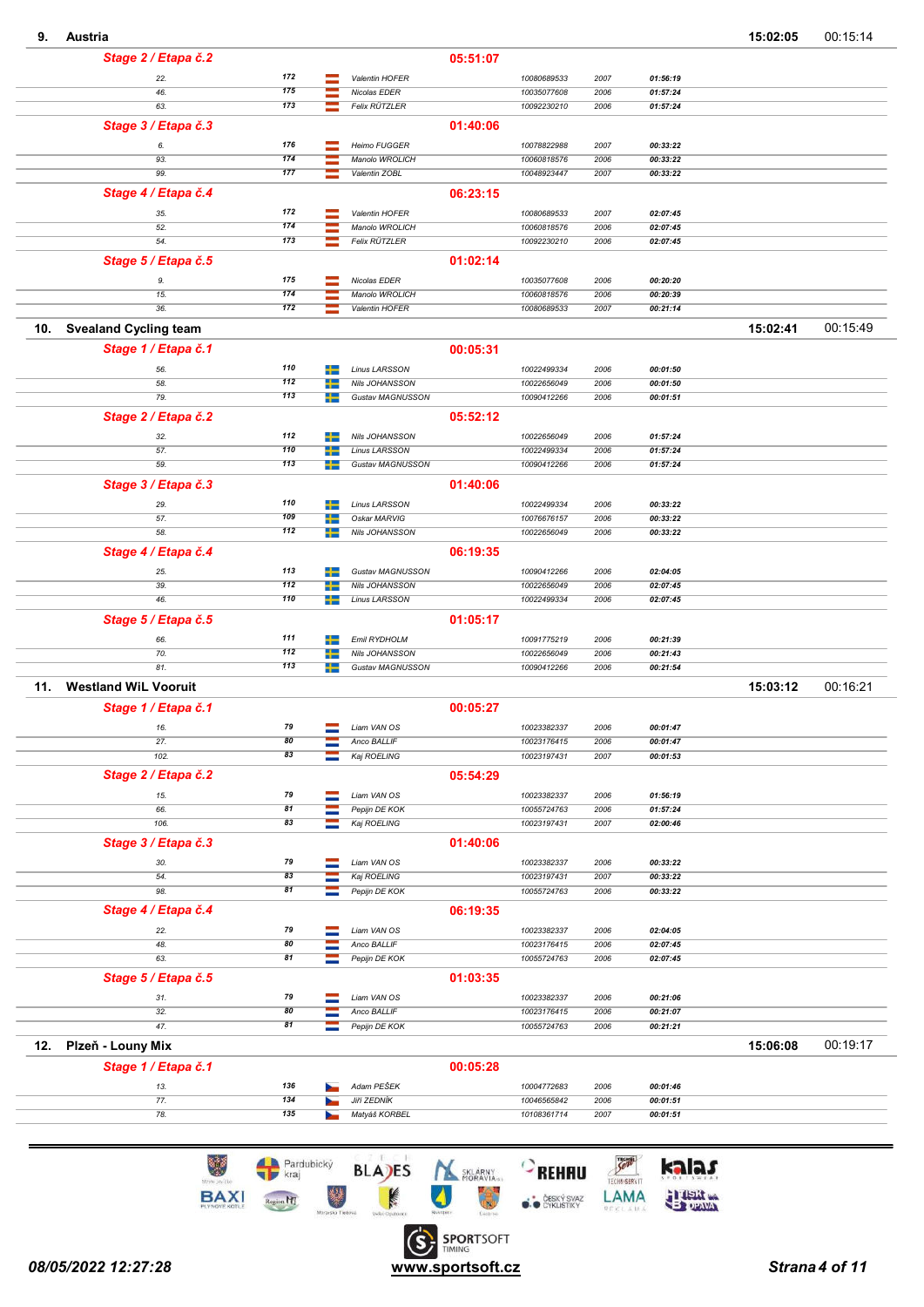| 12. | Plzeň - Louny Mix   |            |                       |          |                            |              |                      | 15:06:08 | 00:19:17 |
|-----|---------------------|------------|-----------------------|----------|----------------------------|--------------|----------------------|----------|----------|
|     | Stage 2 / Etapa č.2 |            |                       | 05:52:12 |                            |              |                      |          |          |
|     | 36.                 | 135        | Matyáš KORBEL         |          | 10108361714                | 2007         | 01:57:24             |          |          |
|     | 41.                 | 136        | Adam PEŠEK            |          | 10004772683                | 2006         | 01:57:24             |          |          |
|     | 53.                 | 134        | Jiří ZEDNÍK           |          | 10046565842                | 2006         | 01:57:24             |          |          |
|     | Stage 3 / Etapa č.3 |            |                       | 01:40:06 |                            |              |                      |          |          |
|     | 17.                 | 135        | Matyáš KORBEL         |          | 10108361714                | 2007         | 00:33:22             |          |          |
|     | 21.                 | 138        | Václav BOHÁČ          |          | 10080866355                | 2006         | 00:33:22             |          |          |
|     | 38.                 | 134        | Jiří ZEDNÍK           |          | 10046565842                | 2006         | 00:33:22             |          |          |
|     | Stage 4 / Etapa č.4 |            |                       | 06:24:49 |                            |              |                      |          |          |
|     | 17.                 | 136        | Adam PEŠEK            |          | 10004772683                | 2006         | 02:04:05             |          |          |
|     | 55.                 | 135        | Matyáš KORBEL         |          | 10108361714                | 2007         | 02:07:45             |          |          |
|     | 68.                 | 134        | <b>Jiří ZEDNÍK</b>    |          | 10046565842                | 2006         | 02:12:59             |          |          |
|     | Stage 5 / Etapa č.5 |            |                       | 01:03:33 |                            |              |                      |          |          |
|     | 27.                 | 136        | Adam PEŠEK            |          | 10004772683                | 2006         | 00:20:57             |          |          |
|     | 33.                 | 134        | Jiří ZEDNÍK           |          | 10046565842                | 2006         | 00:21:08             |          |          |
|     | 54.                 | 135        | Matyáš KORBEL         |          | 10108361714                | 2007         | 00:21:27             |          |          |
| 13. | <b>KOVO Praha</b>   |            |                       |          |                            |              |                      | 15:06:58 | 00:20:07 |
|     |                     |            |                       |          |                            |              |                      |          |          |
|     | Stage 1 / Etapa č.1 |            |                       | 00:05:29 |                            |              |                      |          |          |
|     | 50.                 | 142        | Jakub MALÝ            |          | 10047383672                | 2006         | 00:01:49             |          |          |
|     | 51.<br>76.          | 143<br>144 | Jakub HABR            |          | 10114189693<br>10059140072 | 2006<br>2006 | 00:01:49<br>00:01:51 |          |          |
|     |                     |            | Patrik LIENERT        |          |                            |              |                      |          |          |
|     | Stage 2 / Etapa č.2 |            |                       | 05:52:12 |                            |              |                      |          |          |
|     | 30.                 | 142        | Jakub MALÝ            |          | 10047383672                | 2006         | 01:57:24             |          |          |
|     | 72.                 | 144        | Patrik LIENERT        |          | 10059140072                | 2006         | 01:57:24             |          |          |
|     | 85.                 | 140        | Adam BITTMAN          |          | 10047380743                | 2006         | 01:57:24             |          |          |
|     | Stage 3 / Etapa č.3 |            |                       | 01:40:06 |                            |              |                      |          |          |
|     | 37.                 | 140        | Adam BITTMAN          |          | 10047380743                | 2006         | 00:33:22             |          |          |
|     | 81.                 | 144        | Patrik LIENERT        |          | 10059140072                | 2006         | 00:33:22             |          |          |
|     | 91.                 | 145        | Robert MITÁŠ          |          | 10047339216                | 2007         | 00:33:22             |          |          |
|     | Stage 4 / Etapa č.4 |            |                       | 06:24:49 |                            |              |                      |          |          |
|     | 11.                 | 140        | Adam BITTMAN          |          | 10047380743                | 2006         | 02:04:05             |          |          |
|     | 50.                 | 142        | Jakub MALÝ            |          | 10047383672                | 2006         | 02:07:45             |          |          |
|     | 69.                 | 144        | Patrik LIENERT        |          | 10059140072                | 2006         | 02:12:59             |          |          |
|     | Stage 5 / Etapa č.5 |            |                       | 01:04:22 |                            |              |                      |          |          |
|     | 37.                 | 142        | Jakub MALÝ            |          | 10047383672                | 2006         | 00:21:14             |          |          |
|     | 40.                 | 140        | Adam BITTMAN          |          | 10047380743                | 2006         | 00:21:16             |          |          |
|     | 78.                 | 144        | Patrik LIENERT        |          | 10059140072                | 2006         | 00:21:52             |          |          |
| 14. | <b>Team Gottbus</b> |            |                       |          |                            |              |                      | 15:07:58 | 00:21:07 |
|     | Stage 1 / Etapa č.1 |            |                       | 00:05:22 |                            |              |                      |          |          |
|     | 25.                 | 108        | Zeno Levi WINTER      |          | 10051622774                | 2007         | 00:01:47             |          |          |
|     | 29.                 | 103        | Paul FIETZKE          |          | 10048356908                | 2006         | 00:01:47             |          |          |
|     | 35.                 | 105        | Paul - Jonas ADAMCZAK |          | 10050892446                | 2006         | 00:01:48             |          |          |
|     | Stage 2 / Etapa č.2 |            |                       | 05:57:31 |                            |              |                      |          |          |
|     | 3.                  | 103        | Paul FIETZKE          |          | 10048356908                | 2006         | 01:56:19             |          |          |
|     | 89.                 | 105        | Paul - Jonas ADAMCZAK |          | 10050892446                | 2006         | 02:00:26             |          |          |
|     | 108.                | 108        | Zeno Levi WINTER      |          | 10051622774                | 2007         | 02:00:46             |          |          |
|     | Stage 3 / Etapa č.3 |            |                       | 01:40:06 |                            |              |                      |          |          |
|     | 4.                  | 103        | Paul FIETZKE          |          | 10048356908                | 2006         | 00:33:22             |          |          |
|     | 43.                 | 108        | Zeno Levi WINTER      |          | 10051622774                | 2007         | 00:33:22             |          |          |
|     | 48.                 | 105        | Paul - Jonas ADAMCZAK |          | 10050892446                | 2006         | 00:33:22             |          |          |
|     | Stage 4 / Etapa č.4 |            |                       | 06:22:36 |                            |              |                      |          |          |
|     | 30.                 | 103        | Paul FIETZKE          |          | 10048356908                | 2006         | 02:07:06             |          |          |
|     | 43.                 | 108        | Zeno Levi WINTER      |          | 10051622774                | 2007         | 02:07:45             |          |          |
|     | 58.                 | 105        | Paul - Jonas ADAMCZAK |          | 10050892446                | 2006         | 02:07:45             |          |          |
|     | Stage 5 / Etapa č.5 |            |                       | 01:02:23 |                            |              |                      |          |          |
|     | 4.                  | 103        | Paul FIETZKE          |          | 10048356908                | 2006         | 00:20:10             |          |          |
|     | 13.                 | 108        | Zeno Levi WINTER      |          | 10051622774                | 2007         | 00:20:36             |          |          |
|     | 61.                 | 105        | Paul - Jonas ADAMCZAK |          | 10050892446                | 2006         | 00:21:37             |          |          |
| 15. | Wielkopolska/Kalisz |            |                       |          |                            |              |                      | 15:12:33 | 00:25:41 |
|     | Stage 1 / Etapa č.1 |            |                       | 00:05:19 |                            |              |                      |          |          |
|     | 2.                  | 97         | Patryk GOSZCZURNY     |          | 10092719755                | 2006         | 00:01:43             |          |          |
|     | 31.                 | 98         | Marceli PERA          |          | 10060329435                | 2006         | 00:01:48             |          |          |
|     | 34.                 | 102        | Igor KIEREJEWSKI      |          | 10106727868                | 2006         | 00:01:48             |          |          |
|     |                     |            |                       |          |                            |              |                      |          |          |

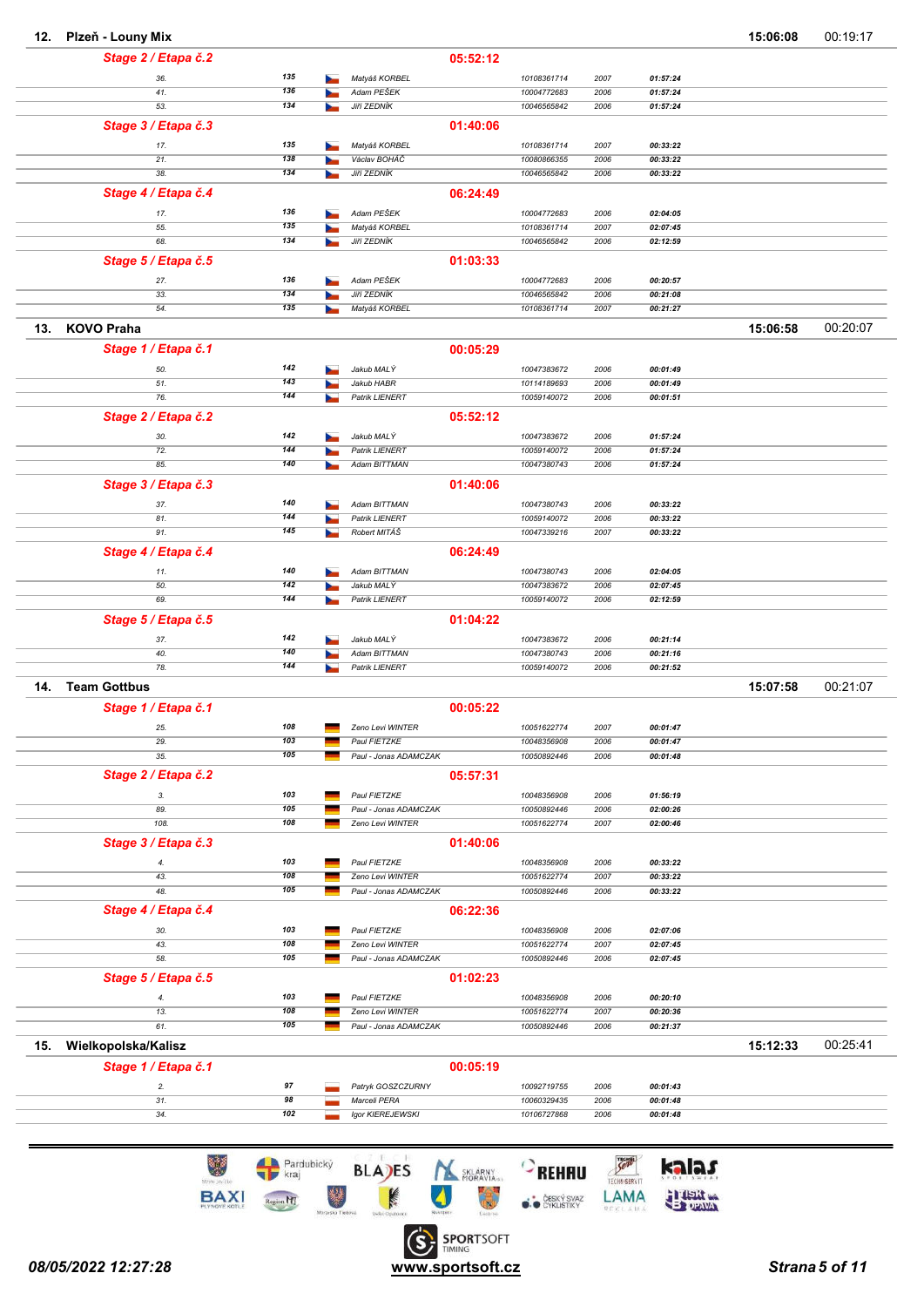| 15. | Wielkopolska/Kalisz                    |            |            |                                                    |          |                            |              |                      | 15:12:33 | 00:25:41 |
|-----|----------------------------------------|------------|------------|----------------------------------------------------|----------|----------------------------|--------------|----------------------|----------|----------|
|     | Stage 2 / Etapa č.2                    |            |            |                                                    | 05:52:23 |                            |              |                      |          |          |
|     | 10.                                    | 97         |            | Patryk GOSZCZURNY                                  |          | 10092719755                | 2006         | 01:56:19             |          |          |
|     | 45.                                    | 98         |            | Marceli PERA                                       |          | 10060329435                | 2006         | 01:57:24             |          |          |
|     | 79.                                    | 100        |            | Jakub GILICKI                                      |          | 10092731980                | 2006         | 01:58:40             |          |          |
|     | Stage 3 / Etapa č.3                    |            |            |                                                    | 01:40:06 |                            |              |                      |          |          |
|     | 9.                                     | 97         |            | Patryk GOSZCZURNY                                  |          | 10092719755                | 2006         | 00:33:22             |          |          |
|     | 28.                                    | 98         |            | Marceli PERA                                       |          | 10060329435                | 2006         | 00:33:22             |          |          |
|     | 40.                                    | 101        |            | Wiktor GALDYN                                      |          | 10079731152                | 2006         | 00:33:22             |          |          |
|     | Stage 4 / Etapa č.4                    |            |            |                                                    | 06:34:00 |                            |              |                      |          |          |
|     | 40.                                    | 98         |            | Marceli PERA                                       |          | 10060329435                | 2006         | 02:07:45             |          |          |
|     | 65.                                    | 97         |            | Patryk GOSZCZURNY                                  |          | 10092719755                | 2006         | 02:11:32             |          |          |
|     | 73.                                    | 101        |            | Wiktor GALDYN                                      |          | 10079731152                | 2006         | 02:14:43             |          |          |
|     | Stage 5 / Etapa č.5                    |            |            |                                                    | 01:00:45 |                            |              |                      |          |          |
|     |                                        | 97         |            | Patryk GOSZCZURNY                                  |          | 10092719755                | 2006         | 00:19:35             |          |          |
|     | 1.<br>7.                               | 98         |            | Marceli PERA                                       |          | 10060329435                | 2006         | 00:20:18             |          |          |
|     | 23.                                    | 101        |            | Wiktor GALDYN                                      |          | 10079731152                | 2006         | 00:20:50             |          |          |
| 16. | <b>Team Roskilde</b>                   |            |            |                                                    |          |                            |              |                      | 15:13:21 | 00:26:30 |
|     |                                        |            |            |                                                    |          |                            |              |                      |          |          |
|     | Stage 1 / Etapa č.1                    |            |            |                                                    | 00:05:22 |                            |              |                      |          |          |
|     | 6.                                     | 58         | ÷          | Anton LOUW LARSEN                                  |          | 10056317069                | 2006         | 00:01:45             |          |          |
|     | 33.<br>47.                             | 56<br>57   | ÷<br>╊     | None Gustav JOHANSEN<br>Nicholas BIRKHOLM NYEGAARD |          | 10096906317<br>10107313407 | 2006<br>2006 | 00:01:48<br>00:01:49 |          |          |
|     |                                        |            |            |                                                    |          |                            |              |                      |          |          |
|     | Stage 2 / Etapa č.2                    |            |            |                                                    | 05:54:09 |                            |              |                      |          |          |
|     | 14.                                    | 58         | ÷          | Anton LOUW LARSEN                                  |          | 10056317069                | 2006         | 01:56:19             |          |          |
|     | 48.<br>90.                             | 60<br>59   | ÷<br>÷     | Marius HOBOLTH<br>Oskar LOUW LARSEN                |          | 10056602413<br>10056317170 | 2006<br>2007 | 01:57:24<br>02:00:26 |          |          |
|     |                                        |            |            |                                                    |          |                            |              |                      |          |          |
|     | Stage 3 / Etapa č.3                    |            |            |                                                    | 01:40:06 |                            |              |                      |          |          |
|     | 1.                                     | 58         | ÷          | Anton LOUW LARSEN                                  |          | 10056317069                | 2006         | 00:33:22             |          |          |
|     | 65.<br>71.                             | 60<br>55   | ÷<br>$\pm$ | Marius HOBOLTH<br>Aksel STORM                      |          | 10056602413<br>10060241327 | 2006<br>2007 | 00:33:22<br>00:33:22 |          |          |
|     |                                        |            |            |                                                    |          |                            |              |                      |          |          |
|     | Stage 4 / Etapa č.4                    |            |            |                                                    | 06:29:37 |                            |              |                      |          |          |
|     | 33.                                    | 58         | ÷          | Anton LOUW LARSEN                                  |          | 10056317069                | 2006         | 02:07:09             |          |          |
|     | 37.<br>78.                             | 55<br>59   | ÷<br>÷     | Aksel STORM<br>Oskar LOUW LARSEN                   |          | 10060241327<br>10056317170 | 2007<br>2007 | 02:07:45<br>02:14:43 |          |          |
|     |                                        |            |            |                                                    |          |                            |              |                      |          |          |
|     | Stage 5 / Etapa č.5                    |            |            |                                                    | 01:04:07 |                            |              |                      |          |          |
|     | 8.                                     | 58         | ÷          | Anton LOUW LARSEN                                  |          | 10056317069                | 2006         | 00:20:20             |          |          |
|     | 59.<br>93.                             | 56<br>60   | ÷<br>╊     | None Gustav JOHANSEN<br>Marius HOBOLTH             |          | 10096906317<br>10056602413 | 2006<br>2006 | 00:21:34<br>00:22:12 |          |          |
|     |                                        |            |            |                                                    |          |                            |              |                      |          |          |
| 17. | TUFO Pardus Prostějov + TJ DUKLA PRAHA |            |            |                                                    |          |                            |              |                      | 15:19:25 | 00:32:34 |
|     | Stage 1 / Etapa č.1                    |            |            |                                                    | 00:05:25 |                            |              |                      |          |          |
|     | 11.                                    | 164        |            | Jan PODARIL                                        |          | 10047108941                | 2006         | 00:01:46             |          |          |
|     | 19.                                    | 166        |            | Kryštof KRÁL                                       |          | 10047329920                | 2006         | 00:01:47             |          |          |
|     | 92.                                    | 162        |            | Filip NOVÁK                                        |          | 10097731625                | 2007         | 00:01:52             |          |          |
|     | Stage 2 / Etapa č.2                    |            |            |                                                    | 05:52:12 |                            |              |                      |          |          |
|     | 23.                                    | 166        |            | Kryštof KRÁL                                       |          | 10047329920                | 2006         | 01:57:24             |          |          |
|     | 34.<br>54.                             | 164<br>165 |            | Jan PODAŘIL<br>Adam BRADÁČ                         |          | 10047108941<br>10047382662 | 2006<br>2006 | 01:57:24<br>01:57:24 |          |          |
|     |                                        |            |            |                                                    |          |                            |              |                      |          |          |
|     | Stage 3 / Etapa č.3                    |            |            |                                                    | 01:40:06 |                            |              |                      |          |          |
|     | 5.                                     | 166        | h.         | Kryštof KRÁL                                       |          | 10047329920                | 2006         | 00:33:22             |          |          |
|     | 47.                                    | 162<br>165 |            | Filip NOVÁK<br>Adam BRADÁČ                         |          | 10097731625<br>10047382662 | 2007         | 00:33:22             |          |          |
|     | 84.                                    |            |            |                                                    |          |                            | 2006         | 00:33:22             |          |          |
|     | Stage 4 / Etapa č.4                    |            |            |                                                    | 06:35:27 |                            |              |                      |          |          |
|     | 36.                                    | 166        |            | Kryštof KRÁL                                       |          | 10047329920                | 2006         | 02:07:45             |          |          |
|     | 72.<br>80.                             | 165<br>162 |            | Adam BRADÁČ                                        |          | 10047382662                | 2006         | 02:12:59             |          |          |
|     |                                        |            |            | Filip NOVÁK                                        |          | 10097731625                | 2007         | 02:14:43             |          |          |
|     | Stage 5 / Etapa č.5                    |            |            |                                                    | 01:06:15 |                            |              |                      |          |          |
|     | 46.                                    | 166        |            | Kryštof KRÁL                                       |          | 10047329920                | 2006         | 00:21:20             |          |          |
|     | 92.<br>115.                            | 165<br>162 |            | Adam BRADÁČ<br>Filip NOVÁK                         |          | 10047382662                | 2006<br>2007 | 00:22:11<br>00:22:43 |          |          |
|     |                                        |            |            |                                                    |          | 10097731625                |              |                      |          |          |
| 18. | Hungaria                               |            |            |                                                    |          |                            |              |                      | 15:20:39 | 00:33:48 |
|     | Stage 1 / Etapa č.1                    |            |            |                                                    | 00:05:38 |                            |              |                      |          |          |
|     | 68.                                    | 31         | ═          | Tamás HANCZ                                        |          | 10063367858                | 2006         | 00:01:50             |          |          |
|     | 118.                                   | 32         |            | Barnabás VAS                                       |          | 10023656462                | 2006         | 00:01:54             |          |          |
|     | 124.                                   | 35         |            | Alex Martin DOROGI                                 |          | 10023594323                | 2007         | 00:01:54             |          |          |
|     |                                        |            |            |                                                    |          |                            |              |                      |          |          |

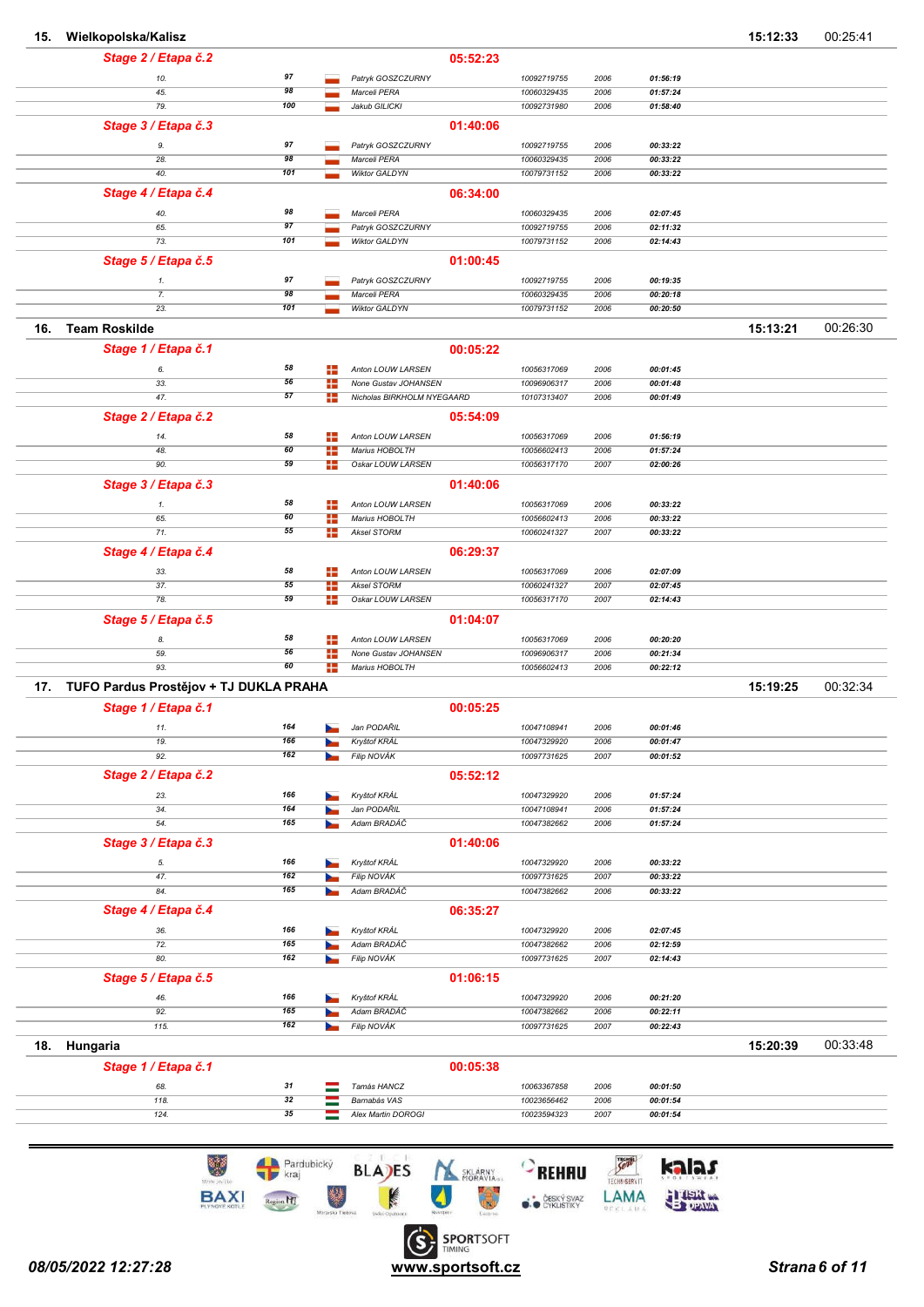18. Hungaria 15:20:39 00:33:48

|                                   |            |                |                                        | 05:51:07 |                            |              |                      |          |          |
|-----------------------------------|------------|----------------|----------------------------------------|----------|----------------------------|--------------|----------------------|----------|----------|
| 20.                               | 32         | ═              | Barnabás VAS                           |          | 10023656462                | 2006         | 01:56:19             |          |          |
| 43.                               | 34         | $\equiv$       | Szabolcs CSÁKI                         |          | 10059270418                | 2006         | 01:57:24             |          |          |
| 52.                               | 33         | ═              | András Gusztáv PAKOT                   |          | 10023635143                | 2006         | 01:57:24             |          |          |
| Stage 3 / Etapa č.3               |            |                |                                        | 01:40:06 |                            |              |                      |          |          |
| 25.                               | 33         |                | András Gusztáv PAKOT                   |          | 10023635143                | 2006         | 00:33:22             |          |          |
| 67.                               | 31         |                | Tamás HANCZ                            |          | 10063367858                | 2006         | 00:33:22             |          |          |
| 82.                               | 32         |                | Barnabás VAS                           |          | 10023656462                | 2006         | 00:33:22             |          |          |
| Stage 4 / Etapa č.4               |            |                |                                        | 06:39:38 |                            |              |                      |          |          |
| 32.                               | 34         | ═              | Szabolcs CSÁKI                         |          | 10059270418                | 2006         | 02:07:09             |          |          |
| 44.                               | 32         | ═              | Barnabás VAS                           |          | 10023656462                | 2006         | 02:07:45             |          |          |
| 97.                               | 33         | ═              | András Gusztáv PAKOT                   |          | 10023635143                | 2006         | 02:24:44             |          |          |
| Stage 5 / Etapa č.5               |            |                |                                        | 01:04:10 |                            |              |                      |          |          |
| 16.                               | 31         |                | Tamás HANCZ                            |          | 10063367858                | 2006         | 00:20:40             |          |          |
| 67.                               | 32         |                | Barnabás VAS                           |          | 10023656462                | 2006         | 00:21:40             |          |          |
| 75.                               | 34         |                | Szabolcs CSÁKI                         |          | 10059270418                | 2006         | 00:21:50             |          |          |
| 19.<br>De Jonge Renner            |            |                |                                        |          |                            |              |                      | 15:26:24 | 00:39:33 |
| Stage 1 / Etapa č.1               |            |                |                                        | 00:05:25 |                            |              |                      |          |          |
| 30.                               | 76         | ═              | Mark MANDEMAKER                        |          | 10023214811                | 2006         | 00:01:48             |          |          |
| 39.                               | 74         |                | Thijs THEUNS                           |          | 10089834310                | 2006         | 00:01:48             |          |          |
| 45.                               | 73         |                | Victor Hugo BRENDERS                   |          | 10023105380                | 2006         | 00:01:49             |          |          |
| Stage 2 / Etapa č.2               |            |                |                                        | 05:55:34 |                            |              |                      |          |          |
| 60.                               | 78         | ═              | Jasper VOS                             |          | 10064900357                | 2006         | 01:57:24             |          |          |
| 67.                               | 77         |                | Denley VAN WIJNBERGEN                  |          | 10049231019                | 2006         | 01:57:24             |          |          |
| 94.                               | 75         |                | Raf DE CALUWE                          |          | 10023055062                | 2006         | 02:00:46             |          |          |
| Stage 3 / Etapa č.3               |            |                |                                        | 01:40:06 |                            |              |                      |          |          |
| 16.                               | 73         |                | Victor Hugo BRENDERS                   |          | 10023105380                | 2006         | 00:33:22             |          |          |
| 79.                               | 76         |                | Mark MANDEMAKER                        |          | 10023214811                | 2006         | 00:33:22             |          |          |
| 83.                               | 74         | ═              | Thijs THEUNS                           |          | 10089834310                | 2006         | 00:33:22             |          |          |
| Stage 4 / Etapa č.4               |            |                |                                        | 06:40:14 |                            |              |                      |          |          |
| 42.                               | 73         | ═              | Victor Hugo BRENDERS                   |          | 10023105380                | 2006         | 02:07:45             |          |          |
| 62.                               | 78         | $\equiv$       | Jasper VOS                             |          | 10064900357                | 2006         | 02:07:45             |          |          |
| 106.                              | 74         | =              | Thijs THEUNS                           |          | 10089834310                | 2006         | 02:24:44             |          |          |
| Stage 5 / Etapa č.5               |            |                |                                        | 01:05:05 |                            |              |                      |          |          |
| 53.                               | 78         |                | Jasper VOS                             |          | 10064900357                | 2006         | 00:21:27             |          |          |
| 68.                               |            |                | Victor Hugo BRENDERS                   |          | 10023105380                | 2006         | 00:21:42             |          |          |
|                                   | 73         |                |                                        |          |                            |              |                      |          |          |
| 85.                               | 74         |                | Thijs THEUNS                           |          | 10089834310                | 2006         | 00:21:56             |          |          |
| Herning Cykle Klub af 1937<br>20. |            |                |                                        |          |                            |              |                      | 15:26:34 | 00:39:43 |
| Stage 1 / Etapa č.1               |            |                |                                        | 00:05:21 |                            |              |                      |          |          |
| 1.                                | 71         | ÷              | Carl Emil PEDERSEN                     |          | 10059465529                | 2006         | 00:01:43             |          |          |
| 38.                               | 68         | ╇              | Ankerstjerne Nikolaj KLAUSEN           |          | 10055779529                | 2006         | 00:01:48             |          |          |
| 65.                               | 67         | ╄              | Noah BOGE                              |          | 10048891822                | 2006         | 00:01:50             |          |          |
| Stage 2 / Etapa č.2               |            |                |                                        | 05:59:49 |                            |              |                      |          |          |
| 24.                               | 71         | ┿              | Carl Emil PEDERSEN                     |          | 10059465529                | 2006         | 01:57:24             |          |          |
| 88.                               | 72         | $\pm$          | Karl-Aksel TILLY                       |          | 10052916615                | 2006         | 02:00:26             |          |          |
| 120.                              | 67         | $\ddot{}$      | Noah BOGE                              |          | 10048891822                | 2006         | 02:01:59             |          |          |
| Stage 3 / Etapa č.3               |            |                |                                        | 01:40:49 |                            |              |                      |          |          |
| 10.                               | 71         | ÷              | Carl Emil PEDERSEN                     |          | 10059465529                | 2006         | 00:33:22             |          |          |
| 52.                               | 67         | $\bf{+}$       | Noah BOGE                              |          | 10048891822                | 2006         | 00:33:22             |          |          |
| 115.                              | 69         | $\ddot{}$      | <b>Viktor MARINUSSEN</b>               |          | 10052056749                | 2006         | 00:34:05             |          |          |
| Stage 4 / Etapa č.4               |            |                |                                        | 06:36:34 |                            |              |                      |          |          |
| 24.                               | 72         | ٠              | Karl-Aksel TILLY                       |          | 10052916615                | 2006         | 02:04:05             |          |          |
| 38.<br>103.                       | 71<br>67   | Ŧ<br>$\ddot{}$ | Carl Emil PEDERSEN<br>Noah BOGE        |          | 10059465529<br>10048891822 | 2006<br>2006 | 02:07:45<br>02:24:44 |          |          |
|                                   |            |                |                                        |          |                            |              |                      |          |          |
| Stage 5 / Etapa č.5               |            |                |                                        | 01:04:01 |                            |              |                      |          |          |
| 10.                               | 71<br>67   | ┿              | Carl Emil PEDERSEN                     |          | 10059465529                | 2006         | 00:20:21             |          |          |
| 48.<br>97.                        | 72         | $\bf{+}$<br>Ŧ  | Noah BOGE<br>Karl-Aksel TILLY          |          | 10048891822<br>10052916615 | 2006<br>2006 | 00:21:22<br>00:22:17 |          |          |
|                                   |            |                |                                        |          |                            |              |                      |          |          |
| Foreign mix team<br>21.           |            |                |                                        |          |                            |              |                      | 15:36:19 | 00:49:28 |
| Stage 1 / Etapa č.1               |            |                |                                        | 00:05:33 |                            |              |                      |          |          |
| 60.                               | 122        |                | Jakob OMRZEL                           |          | 10017556475                | 2006         | 00:01:50             |          |          |
| 69.<br>95.                        | 124<br>121 |                | <b>Filip ZÁHOREC</b><br>Bastian PETRIČ |          | 10055996464<br>10112792085 | 2007<br>2007 | 00:01:50<br>00:01:53 |          |          |
|                                   |            |                |                                        |          |                            |              |                      |          |          |

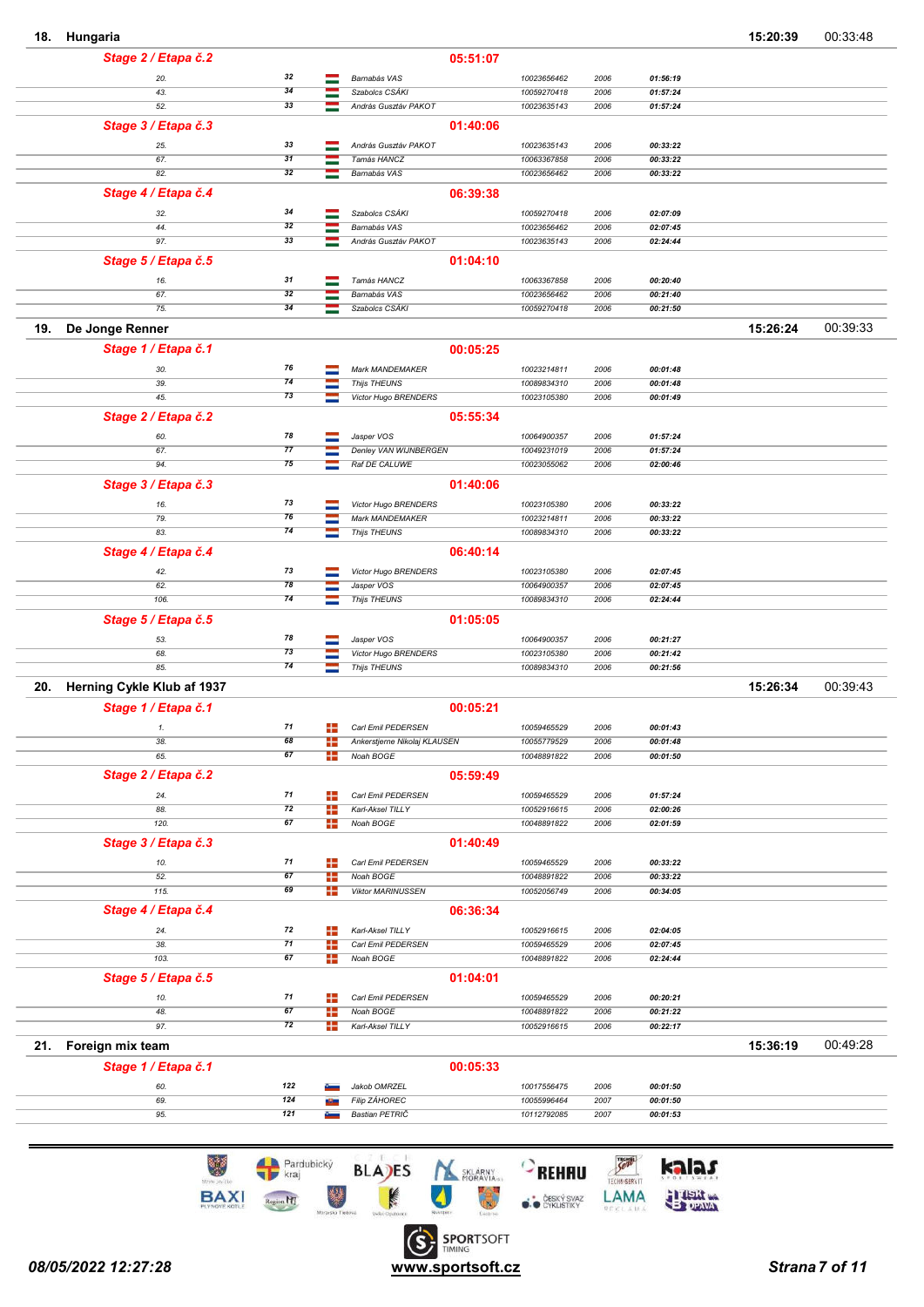| 21. | Foreign mix team              |            |        |                                |          |                            |              |                      | 15:36:19 | 00:49:28 |
|-----|-------------------------------|------------|--------|--------------------------------|----------|----------------------------|--------------|----------------------|----------|----------|
|     | Stage 2 / Etapa č.2           |            |        |                                | 05:56:35 |                            |              |                      |          |          |
|     | 6.                            | 122        |        | Jakob OMRZEL                   |          | 10017556475                | 2006         | 01:56:19             |          |          |
|     | 87.                           | 123        |        | Maroš ČERŤASKÝ                 |          | 10116355726                | 2007         | 01:59:30             |          |          |
|     | 98.                           | 121        |        | Bastian PETRIČ                 |          | 10112792085                | 2007         | 02:00:46             |          |          |
|     | Stage 3 / Etapa č.3           |            |        |                                | 01:40:06 |                            |              |                      |          |          |
|     | 26.                           | 124        |        | <b>Filip ZÁHOREC</b>           |          | 10055996464                | 2007         | 00:33:22             |          |          |
|     | 55.                           | 122        |        | Jakob OMRZEL                   |          | 10017556475                | 2006         | 00:33:22             |          |          |
|     | 68.                           | 121        |        | Bastian PETRIČ                 |          | 10112792085                | 2007         | 00:33:22             |          |          |
|     | Stage 4 / Etapa č.4           |            |        |                                | 06:48:32 |                            |              |                      |          |          |
|     |                               |            |        |                                |          |                            |              |                      |          |          |
|     | 10.<br>86.                    | 122<br>121 |        | Jakob OMRZEL<br>Bastian PETRIČ |          | 10017556475<br>10112792085 | 2006<br>2007 | 02:04:05<br>02:19:43 |          |          |
|     | 119.                          | 123        | a Band | Maroš ČERŤASKÝ                 |          | 10116355726                | 2007         | 02:24:44             |          |          |
|     |                               |            |        |                                | 01:05:33 |                            |              |                      |          |          |
|     | Stage 5 / Etapa č.5           |            |        |                                |          |                            |              |                      |          |          |
|     | 24.                           | 122<br>123 |        | Jakob OMRZEL<br>Maroš ČERŤASKÝ |          | 10017556475                | 2006         | 00:20:52             |          |          |
|     | 89.<br>112.                   | 121        |        | Bastian PETRIČ                 |          | 10116355726<br>10112792085 | 2007<br>2007 | 00:22:02<br>00:22:38 |          |          |
|     |                               |            |        |                                |          |                            |              |                      |          |          |
| 22. | Scm Kolín1 - Středočeský Kraj |            |        |                                |          |                            |              |                      | 15:39:35 | 00:52:44 |
|     | Stage 1 / Etapa č.1           |            |        |                                | 00:05:36 |                            |              |                      |          |          |
|     | 18.                           | 147        |        | Matěj PEKAŘ                    |          | 10068131972                | 2006         | 00:01:47             |          |          |
|     | 86.                           | 150        |        | Adam STREJČEK                  |          | 10066160448                | 2006         | 00:01:52             |          |          |
|     | 147.                          | 149        |        | Eliáš HOFMAN                   |          | 10066694655                | 2007         | 00:01:57             |          |          |
|     | Stage 2 / Etapa č.2           |            |        |                                | 05:55:34 |                            |              |                      |          |          |
|     | 51.                           | 147        |        | Matěj PEKAŘ                    |          | 10068131972                | 2006         | 01:57:24             |          |          |
|     | 68.                           | 150        |        | Adam STREJČEK                  |          | 10066160448                | 2006         | 01:57:24             |          |          |
|     | 109.                          | 151        |        | Zdeněk HRADISKÝ                |          | 10058327494                | 2006         | 02:00:46             |          |          |
|     | Stage 3 / Etapa č.3           |            |        |                                | 01:40:06 |                            |              |                      |          |          |
|     | 33.                           | 147        |        | Matěj PEKAŘ                    |          | 10068131972                | 2006         | 00:33:22             |          |          |
|     | 69.                           | 150        |        | Adam STREJČEK                  |          | 10066160448                | 2006         | 00:33:22             |          |          |
|     | 94.                           | 151        |        | Zdeněk HRADISKÝ                |          | 10058327494                | 2006         | 00:33:22             |          |          |
|     | Stage 4 / Etapa č.4           |            |        |                                | 06:53:33 |                            |              |                      |          |          |
|     | 21.                           | 147        |        | Matěj PEKAŘ                    |          | 10068131972                | 2006         | 02:04:05             |          |          |
|     | 132.                          | 148        |        | Lukáš KRISTL                   |          | 10084771920                | 2007         | 02:24:44             |          |          |
|     | 133.                          | 149        |        | Eliáš HOFMAN                   |          | 10066694655                | 2007         | 02:24:44             |          |          |
|     | Stage 5 / Etapa č.5           |            |        |                                | 01:04:46 |                            |              |                      |          |          |
|     | 45.                           | 151        |        | Zdeněk HRADISKÝ                |          | 10058327494                | 2006         | 00:21:19             |          |          |
|     | 63.                           | 147        |        | Matěj PEKAŘ                    |          | 10068131972                | 2006         | 00:21:37             |          |          |
|     | 73.                           | 150        |        | Adam STREJČEK                  |          | 10066160448                | 2006         | 00:21:49             |          |          |
| 23. | <b>SCM Brno</b>               |            |        |                                |          |                            |              |                      | 15:46:23 | 00:59:32 |
|     | Stage 1 / Etapa č.1           |            |        |                                | 00:05:34 |                            |              |                      |          |          |
|     | 21.                           | 127        |        | Kristián VAVRO                 |          | 10053648963                | 2006         | 00:01:47             |          |          |
|     | 93.                           | 130        |        | <b>Filip RICHTER</b>           |          | 10079642236                | 2007         | 00:01:53             |          |          |
|     | 115.                          | 132        |        | Tomáš VRÁNA                    |          | 10010959364                | 2007         | 00:01:54             |          |          |
|     | Stage 2 / Etapa č.2           |            |        |                                | 06:02:18 |                            |              |                      |          |          |
|     | 40.                           | 127        |        | Kristián VAVRO                 |          | 10053648963                | 2006         | 01:57:24             |          |          |
|     | 102.                          | 129        |        | Šimon MATĚJEK                  |          | 10079640721                | 2007         | 02:00:46             |          |          |
|     | 124.                          | 128        |        | Jáchym VLK                     |          | 10080169672                | 2006         | 02:04:08             |          |          |
|     | Stage 3 / Etapa č.3           |            |        |                                | 01:40:06 |                            |              |                      |          |          |
|     | 70.                           | 127        |        | Kristián VAVRO                 |          | 10053648963                | 2006         | 00:33:22             |          |          |
|     | 95.                           | 132        |        | Tomáš VRÁNA                    |          | 10010959364                | 2007         | 00:33:22             |          |          |
|     | 108.                          | 129        |        | Šimon MATĚJEK                  |          | 10079640721                | 2007         | 00:33:22             |          |          |
|     | Stage 4 / Etapa č.4           |            |        |                                | 06:53:33 |                            |              |                      |          |          |
|     | 20.                           | 127        |        | Kristián VAVRO                 |          | 10053648963                | 2006         | 02:04:05             |          |          |
|     | 123.                          | 128        |        | Jáchym VLK                     |          | 10080169672                | 2006         | 02:24:44             |          |          |
|     | 124.                          | 129        |        | Šimon MATĚJEK                  |          | 10079640721                | 2007         | 02:24:44             |          |          |
|     | Stage 5 / Etapa č.5           |            |        |                                | 01:04:52 |                            |              |                      |          |          |
|     | 12.                           | 127        |        | Kristián VAVRO                 |          | 10053648963                | 2006         | 00:20:34             |          |          |
|     | 80.                           | 129        |        | Šimon MATĚJEK                  |          | 10079640721                | 2007         | 00:21:53             |          |          |
|     | 101.                          | 130        |        | <b>Filip RICHTER</b>           |          | 10079642236                | 2007         | 00:22:24             |          |          |
|     | 24. Výběr Slovensko           |            |        |                                |          |                            |              |                      | 15:48:13 | 01:01:22 |
|     |                               |            |        |                                |          |                            |              |                      |          |          |
|     | Stage 1 / Etapa č.1           |            |        |                                | 00:05:29 |                            |              |                      |          |          |
|     | 44.                           | 92         |        | Tomáš DROBNÝ                   |          | 10046081650                | 2006         | 00:01:48             |          |          |
|     | 61.<br>80.                    | 93<br>95   |        | Roman VALO<br>Fabian WIELAND   |          | 10080350639<br>10116618030 | 2006<br>2006 | 00:01:50<br>00:01:51 |          |          |
|     |                               |            |        |                                |          |                            |              |                      |          |          |

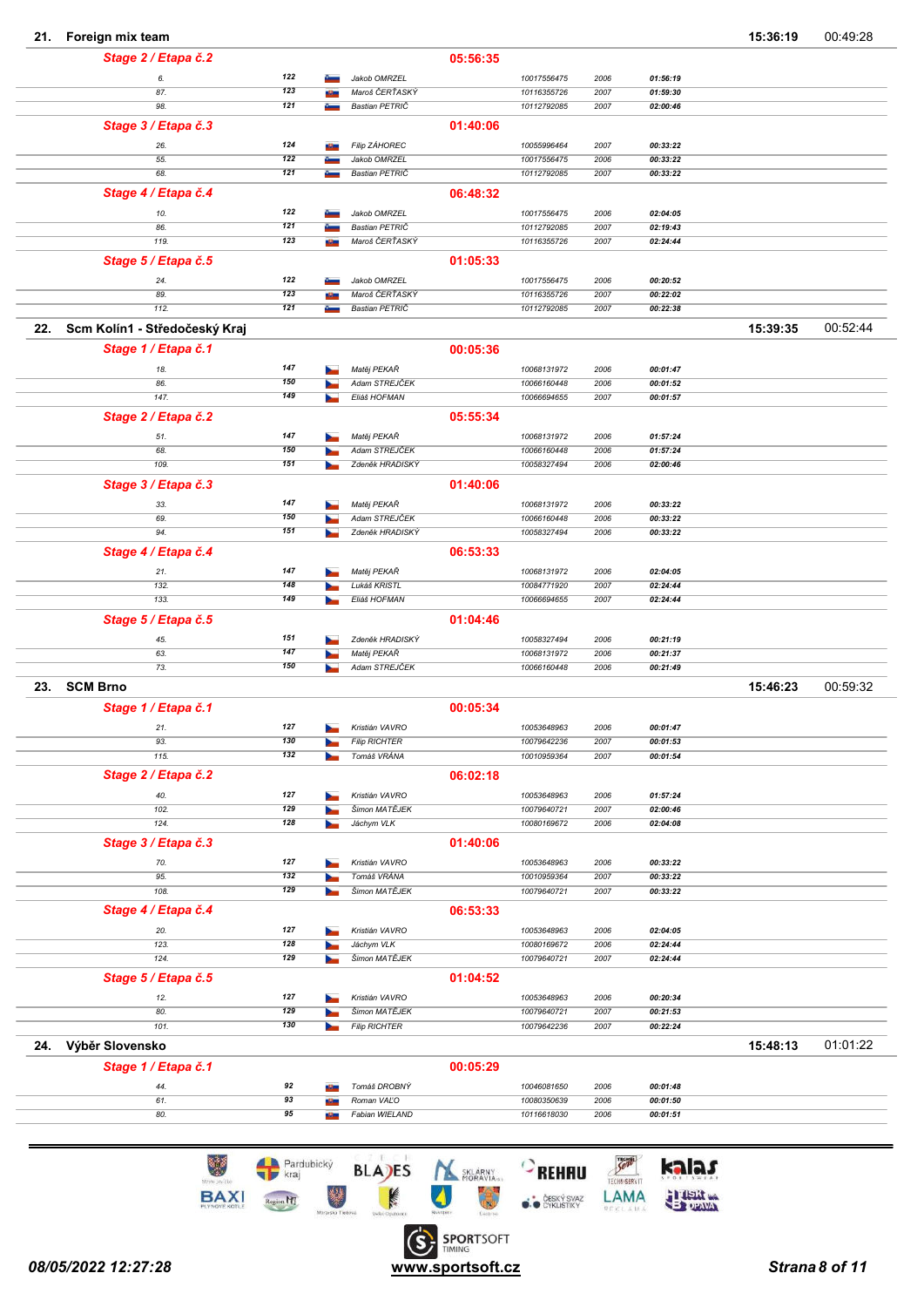| 24.        | Výběr Slovensko               |     |       |                      |          |             |      |          | 15:48:13 | 01:01:22 |
|------------|-------------------------------|-----|-------|----------------------|----------|-------------|------|----------|----------|----------|
|            | Stage 2 / Etapa č.2           |     |       |                      | 05:55:34 |             |      |          |          |          |
|            | 26.                           | 92  |       | Tomáš DROBNÝ         |          | 10046081650 | 2006 | 01:57:24 |          |          |
|            | 47.                           | 93  | a Ba  | Roman VALO           |          | 10080350639 | 2006 | 01:57:24 |          |          |
|            | 104.                          | 96  | a Ban | Alex ANTAL           |          | 10046058210 | 2006 | 02:00:46 |          |          |
|            | Stage 3 / Etapa č.3           |     |       |                      | 01:40:06 |             |      |          |          |          |
|            | 62.                           | 95  |       | Fabian WIELAND       |          | 10116618030 | 2006 | 00:33:22 |          |          |
|            | 64.                           | 94  |       | Tomáš HODULÍK        |          | 10077885425 | 2006 | 00:33:22 |          |          |
|            | 105.                          | 91  | a Ban | Martin HALUŠKA       |          | 10046080034 | 2007 | 00:33:22 |          |          |
|            | Stage 4 / Etapa č.4           |     |       |                      | 07:02:15 |             |      |          |          |          |
|            | 66.                           | 92  | a Ba  | Tomáš DROBNÝ         |          | 10046081650 | 2006 | 02:12:47 |          |          |
|            | 111.                          | 91  | æ.    | Martin HALUŠKA       |          | 10046080034 | 2007 | 02:24:44 |          |          |
|            | 112.                          | 94  | a Ban | Tomáš HODULÍK        |          | 10077885425 | 2006 | 02:24:44 |          |          |
|            | Stage 5 / Etapa č.5           |     |       |                      | 01:04:49 |             |      |          |          |          |
|            | 34.                           | 92  |       | Tomáš DROBNÝ         |          | 10046081650 | 2006 | 00:21:10 |          |          |
|            | 38.                           | 95  | в.    | Fabian WIELAND       |          | 10116618030 | 2006 | 00:21:14 |          |          |
|            | 102.                          | 91  | æ.    | Martin HALUŠKA       |          | 10046080034 | 2007 | 00:22:24 |          |          |
| 25.        | Jihočeský kraj                |     |       |                      |          |             |      |          | 15:48:42 | 01:01:51 |
|            | Stage 1 / Etapa č.1           |     |       |                      | 00:05:31 |             |      |          |          |          |
|            |                               | 169 |       | Jan FALTÝNEK         |          | 10047423886 | 2006 | 00:01:45 |          |          |
|            | 4.<br>91.                     | 170 |       | Jan JANOUT           |          | 10093188587 | 2006 | 00:01:52 |          |          |
|            | 113.                          | 171 |       | Martin ŽENÍŠEK       |          | 10046534318 | 2006 | 00:01:54 |          |          |
|            | Stage 2 / Etapa č.2           |     |       |                      | 06:00:52 |             |      |          |          |          |
|            | 25.                           | 169 |       | Jan FALTÝNEK         |          | 10047423886 | 2006 | 01:57:24 |          |          |
|            | 97.                           | 171 |       | Martin ŽENÍŠEK       |          | 10046534318 | 2006 | 02:00:46 |          |          |
|            | 123.                          | 170 |       | Jan JANOUT           |          | 10093188587 | 2006 | 02:02:42 |          |          |
|            | Stage 3 / Etapa č.3           |     |       |                      | 01:40:06 |             |      |          |          |          |
|            | 27.                           | 169 |       | Jan FALTÝNEK         |          | 10047423886 | 2006 | 00:33:22 |          |          |
|            | 96.                           | 170 |       | Jan JANOUT           |          | 10093188587 | 2006 | 00:33:22 |          |          |
|            | 100.                          | 171 |       | Martin ŽENÍŠEK       |          | 10046534318 | 2006 | 00:33:22 |          |          |
|            | Stage 4 / Etapa č.4           |     |       |                      | 06:57:13 |             |      |          |          |          |
|            | 49.                           | 169 |       | Jan FALTÝNEK         |          | 10047423886 | 2006 | 02:07:45 |          |          |
|            | 143.                          | 170 |       | Jan JANOUT           |          | 10093188587 | 2006 | 02:24:44 |          |          |
|            | 144.                          | 171 |       | Martin ŽENÍŠEK       |          | 10046534318 | 2006 | 02:24:44 |          |          |
|            | Stage 5 / Etapa č.5           |     |       |                      | 01:05:00 |             |      |          |          |          |
|            | 17.                           | 169 |       | Jan FALTÝNEK         |          | 10047423886 | 2006 | 00:20:40 |          |          |
|            | 62.                           | 171 |       | Martin ŽENÍŠEK       |          | 10046534318 | 2006 | 00:21:37 |          |          |
|            | 114.                          | 170 |       | Jan JANOUT           |          | 10093188587 | 2006 | 00:22:43 |          |          |
| 26.        | Scm Kolín2 - Středočeský Kraj |     |       |                      |          |             |      |          | 15:54:45 | 01:07:54 |
|            | Stage 1 / Etapa č.1           |     |       |                      | 00:05:32 |             |      |          |          |          |
|            | 64.                           | 153 |       | <b>Jiří MATOULEK</b> |          | 10106279143 | 2006 | 00:01:50 |          |          |
|            | 71.                           | 154 |       | Petr KNIHA           |          | 10054141239 | 2006 | 00:01:51 |          |          |
|            | 81.                           | 155 |       | Richard SEVERYN      |          | 10079906257 | 2007 | 00:01:51 |          |          |
|            | Stage 2 / Etapa č.2           |     |       |                      | 05:55:34 |             |      |          |          |          |
|            | 35.                           | 133 |       | Ondřej MICHALOVIČ    |          | 10115820610 | 2007 | 01:57:24 |          |          |
|            | 64.                           | 153 |       | <b>Jiří MATOULEK</b> |          | 10106279143 | 2006 | 01:57:24 |          |          |
|            | 103.                          | 154 |       | Petr KNIHA           |          | 10054141239 | 2006 | 02:00:46 |          |          |
|            | Stage 3 / Etapa č.3           |     |       |                      | 01:41:56 |             |      |          |          |          |
|            | 87.                           | 156 |       | Dominik HŘEBEJK      |          | 10059744910 | 2007 | 00:33:22 |          |          |
|            | 89.                           | 154 |       | Petr KNIHA           |          | 10054141239 | 2006 | 00:33:22 |          |          |
|            | 139.                          | 155 |       | Richard SEVERYN      |          | 10079906257 | 2007 | 00:35:12 |          |          |
|            | Stage 4 / Etapa č.4           |     |       |                      | 07:04:11 |             |      |          |          |          |
|            | 77.                           | 154 |       | Petr KNIHA           |          | 10054141239 | 2006 | 02:14:43 |          |          |
|            | 135.                          | 153 |       | <b>Jiří MATOULEK</b> |          | 10106279143 | 2006 | 02:24:44 |          |          |
|            | 136.                          | 155 |       | Richard SEVERYN      |          | 10079906257 | 2007 | 02:24:44 |          |          |
|            | Stage 5 / Etapa č.5           |     |       |                      | 01:07:32 |             |      |          |          |          |
|            | 91.                           | 154 |       | Petr KNIHA           |          | 10054141239 | 2006 | 00:22:06 |          |          |
|            | 96.                           | 153 |       | <b>Jiří MATOULEK</b> |          | 10106279143 | 2006 | 00:22:13 |          |          |
|            | 130.                          | 133 |       | Ondřej MICHALOVIČ    |          | 10115820610 | 2007 | 00:23:12 |          |          |
| 27. Serbia |                               |     |       |                      |          |             |      |          | 15:55:05 | 01:08:14 |
|            | Stage 1 / Etapa č.1           |     |       |                      | 00:05:37 |             |      |          |          |          |
|            | 57.                           | 25  | t, m  | Gavrilo MARKOVIĆ     |          | 10087720720 | 2007 | 00:01:50 |          |          |
|            | 106.                          | 26  | 44    | Nikola BOGDANOVIĆ    |          | 10083996728 | 2006 | 00:01:53 |          |          |
|            | 116.                          | 27  | t, m  | Dušan STANIĆ         |          | 10079717311 | 2006 | 00:01:54 |          |          |
|            |                               |     |       |                      |          |             |      |          |          |          |

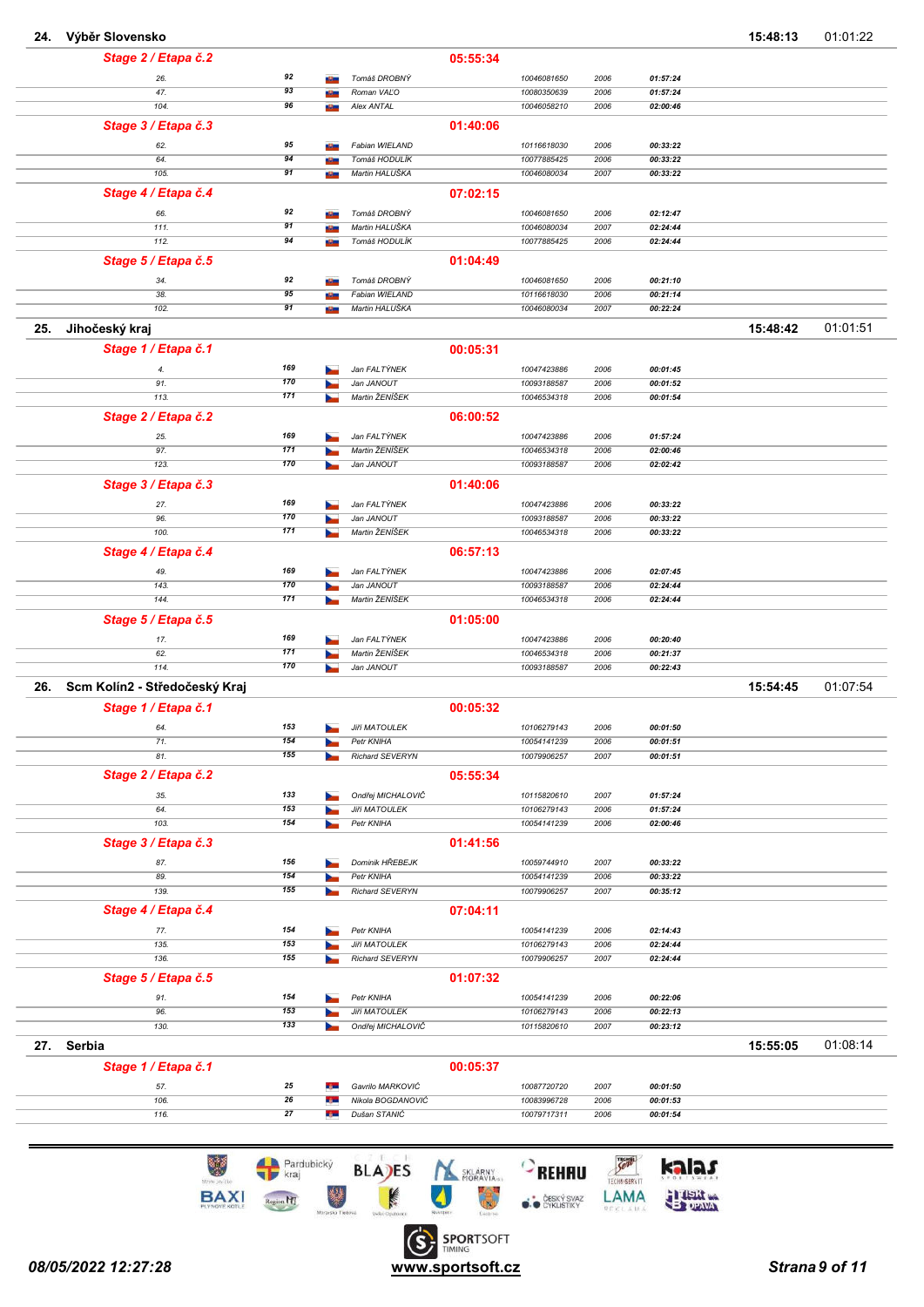|     | Stage 2 / Etapa č.2         |                 |               |                                     | 06:01:40 |                            |              |                      |          |          |
|-----|-----------------------------|-----------------|---------------|-------------------------------------|----------|----------------------------|--------------|----------------------|----------|----------|
|     | 75.                         | 28              | $-1$          | Andrija NAUNOVIĆ                    |          | 10104732395                | 2006         | 01:58:31             |          |          |
|     | 78.                         | 25              | t, m          | Gavrilo MARKOVIĆ                    |          | 10087720720                | 2007         | 01:58:40             |          |          |
|     | 125.                        | 30              | t, m          | Bogdan ANGELOVSKI                   |          | 10081601939                | 2006         | 02:04:29             |          |          |
|     | Stage 3 / Etapa č.3         |                 |               |                                     | 01:44:28 |                            |              |                      |          |          |
|     | 35.                         | 28              | t, m          | Andrija NAUNOVIĆ                    |          | 10104732395                | 2006         | 00:33:22             |          |          |
|     | 61.                         | 25              | 42            | Gavrilo MARKOVIĆ                    |          | 10087720720                | 2007         | 00:33:22             |          |          |
|     | 153.                        | 26              | t, m          | Nikola BOGDANOVIĆ                   |          | 10083996728                | 2006         | 00:37:44             |          |          |
|     | Stage 4 / Etapa č.4         |                 |               |                                     | 06:57:13 |                            |              |                      |          |          |
|     | 51.                         | 28              | t, m          | Andrija NAUNOVIĆ                    |          | 10104732395                | 2006         | 02:07:45             |          |          |
|     | 93.                         | 25              | œ             | Gavrilo MARKOVIĆ                    |          | 10087720720                | 2007         | 02:24:44             |          |          |
|     | 94.                         | 26              | <b>Cycle</b>  | Nikola BOGDANOVIĆ                   |          | 10083996728                | 2006         | 02:24:44             |          |          |
|     | Stage 5 / Etapa č.5         |                 |               |                                     | 01:06:07 |                            |              |                      |          |          |
|     | 50.                         | 25              | $-1$          | Gavrilo MARKOVIĆ                    |          | 10087720720                | 2007         | 00:21:25             |          |          |
|     | 90.                         | $\overline{27}$ | œ             | Dušan STANIĆ                        |          | 10079717311                | 2006         | 00:22:05             |          |          |
|     | 108.                        | 28              | t, m          | Andrija NAUNOVIĆ                    |          | 10104732395                | 2006         | 00:22:37             |          |          |
| 28. | <b>LAWI</b> junior team     |                 |               |                                     |          |                            |              |                      | 15:56:56 | 01:10:04 |
|     | Stage 1 / Etapa č.1         |                 |               |                                     | 00:05:48 |                            |              |                      |          |          |
|     | 104.                        | 160             | b.            | Matyáš POLÁK                        |          | 10059526961                | 2006         | 00:01:53             |          |          |
|     | 134.                        | 159             |               | Josef MELICHAR                      |          | 10085081209                | 2006         | 00:01:56             |          |          |
|     | 158.                        | 158             |               | Václav KRATOCHVÍL                   |          | 10046491878                | 2006         | 00:01:59             |          |          |
|     | Stage 2 / Etapa č.2         |                 |               |                                     | 05:58:56 |                            |              |                      |          |          |
|     | 42.                         | 158             |               | Václav KRATOCHVÍL                   |          | 10046491878                | 2006         | 01:57:24             |          |          |
|     | 101.                        | 160             |               | Matyáš POLÁK                        |          | 10059526961                | 2006         | 02:00:46             |          |          |
|     | 111.                        | 159             |               | Josef MELICHAR                      |          | 10085081209                | 2006         | 02:00:46             |          |          |
|     | Stage 3 / Etapa č.3         |                 |               |                                     | 01:47:50 |                            |              |                      |          |          |
|     |                             | 158             |               |                                     |          |                            |              |                      |          |          |
|     | 12.<br>151                  | 159             |               | Václav KRATOCHVÍL<br>Josef MELICHAR |          | 10046491878<br>10085081209 | 2006<br>2006 | 00:33:22<br>00:36:44 |          |          |
|     | 156.                        | 161             |               | Vitek BRADNA                        |          | 10106214172                | 2008         | 00:37:44             |          |          |
|     | Stage 4 / Etapa č.4         |                 |               |                                     | 06:57:13 |                            |              |                      |          |          |
|     |                             | 158             |               | Václav KRATOCHVÍL                   |          |                            |              |                      |          |          |
|     | 47.<br>138.                 | 159             |               | Josef MELICHAR                      |          | 10046491878<br>10085081209 | 2006<br>2006 | 02:07:45<br>02:24:44 |          |          |
|     | 139.                        | 160             | <b>Septim</b> | Matyáš POLÁK                        |          | 10059526961                | 2006         | 02:24:44             |          |          |
|     | Stage 5 / Etapa č.5         |                 |               |                                     | 01:07:09 |                            |              |                      |          |          |
|     | 60.                         | 160             |               | Matyáš POLÁK                        |          | 10059526961                | 2006         | 00:21:35             |          |          |
|     | 98.                         | 159             |               | Josef MELICHAR                      |          | 10085081209                | 2006         | 00:22:18             |          |          |
|     | 132.                        | 158             |               | Václav KRATOCHVÍL                   |          | 10046491878                | 2006         | 00:23:15             |          |          |
| 29. | Croatia                     |                 |               |                                     |          |                            |              |                      | 16:01:47 | 01:14:56 |
|     | Stage 1 / Etapa č.1         |                 |               |                                     | 00:05:33 |                            |              |                      |          |          |
|     |                             |                 |               |                                     |          |                            |              |                      |          |          |
|     | 40.<br>70.                  | 38<br>37        | ╼             | Filip PEČNJAK<br>Luka ŠKARA         |          | 10044106284<br>10058286169 | 2006<br>2006 | 00:01:48<br>00:01:51 |          |          |
|     | 111.                        | 39              | ÷             | Erik VORKAPIĆ                       |          | 10044105072                | 2006         | 00:01:54             |          |          |
|     | Stage 2 / Etapa č.2         |                 |               |                                     | 06:11:43 |                            |              |                      |          |          |
|     |                             |                 |               |                                     |          |                            |              |                      |          |          |
|     | 39.<br>95.                  | 37<br>38        | ÷<br>÷        | Luka ŠKARA<br>Filip PEČNJAK         |          | 10058286169<br>10044106284 | 2006<br>2006 | 01:57:24<br>02:00:46 |          |          |
|     | 158.                        | 39              | ł             | Erik VORKAPIĆ                       |          | 10044105072                | 2006         | 02:13:33             |          |          |
|     | Stage 3 / Etapa č.3         |                 |               |                                     | 01:42:49 |                            |              |                      |          |          |
|     |                             | 38              |               | Filip PEČNJAK                       |          | 10044106284                |              |                      |          |          |
|     | 49.<br>129.                 | 39              | ÷             | Erik VORKAPIĆ                       |          | 10044105072                | 2006<br>2006 | 00:33:22<br>00:34:26 |          |          |
|     | 132.                        | 40              | ÷             | Luka LENAC                          |          | 10111345573                | 2006         | 00:35:01             |          |          |
|     | Stage 4 / Etapa č.4         |                 |               |                                     | 06:53:33 |                            |              |                      |          |          |
|     |                             | 37              |               | Luka ŠKARA                          |          | 10058286169                | 2006         |                      |          |          |
|     | 18.<br>99.                  | 38              | --<br>æ       | <b>Filip PEČNJAK</b>                |          | 10044106284                | 2006         | 02:04:05<br>02:24:44 |          |          |
|     | 100.                        | 42              | --            | Antonio LENAC                       |          | 10111343755                | 2006         | 02:24:44             |          |          |
|     | Stage 5 / Etapa č.5         |                 |               |                                     | 01:08:09 |                            |              |                      |          |          |
|     | 84.                         | 37              | ÷             | Luka ŠKARA                          |          | 10058286169                | 2006         | 00:21:55             |          |          |
|     | 105.                        | 38              | ÷             | Filip PEČNJAK                       |          | 10044106284                | 2006         | 00:22:27             |          |          |
|     | 141.                        | 40              | ÷             | Luka LENAC                          |          | 10111345573                | 2006         | 00:23:46             |          |          |
| 30. | Regional Team Lower Austria |                 |               |                                     |          |                            |              |                      | 16:26:35 | 01:39:44 |
|     | Stage 1 / Etapa č.1         |                 |               |                                     | 00:05:40 |                            |              |                      |          |          |
|     |                             |                 |               |                                     |          |                            |              |                      |          |          |
|     | 83.                         | 13<br>14        |               | Gabriel PREYLER                     |          | 10051116859                | 2006         | 00:01:52             |          |          |
|     | 122.<br>126.                | 15              |               | Fabian MÖRWALD<br>Lucas KRAUS       |          | 10096748184<br>10075353725 | 2006<br>2007 | 00:01:54<br>00:01:54 |          |          |
|     |                             |                 |               |                                     |          |                            |              |                      |          |          |
|     |                             |                 |               |                                     |          |                            |              |                      |          |          |